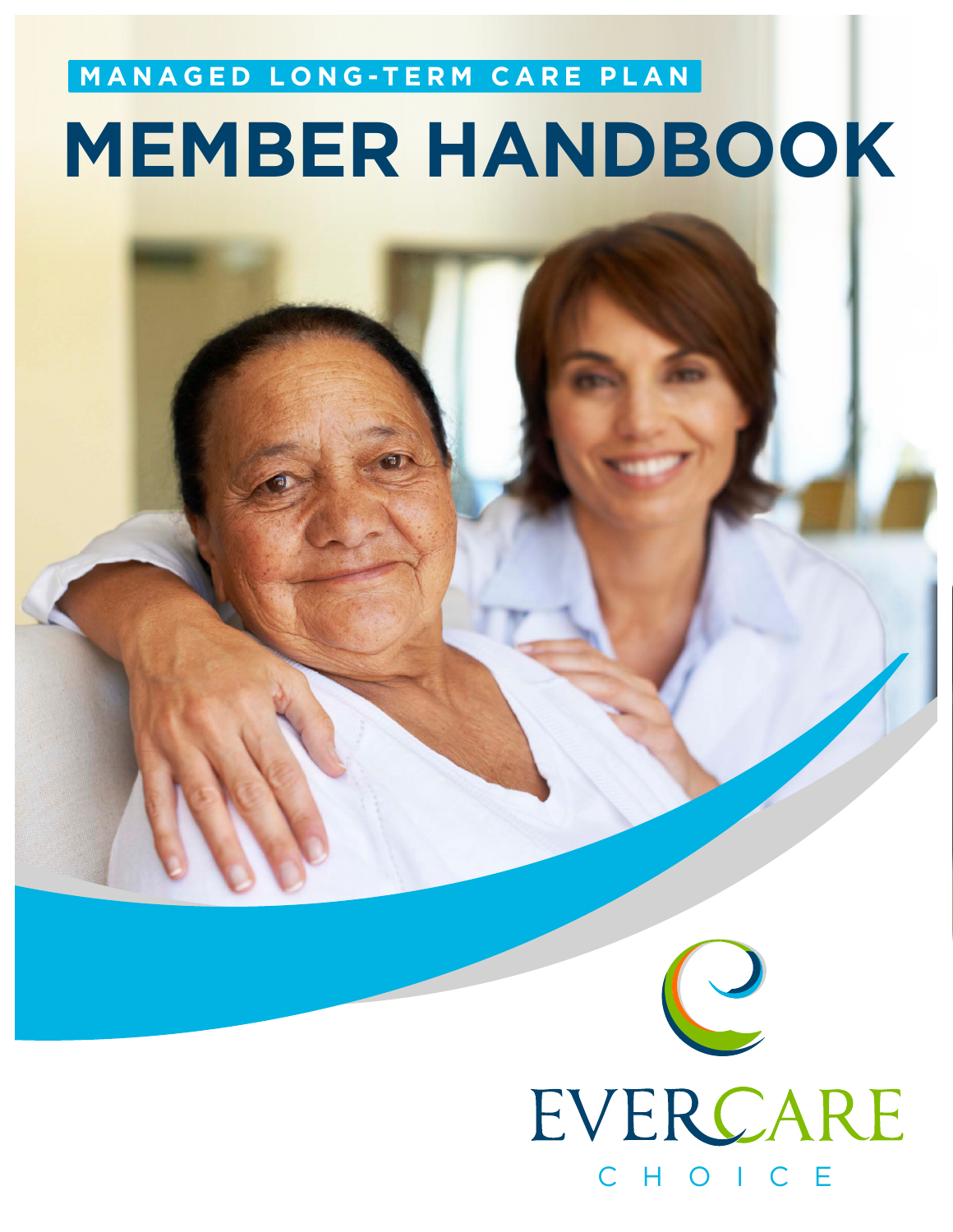

EverCare Choice Managed Long Term Care Plan

# 31 Cerone Place | Newburgh, New York 12550 877.255.3678 [toll–free] | 845.569.0500 [tel] | 845.569.1887 [fax]

# SECTION I | MLTCP Overview

| Important Numbers Contact Info3 |
|---------------------------------|
| A Message from the President4   |
|                                 |
|                                 |

| Voluntary Membership & Your ID |
|--------------------------------|
|                                |
|                                |
|                                |

# SECTION II | Eligibility & Enrollment

| What to Expect during Your Initial |
|------------------------------------|
|                                    |

| Enrollment & Agreement Attestation10 |  |
|--------------------------------------|--|
|                                      |  |
|                                      |  |
|                                      |  |

# SECTION III | Your Services

| Covered Services  13             |  |
|----------------------------------|--|
| Money Follows the Person14       |  |
| Provider Directory  14           |  |
| Non-Covered Services  15         |  |
| Services Received Outside of the |  |
|                                  |  |

| Your Primary Care Physician 17      |
|-------------------------------------|
| If You Have Medicare or Other       |
| Definitions of Covered Services and |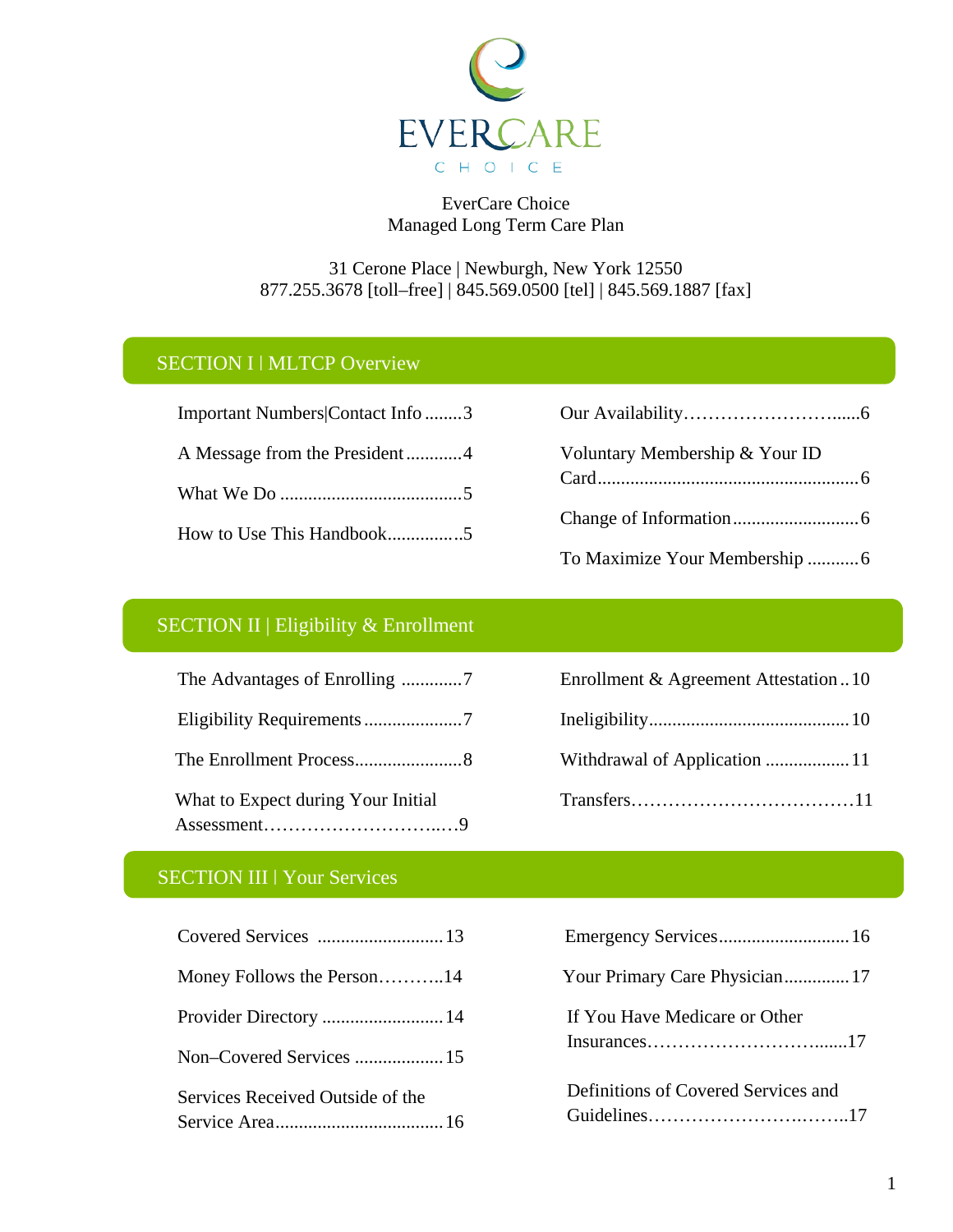# SECTION IV | Care Planning & Your Care Team

|                                   | Service Authorizations, Actions, Action |
|-----------------------------------|-----------------------------------------|
| Designating a Representative32    |                                         |
| Advance Directives32              | Getting Help with Appointments 42       |
| Your Person–Centered Service Plan |                                         |
|                                   |                                         |

# SECTION V | Your Rights & Responsibilities

Member Rights................................43

Member Responsibilities ................44

# Voluntary Disenrollment ................45 Involuntary Disenrollment..............45

# SECTION VI | Plan Policies & Procedures

| If You Get a Bill from a Provider47 |                                   |
|-------------------------------------|-----------------------------------|
|                                     | Surveys & Member Input 53         |
|                                     |                                   |
|                                     | <b>Information Available Upon</b> |
| Notice of Privacy Practices 49      |                                   |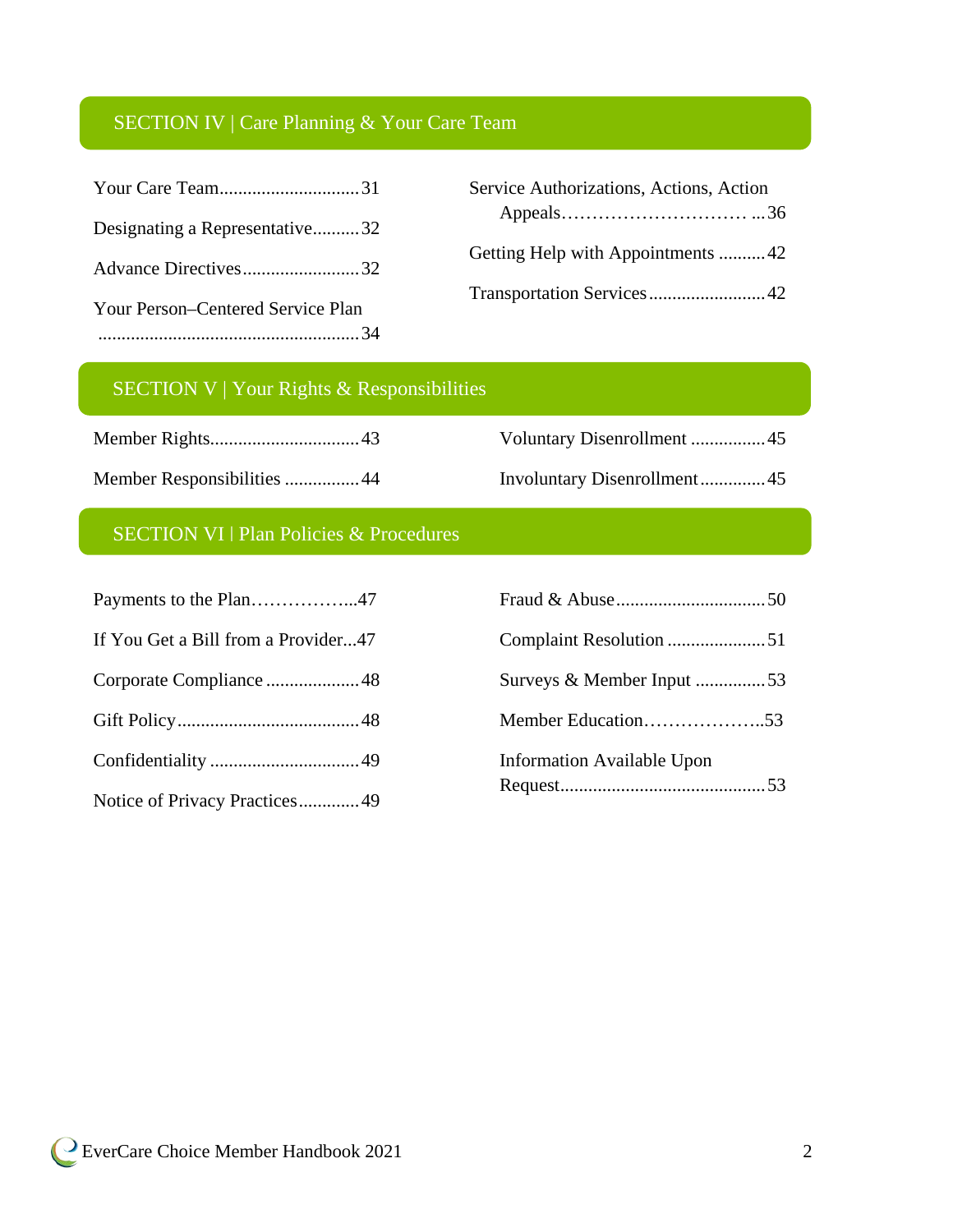#### IMPORTANT NUMBERS | CONTACT INFORMATION

| <b>Name</b>                                                                                                                              | <b>Phone/Email</b>                                                                                                                                                                                                   | <b>Address</b>                                                  |
|------------------------------------------------------------------------------------------------------------------------------------------|----------------------------------------------------------------------------------------------------------------------------------------------------------------------------------------------------------------------|-----------------------------------------------------------------|
| <b>EverCare Choice</b>                                                                                                                   | Phone: [845] 569-0500<br>Toll Free: [877] 255-3678<br>Fax: [845] 569-1887<br>TTY: [845] 569-2228<br>Website: www.EverCare.org                                                                                        | <b>EverCare Choice</b><br>31 Cerone Place<br>Newburgh, NY 12550 |
| <b>Member Services</b>                                                                                                                   | Call the main number and press<br>0 at any time.                                                                                                                                                                     |                                                                 |
| <b>Your Care Team</b>                                                                                                                    | Call the main number, then use<br>the following prompts:<br>$(1)$ MLTCP<br>Then:<br>[6] Dutchess County<br><b>Orange County</b><br>[7]<br>[8] Rockland County<br>[9] New Member or<br><b>Congregate Care Setting</b> |                                                                 |
| <b>Non-Emergent</b><br><b>Transportation</b>                                                                                             | Call the main number, then use<br>the following prompts:<br>$(1)$ MLTCP<br>Then:<br>[3] Transportation                                                                                                               |                                                                 |
| <b>Equipment/Supplies</b>                                                                                                                | Call the main number, then use<br>the following prompts:<br>$(1)$ MLTCP<br>Then:<br>Ask to speak with your Care<br>Manager                                                                                           |                                                                 |
| <b>Emergency Medical</b><br><b>Services</b>                                                                                              | 911                                                                                                                                                                                                                  |                                                                 |
| <b>Corporate Compliance</b><br><b>Hotline</b>                                                                                            | [844] 371-4700                                                                                                                                                                                                       |                                                                 |
| <b>NYS</b> Department of<br><b>Health Bureau of</b><br><b>Managed Long Term</b><br>Care [complaints]                                     | $[866]$ 712-7197                                                                                                                                                                                                     |                                                                 |
| <b>New York Medicaid</b><br><b>CHOICE</b> [Maximus]                                                                                      | $[888]$ 401-6582<br>$[888]$ 329-1541 [TTY]                                                                                                                                                                           |                                                                 |
|                                                                                                                                          | If you are hearing impaired, we can help. We have written materials and sign language                                                                                                                                |                                                                 |
| available.<br>If you are vision impaired, we can help. We have a large print Member Handbook. Our staff<br>members can also read to you. |                                                                                                                                                                                                                      |                                                                 |

If you **do not speak or read English**, we can help. We have free interpretation services. Please let any member of the team know you would like an interpreter. Se habla Espanol.

*\*This handbook will be submitted for approval by the NYS Department of Health if it includes a proposed service change.*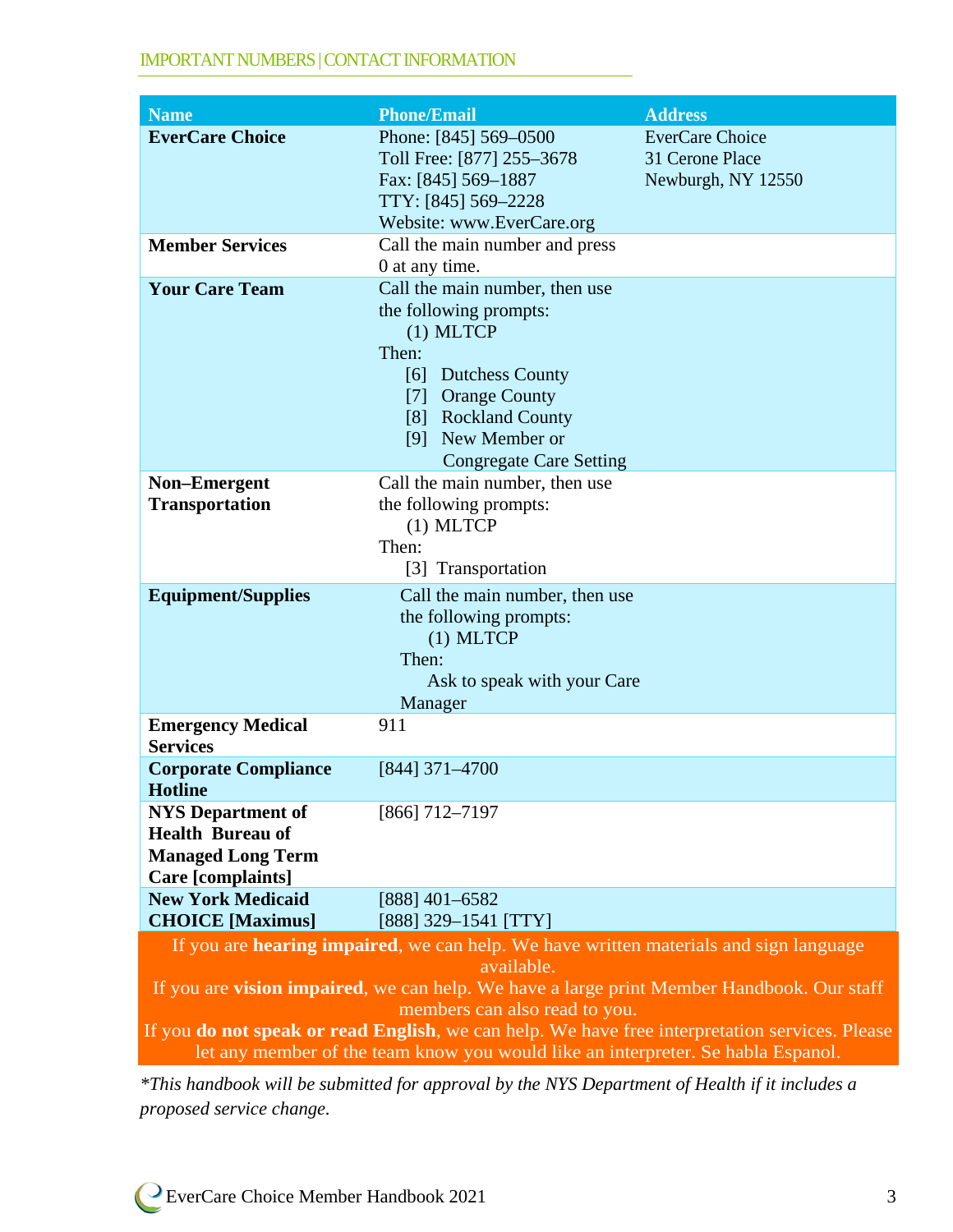

Guided by the principles of quality, respect, excellence, ethics and integrity, we care for our community through uncompromised commitment to compassionate PeopleCare.

In addition, in order to provide quality driven, person–centered, integrated care to all who entrust us to guide their individualized care in the comfort of their home or place of residence, we are committed to:

- Maintaining no–compromise standards of excellence in healthcare and peoplecare
- Setting a standard of excellence in the delivery of care
- Conducting all business in accordance with the highest ethical principles
- Upholding the trust given to us
- Focusing on our core value of caring for individuals, our community, and each other
- Providing competent and exemplary care
- Acknowledging that the employees of an organization create its success
- **Promoting well–being in our community through a delivery service that focuses** on disease/illness management and prevention
- Exhibiting stewardship in the management of our employees, clinicians, operations, and resources to maximize the quality of care, while minimizing the total cost of care
- Fostering a nurturing employee environment which embraces accountability, competence, excellence in all we do, flexibility, personal & professional growth, and respect of each person's unique strengths and contributions
- Embracing change, thinking outside the box, and challenging established assumptions

In one word, we are committed to *Excellence*.

In all that we do.

For our Members, our Community, and our Employees.

We commit to never losing sight of the fact that we were founded in the belief that we can make life better for the people whose lives we touch, whether they are our Members, their families, or our Employees. Community came first when our doors first opened, and Community will remain first as we continue to grow.

Welcome to EverCare Choice. We are thankful that you have chosen us as your Managed Care Plan.

Sincerely,

eller

Sylvia McTigue President | Chief Executive Officer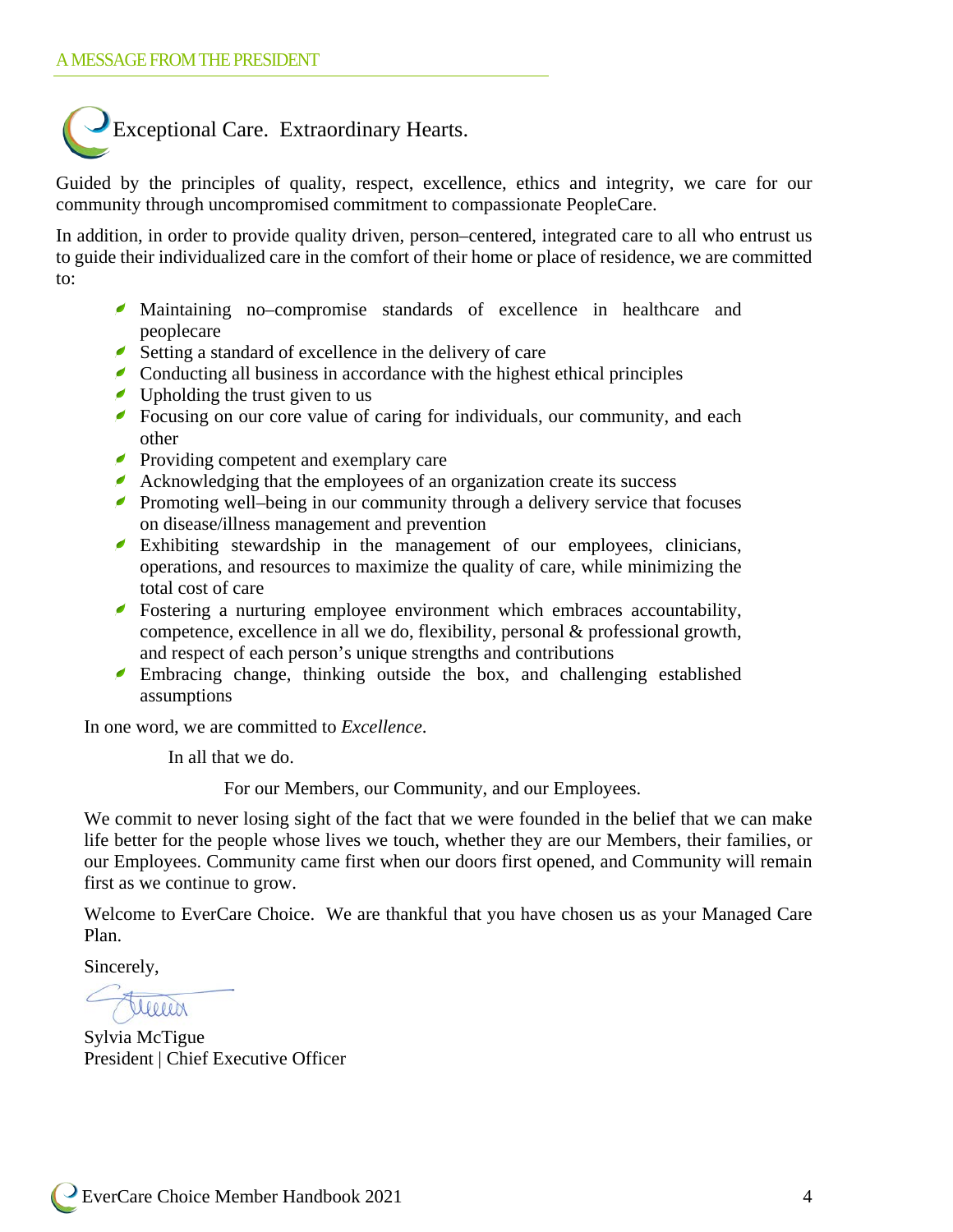# SECTION I | MLTCP Overview

Welcome to EverCare Choice! Your health and satisfaction are important to us. We have created this Member Handbook to help you. Use it to understand the services available to you during your enrollment. Please feel free to contact our Member Services Department or your Care Management Team if you have any questions regarding covered services.

#### WHAT WE DO

EverCare Choice is a voluntary Medicaid Managed Long–Term Care Plan [MLTCP] serving Dutchess, Orange, and Rockland counties. We have a contract with the State of New York to coordinate your healthcare services. Our covered services are offered at no cost to you. Our goal is to help you remain safely in your home for as long as possible. We are dedicated to providing a personalized approach to maintain your dignity, independence, and quality of life. We can help you with things that may have become difficult for you, or that you are no longer able to do on your own.

Like many of our Members, you may have many health concerns. In order to keep you as healthy as possible, we monitor changes in your health. This allows us to help prevent problems, to detect problems early, and to get you the right care when you need it. There may be times in which you need more care that we can give you at home. If this happens, we can still help you. We have a network of nursing homes where you can receive nursing home care. You will still keep your Care Manager, who will continue to work with you, your family, and your caregivers to best meet your needs.

By choosing to join EverCare Choice, you agree to receive all your covered services through our providers that are listed in the **Provider Directory**. Providers in our network have agreed to work closely with our Care Managers. This ensures that you receive the services you need [see Covered Services on page 12]. Please see our Provider Directory for a listing of all participating providers.

#### HOW TO USE THIS HANDBOOK

This Handbook is made to be a quick reference to help explain the Plan and how to access your services. Keep this Handbook somewhere safe, where you will remember where it is. You should also share this Handbook with loved ones who may help you identify and communicate your needs. This Handbook is available on our website if you need a copy to share.

EverCare Choice honors your beliefs and is sensitive to cultural diversity. We respect your culture and cultural identity and work to eliminate cultural disparities. We maintain an inclusive culturally competent provider network and promote and ensure delivery of services in a culturally appropriate manner to all members. This includes but is not limited to those with limited English skills, diverse cultural and ethnic backgrounds, and diverse faith communities.

We have made every effort to make this Handbook easy to navigate. If for some reason you need assistance, please do not hesitate to call us. A Member Service Representative will be happy to help you or provide you with additional information.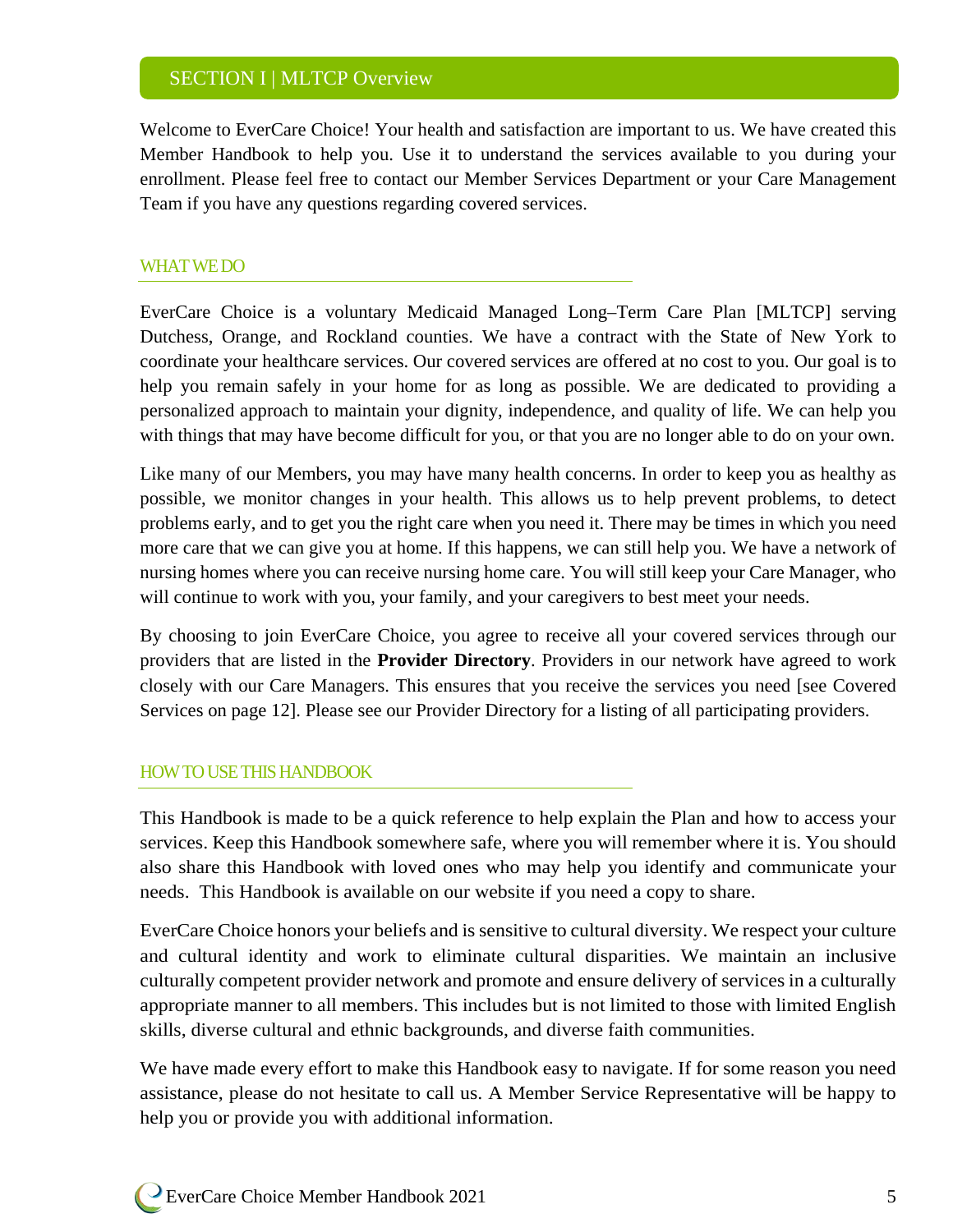Our offices are open Monday–Friday from 8:30 a.m. to 5:00 p.m. but we are available 24–hours a day, 7 days a week. If you need help outside of business hours, call our regular number. Your call will be directed to our on–call service.

#### VOLUNTARY MEMBERSHIP & YOUR IDCARD

We hope that you will be pleased with your experience with EverCare. Membership is voluntary, and there are other MLTC Plans that you could join. If you have not yet enrolled in EverCare Choice, you are free to decide not to enroll. Just call your Assessment Nurse and let him/her know that you have decided not to enroll. They will help explain your options and what you need to do next. Also, once you are enrolled, you can choose to disenroll for any reason, as long as you are in your grace period. Your grace period is the first 90 days of your enrollment with us. You can transfer to another plan at this time, if you choose.

You will receive your EverCare Choice identification (ID) card within 5 days of your effective enrollment date. Please verify that all information is correct on your card. Be sure to carry your identification card with you at all times along with your Medicaid card. If your card becomes lost or is stolen, please contact the Member Services Department for a replacement. Please make every effort not to misplace your card.



#### CHANGE OF INFORMATION

We must have your current contact information. If we do not have it, you may miss important announcements from us. Please contact Member Services if you change your phone number or address.



#### TO MAXIMIZE YOUR MEMBERSHIP:

- Always bring your Member ID with you to appointments and let your Physician know you are a Member of EverCare Choice
- Always call Member Services or your Care Team if you are wondering if a service is covered or have a question
- Always call your Care Management Team to discuss your care needs
- Always notify EverCare Choice if you are admitted to the hospital or go to the ER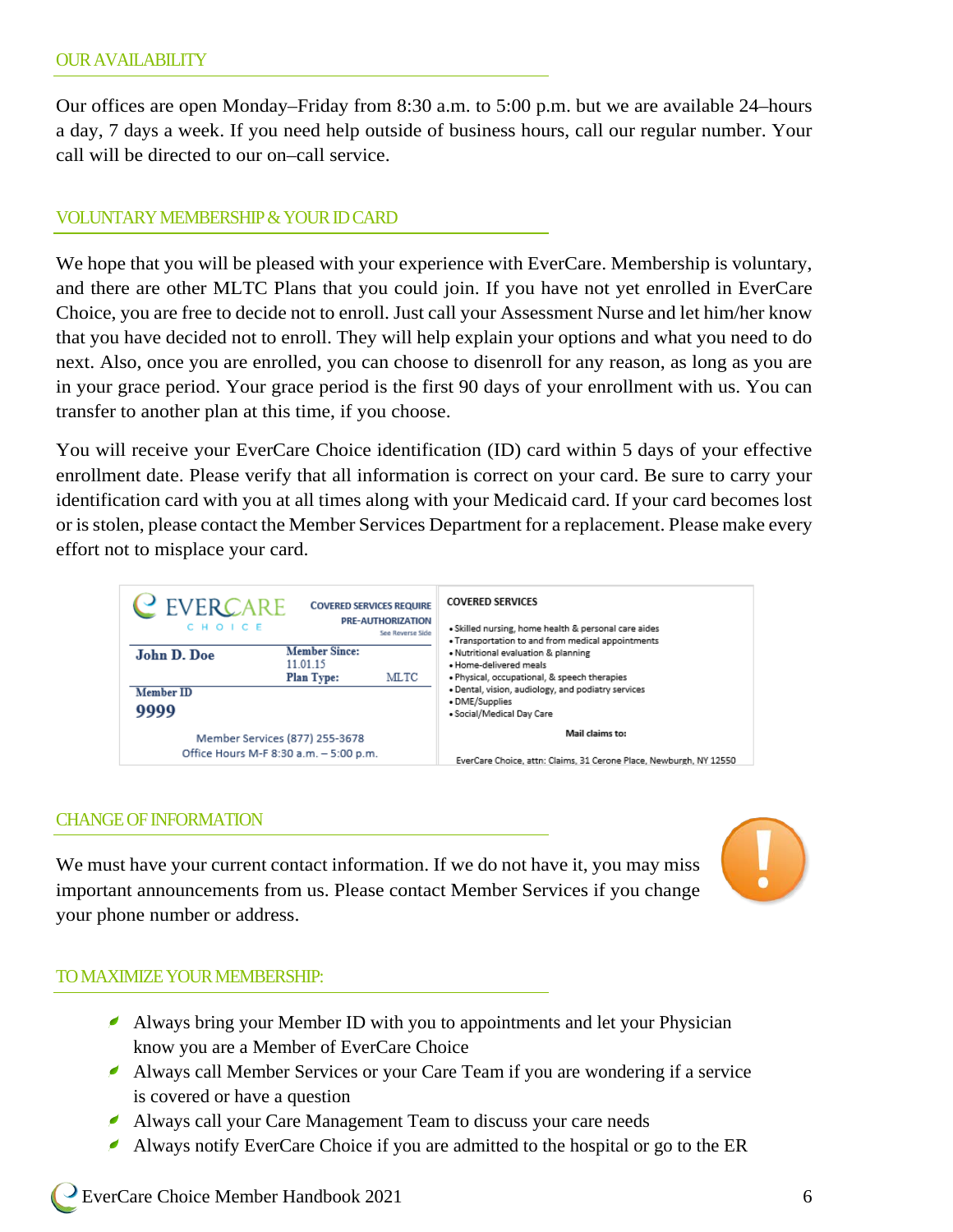#### THE ADVANTAGES OF ENROLLING IN EVERCARECHOICE

We want to help you maintain your independence for as long as possible. To do this, we offer, provide and/or arrange long–term care and other health services. Some advantages of enrolling in EverCare Choice are:

- We have a long history of service to the community and older adults
- Our staff are hired because they care. They will know and understand your personal health care needs
- Your family and caregivers will receive support in their efforts to keep you at home
- We will develop a personalized care plan with input from you, your family and caregivers that identifies your specific needs
- You can keep your physician, if the physician participates in EverCare Choice's network
- Your Medicare benefits will not change. We will help coordinate these benefits, making it easier for you
- As long as you meet enrollment criteria, your enrollment continues as long as you desire, even if your health changes
- In addition to making certain we deliver services in the language you require, we will also treat you in a culturally competent manner. This means that we maintain an inclusive, culturally competent provider network and we honor your religious and cultural beliefs
- EverCare shall not unlawfully discriminate in access to enrollment or provision of services on the basis of age, sex, race, gender identity including status of being transgender, creed, religion, physical or mental disability including gender dysphoria, sexual orientation, source of payment, type of illness or condition, need for health services, place of origin, or with regard to the capitation rate the contractor will receive.

EverCare must operate the program in compliance with all applicable state and federal non– discrimination laws.

#### ELIGIBILITY REQUIREMENTS

The State of New York mandates that residents that are dual eligible [eligible for both Medicaid and Medicare] and over twenty–one [21] years of age and reside in the community and are in need of community based long–term care services such as, nursing and therapies in the home, personal care services in the home, home health aide services, consumer directed personal assistance services and/or adult day health care for more than 120 days and your residence is located in the counties of Rockland, Orange or Dutchess, among others, you must enroll in a Managed Long Term Care Plan ["MLTCP"].

You may voluntarily enroll if you are age eighteen [18] through twenty [20] and you are dual eligible and have been assessed as eligible for nursing home level care and as needing community based long–term care services for a continuous period of more than 120 days; or if you are only Medicaid eligible and age eighteen [18] and older and have been assessed as eligible for nursing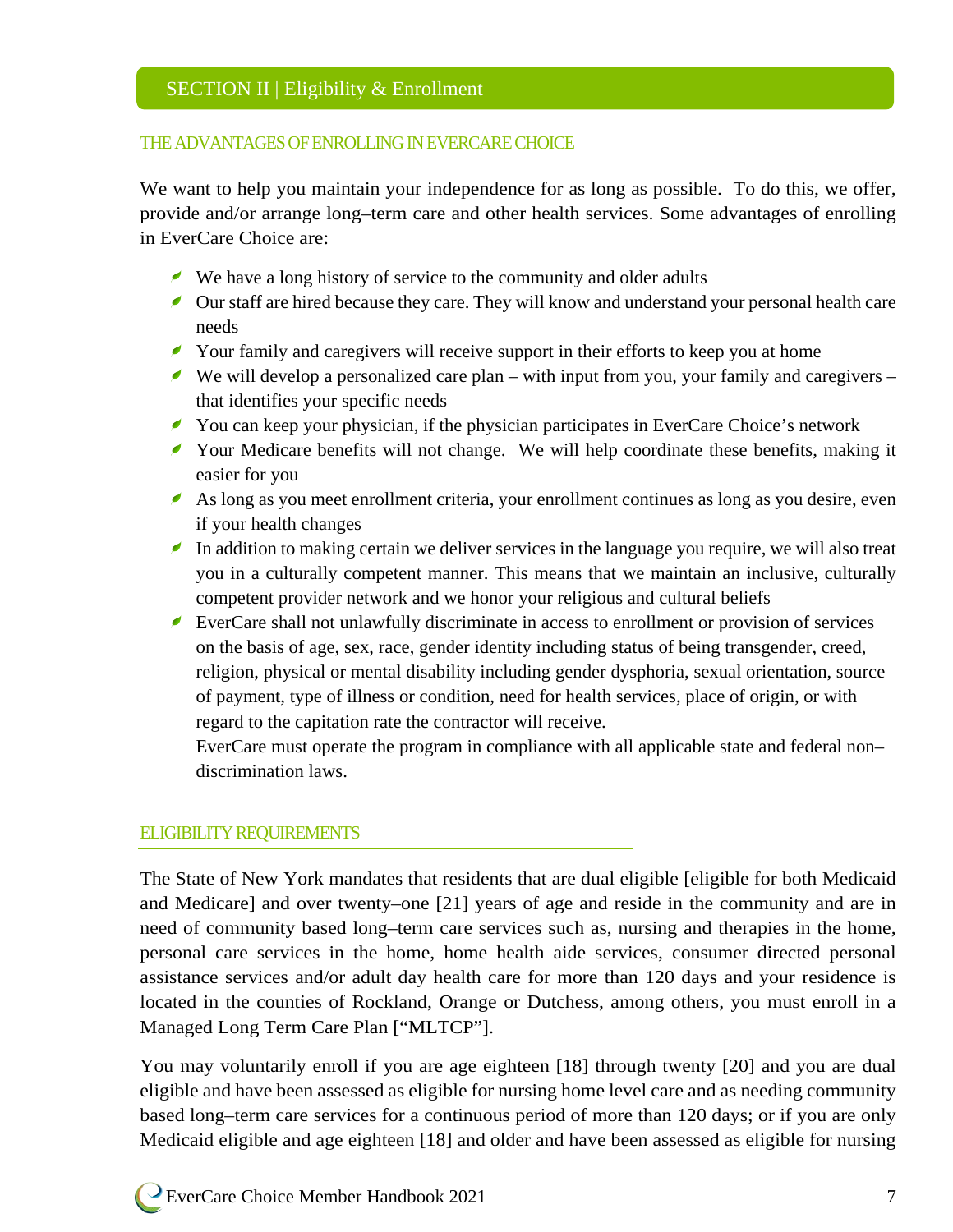home level of care and as needing community based long–term care services for a continuous period of more than 120 days.

Enrollment in EverCare Choice is voluntary, and there are other MLTC Plans that you could join. In order to be eligible for enrollment in EverCare Choice, you must be:

- At least 18 years of age
- A resident of and living in Dutchess, Orange, or Rockland County
- Eligible for Medicaid [as determined by your Local Department of Social Services]
- Eligible for the Plan, as determined by the eligibility assessment tool designated by the State of New York Department of Health
- Is capable at the time of enrollment of returning to or remaining in your home without jeopardy to your health and safety if you are currently living in the community
- In need of community based long–term care services and care management from EverCare Choice for greater than 120 days. You must need—and receive—at least one of the following services from EverCare Choice to qualify for initial and ongoing enrollment:
	- Nursing services in the home
	- **Private duty nursing**
	- Therapies in the home
	- Home health aide services
	- **Personal care services in the home**
	- Adult day health care
	- **Consumer Directed Personal Assistance Services**

If you are enrolled in another Medicaid program, you may not be eligible for EverCare Choice. A Plan representative can help you if you are enrolled in another Medicaid program.

If you are being disenrolled from another MLTC Plan due to an approved service area reduction, closure, acquisition, merger, or other approved arrangement, the Plan must continue to provide services under the Enrollee's existing Person–Centered Service Plan for a continuous period of 120 days after enrollment or until the Plan has conducted an assessment and the Enrollee has agreed to the new Person–Centered Service Plan

#### ENROLLMENT PROCESS



For most applicants, the first step toward enrollment in an MLTC Plan is an assessment through New York Medicaid CHOICE's *Conflict Free Enrollment & Evaluation Center* [CFEEC]*.* The purpose of this assessment is to screen you for basic eligibility. The nurse who does this assessment is not employed by EverCare Choice.

Conflict Free Evaluation and Enrollment Center [CFEEC] is the entity that contracts with the Department to provide initial evaluations to determine if an Applicant is eligible for Community Based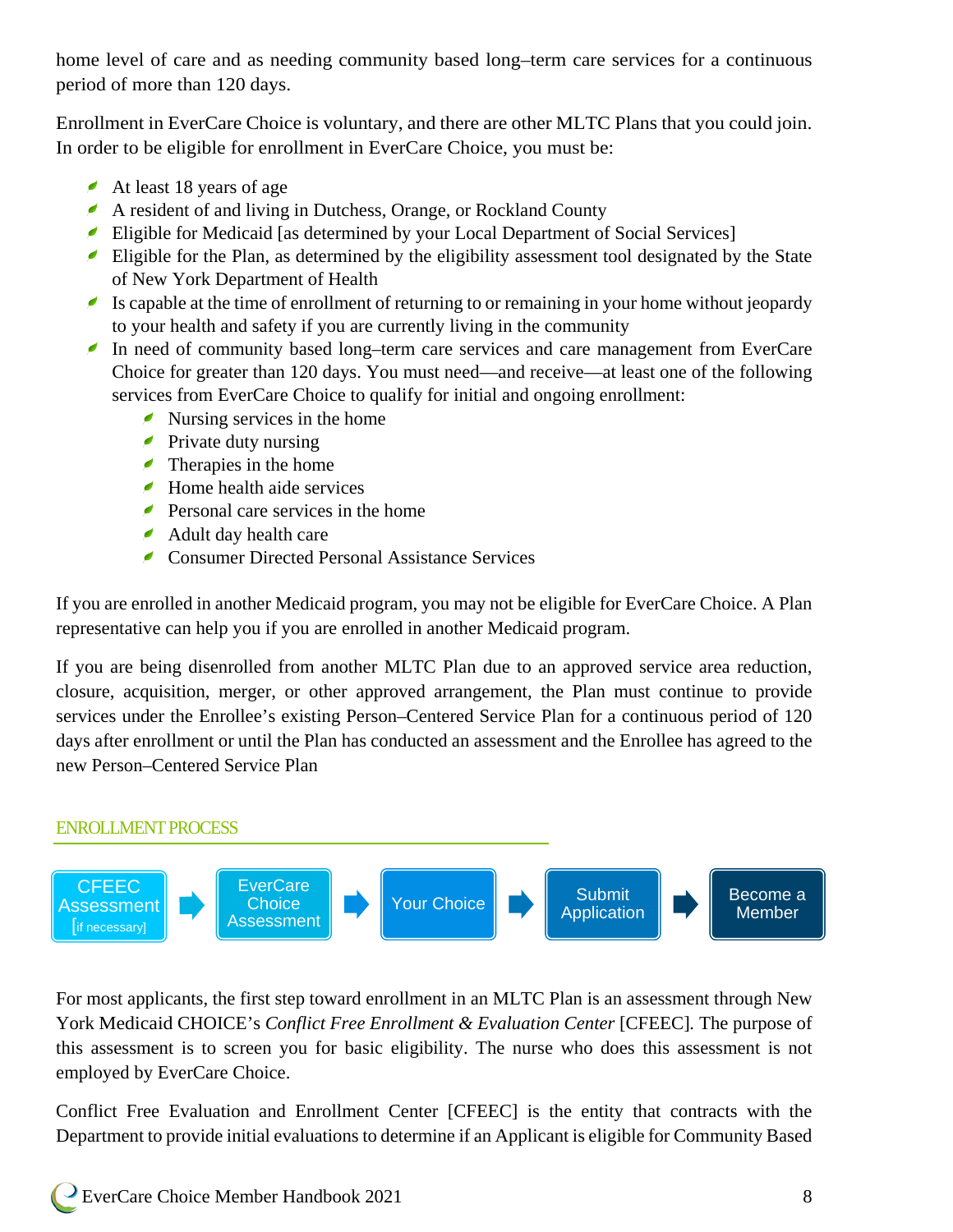Long Term Care [CBLTC] for a continuous period of more than 120 days. The CFEEC will be responsible for providing conflict–free determinations by completing the Uniform Assessment System [UAS] for Applicants in need of care. CFEEC evaluations are conducted in Your home [including hospital or nursing home] by a Registered Nurse. Once the nurse decides you meet basic eligibility requirements, he or she will tell you about your choices. If you are ready to choose a plan, they will help you contact the MLTCP of your choice. If you wish to enroll in EverCare Choice, tell the nurse and he/she will help you contact us.

We will consider your application in the order it was received, regardless of your health status or need for services, or the amount we will receive from the Department of Health to provide your care.

#### *What to expect during your initial assessment…*

A member of our team will contact you to set up an appointment with one of our Assessment Nurses within thirty [30] days of your contact with us or through the referral from an enrollment broker. You are free to invite family|caregivers to be a part of this meeting. During this appointment, one of our Assessment Nurses will come to your home to evaluate you. He or she will assess you with forms approved by New York State. Below are examples of the information that will be gathered:

- Home safety evaluation
- $\blacktriangle$  How you are functioning with every day activities
- $\blacksquare$  Medicaid eligibility information
- Personal identifying information, such as Medicaid card, Medicare card [if applicable], Social Security card and other information such as date of birth, marital status and so on
- Medications and treatments you are currently receiving
- ◢ Medical equipment used or needed

During this visit and prior to enrollment, the nurse will also discuss an initial Person–Centered Service Plan with you. A proposed Person–Centered Service Plan will be provided to you. If you are already receiving community based long term care services, we will keep them in place at the same level, scope and amount for at least 90 days, even if they are a transfer from another plan, unless you want them changed. If you do not already have services, the nurse will explain your options and what happens next. Your Person–Centered Service Plan will tell you which services you are authorized to receive, including how much and how often you will receive them. Based upon the findings from the assessment, a Person–Centered Service Plan will be developed. You will receive a copy of your initial Person–Centered Service Plan [or one from a reassessment] within fifteen [15] days of enrollment or reassessment. The completed Person–Centered Service Plan must be signed by You. You must be a part of the development of the plan and You may select individuals such as your providers or informal support system to participate in service planning and delivery.

It will also include any changes that will happen after 90 days if you already have services in place.

Please note that if you have been transferred from another MLTC due to an approved service area reduction, closure, acquisition, merger or approved arrangement, then your Person–Centered Service Plan will be continued for 120 days after enrollment or until the Plan has conducted a new assessment and you have agreed to the new Person–Centered Service Plan.

We will also review and explain the following: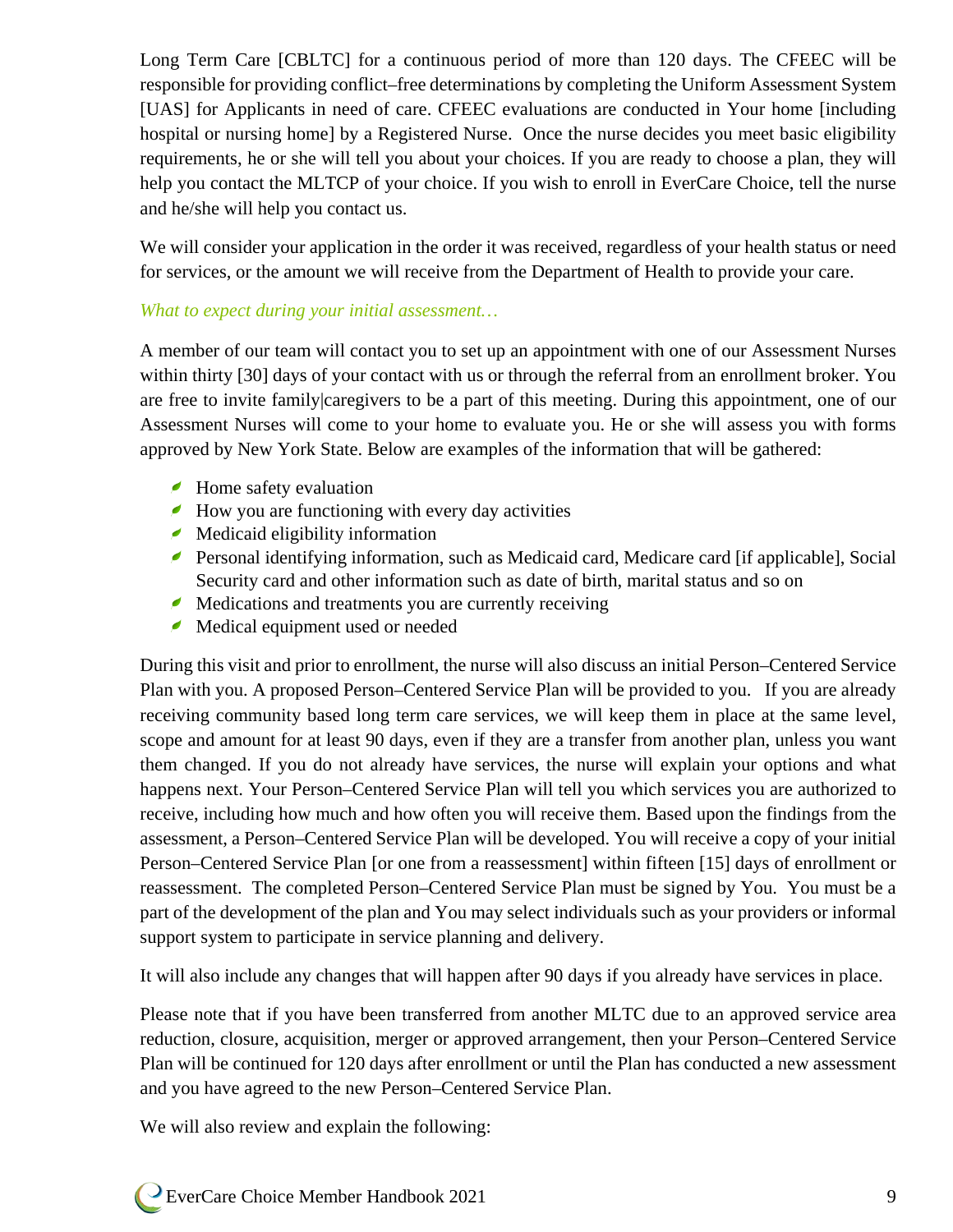- ◢ Advance Directives, Health Care Proxy and Back–up Caregiver Agreement
- The HIPAA release form
- Your responsibilities as a Plan member
- How services are approved and changes made to the care plan
- Notify You that the Consumer Directed Personal Assistance Program is an available voluntary benefit
- Inform You that if You are not self-directing, a designated representative will be identified to assume Consumer Directed Personal Assistance Service responsibilities and that representative cannot be your personal assistant
- The Member Handbook

We will retain in each enrollee's record documentation that the Enrollee received the information and notifications required.

# ENROLLMENT & AGREEMENT ATTESTATION

At the end of your initial assessment, you will be given a choice if you wish to enroll. If you do, you must sign an Applicant Enrollment Agreement/Attestation. The Enrollment Agreement says that you understand everything that was discussed with you. It says you agree to abide by the rules of EverCare Choice, as explained in this **Member Handbook**. It also says that you are voluntarily enrolling. We will leave a copy of the Enrollment Agreement with you.

Once you sign the Enrollment Agreement, we will submit your application for enrollment. Once your application is processed and approved, you will be notified of your actual enrollment date. Please feel free to contact our Member Services Department at [845] 569–0500 at any time during your enrollment process if you have questions or would like an update.

Please note that enrollment is approved by New York Medicaid Choice [NYMC]. We must abide by those decisions and timeframes. Your Assessment Nurse will explain these timeframes if they will affect your enrollment.

Also, if you have been transferred from a New York State MLTCP that is no longer in business, you may be enrolled without a prior assessment.

#### INELIGIBILITY

If the Assessment Nurse determines that you are not eligible, he or she will explain why and give you information about other care options. If your application is not approved, we will send you a letter. The letter will tell you why you were not enrolled. NY Medicaid Choice [NYMC], the enrollment broker, will also provide you with denial letter which will include fair hearing rights and tell you how to appeal the decision. Likewise, if CFEEC establishes that you are eligible but our assessment finds that you are not eligible, the issue will be resolved by the NY Medicaid Choice.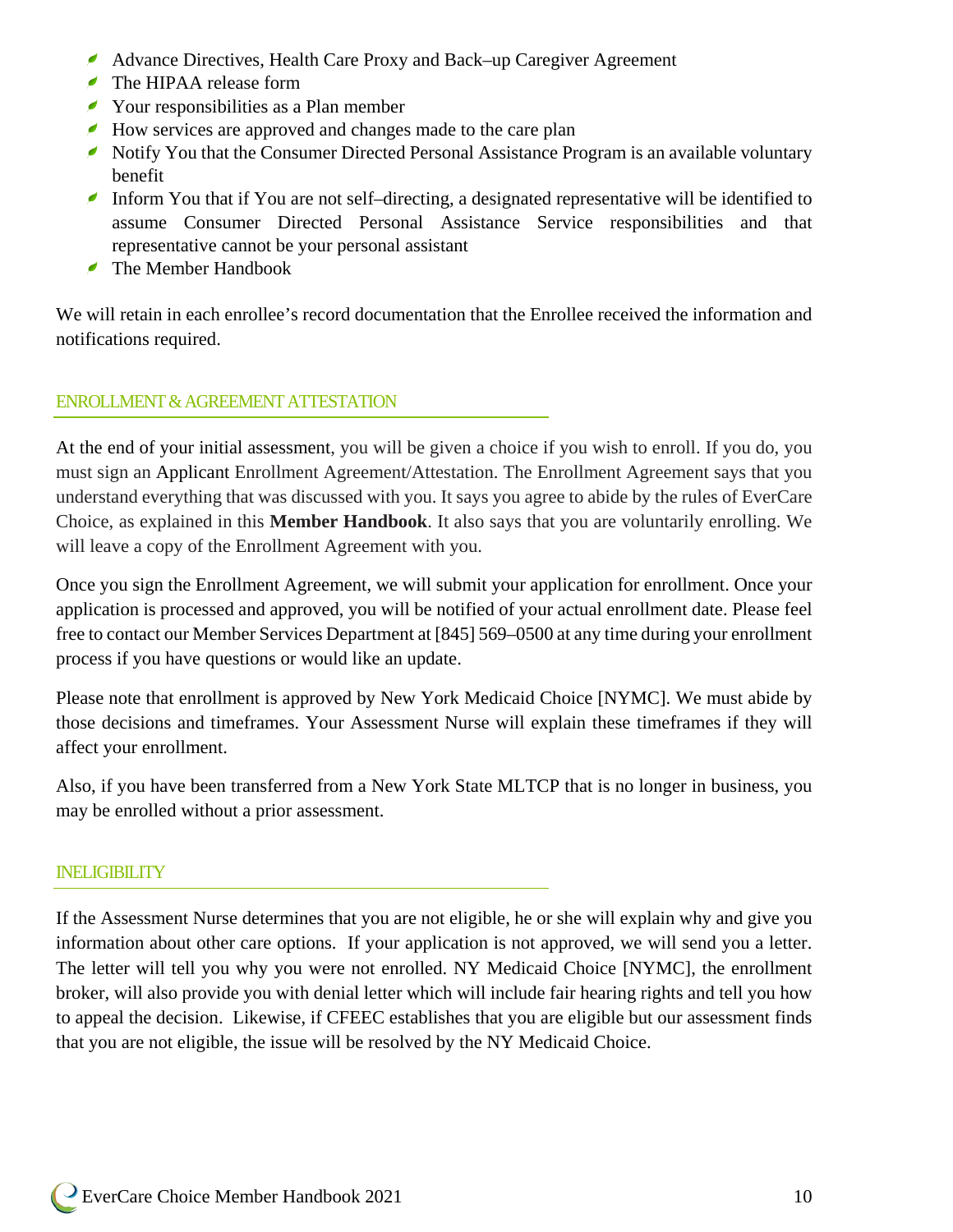#### WITHDRAWAL OF APPLICATION

You are free to withdraw your application during the enrollment process but no later than noon on the  $20<sup>th</sup>$  day of the month prior to the effective date of enrollment. If the  $20<sup>th</sup>$  falls on a weekend or holiday then you must withdraw your application by noon on the last business day prior to the  $20<sup>th</sup>$ . All you need to do is let us know, verbally or in writing. We will process your withdrawal and send you a letter confirming your withdrawal.

If you decide to withdraw and you are residing in the community and are eligible for both Medicare and Medicaid, you will have to choose a different MLTC plan in order to continue to receive long– term home care services. You must choose another plan with NY Medicaid Choice. You may return to Medicaid Fee-for-Service without long term care services in your home. If you qualify, you can also change to another type of managed long term care plan like Medicaid Advantage Plus (MAP) or Program of All-Inclusive Care for the Elderly (PACE).

If you decide to withdraw and are eligible for Medicaid only, you will have to choose one of the following:

- A different MLTC Plan
- A Medicaid managed care plan, or
- A waivered service plan

In order to continue to receive home care services. You are no longer able to receive these services through fee–for–service Medicaid.

#### **TRANSFERS**

You are allowed to transfer to another MLTC Medicaid Plan **during the first 90 days of active enrollment with Evercare Choice** You may leave EverCare Choice and join another health plan at any time during your first 90 days. If you do not leave in the first 90 days, you must stay enrolled with EverCare Choice for nine (9) more months, unless you have a good reason (Good Cause). Some examples of Good Cause include:

- You move out of our service area
- You, the plan, and your county Department of Social Services or the New York State Department of Health all agree that leaving EverCare is best for you.
- Your current home care provider does not work with our plan
- We have not been able to provide services to you as we are required to under our contract with the State

If you qualify, you can change to another type of Plan at any time without Good Cause. These Plans include:

- Fully Integrated Duals Advantage for Individuals with Intellectual and Developmental Disabilities [FIDA-IDD]
- Medicaid Advantage Plus [MAP]
- Program of All-Inclusive Care for the Elderly [PACE]
- Mainstream Medicaid Managed Care Plan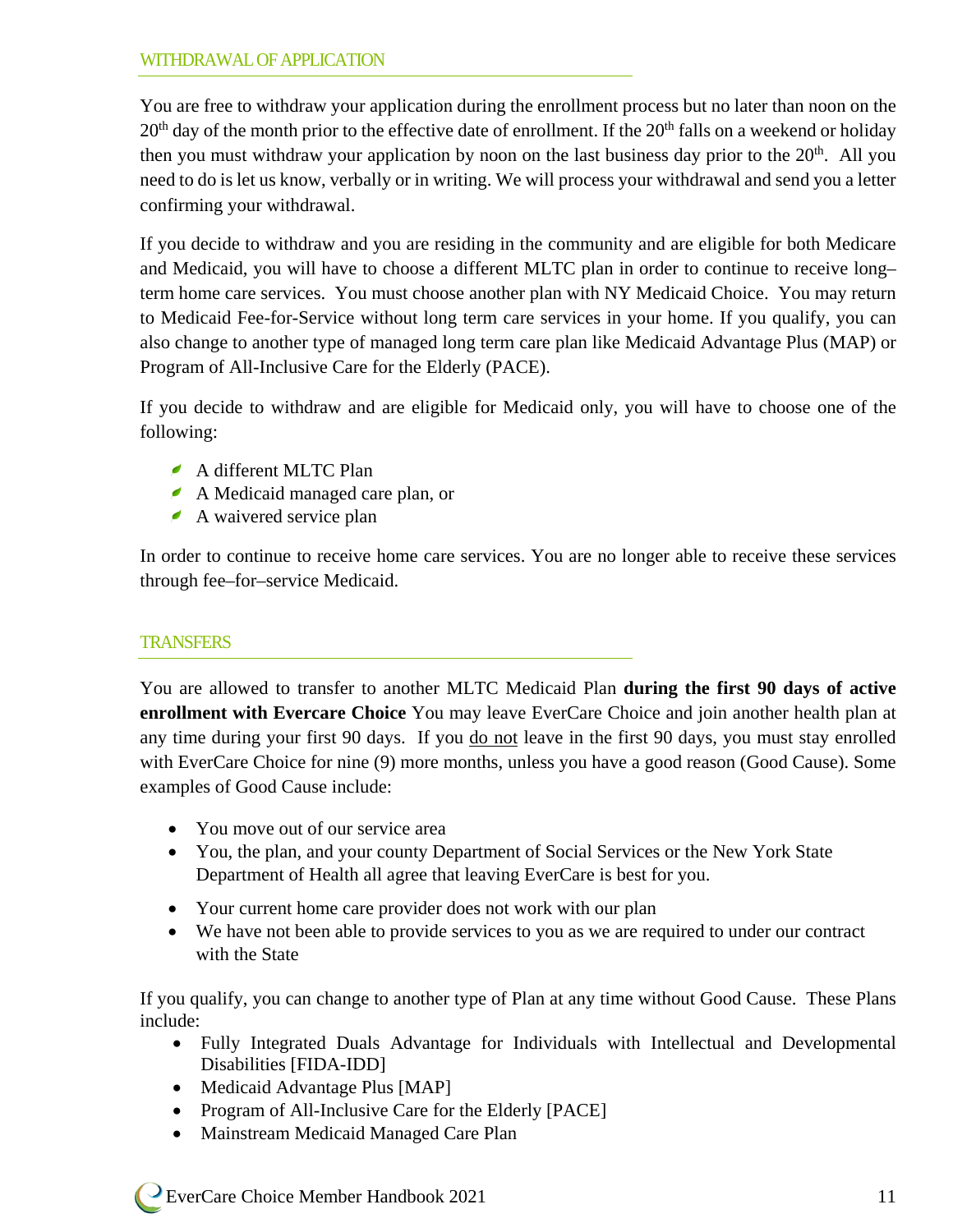- Health and Recovery Plan [HARP]
- HIV-Special Needs Plan [SNP]
- A Waiver Program
- Medicaid Fee-for-Service (FFS) at any time, assuming
- the enrollee is eligible for Medicaid and/or for enrollment into those programs

To change plans: Call New York Medicaid Choice at 1-888-401-6582. (TTY: 1-888-329-1541) Monday through Friday, from 8:30 am to 8:00 pm and Saturday, from 10:00 am to 6:00 pm. New York Medicaid Choice counselors can help you change health plans.

The Independent Consumer Advocacy Network (ICAN) can give you free, independent advice about your coverage, complaints, and appeal options. To learn more, go to www.icannys.org, or call 1-844- 614-8800 between the hours of 8am to 6pm. TTY: 711.

It could take between two and six weeks for your enrollment into a new Plan to become active. You will get a notice from New York Medicaid Choice telling you the date you will be enrolled in your new plan. EverCare Choice will provide the care you need until then.

In the event that a delay in transferring to another Plan will be harmful to your health, it is recommended you call New York Medicaid Choice and request they speed your transfer process. In the event you were enrolled in Evercare Choice without your agreement, you can also ask the New York Medicaid Choice to speed up the process to disenroll.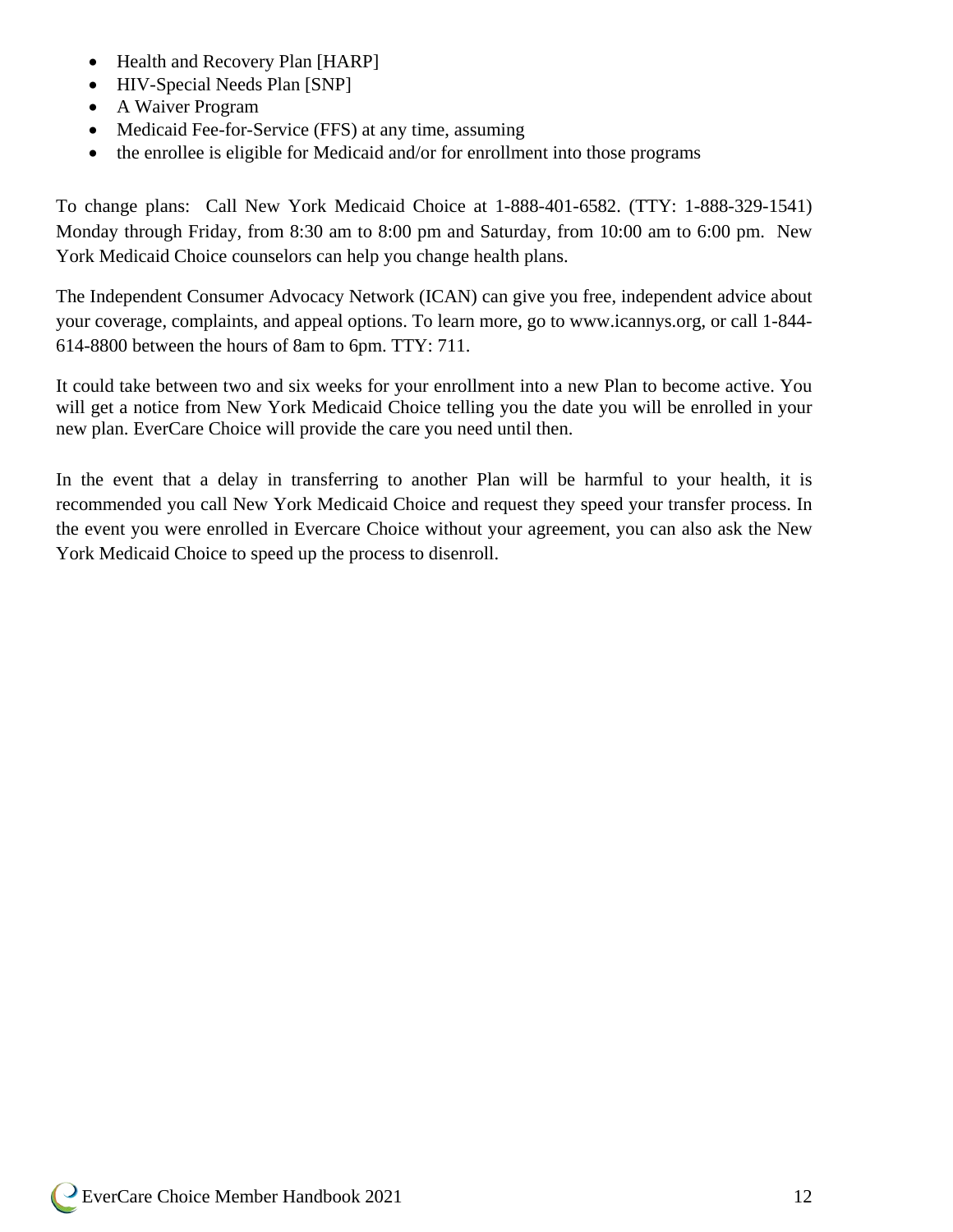# SECTION III | Your Services

Your enrollment becomes active on the 1<sup>st</sup> day of the month that you are enrolled. After this point, please make sure that you and/or your family and caregivers communicate your healthcare needs and any changes in your health to your Care Manager or Care Management Team.

> Please call if you visit the Emergency Room or Urgent Care Center. Please also let us know if you are hospitalized. This allows for your Service Plan to be adjusted if necessary.



#### COVERED SERVICESAT A GLANCE

Your Care Management Team, which includes the Nurse Assessor, your Care Manager, and the Utilization Management department will determine your Person–Centered Service Plan. They base their decision on what is medically necessary for you as an individual. If they are part of your Person– Centered Service Plan, the following services are some of the services covered by EverCare Choice:

- **Care Management and Coordination**
- Nursing Home Care not covered by Medicare (provided you are eligible for institutional Medicaid)
- Medical Social Services
- Personal Care Services
- Home Care services such as
	- Nursing
	- $\epsilon$ Home Health Aide [HHA]
	- **Physical Therapy [PT]**
	- Occupational Therapy [OT]  $\epsilon$
	- $\epsilon$ Speech Pathology [SP]
	- Medical Social Services
- Adult Day Health Care
- Consumer Directed Personal Care **Services**
- DME [including Medical/Surgical supplies, Incontinent Supplies, Hearing Aid Batteries, Prosthetics, Orthotics and Orthopedic Footwear, etc.]
- Personal Emergency Response System [PERS]
- Non–emergent Medical Transportation
- Podiatry
- **Dentistry**
- **C** Optometry Eye Glasses
- **PT, OT, SP** or other therapies provided in a setting other than the home are covered if medically necessary and ordered by a doctor or other licensed professional
- Audiology|Hearing Aides
- Respiratory Therapy
- Nutrition
- **Private Duty Nursing**
- Home Delivered or Congregate Meals
- Social Day Care
- Health care services that can be delivered using telehealth
- Social and Environmental Supports

All of these services must be pre–authorized by EverCare Choice and may require a prescription from your doctor. If you believe you need any of these services, please contact your Care Manager so he/she can help you.

Please note that the Plan may provide cost–effective services or settings that are an alternative to these services and settings as long as approved by the NYS Department of Health and permitted by law.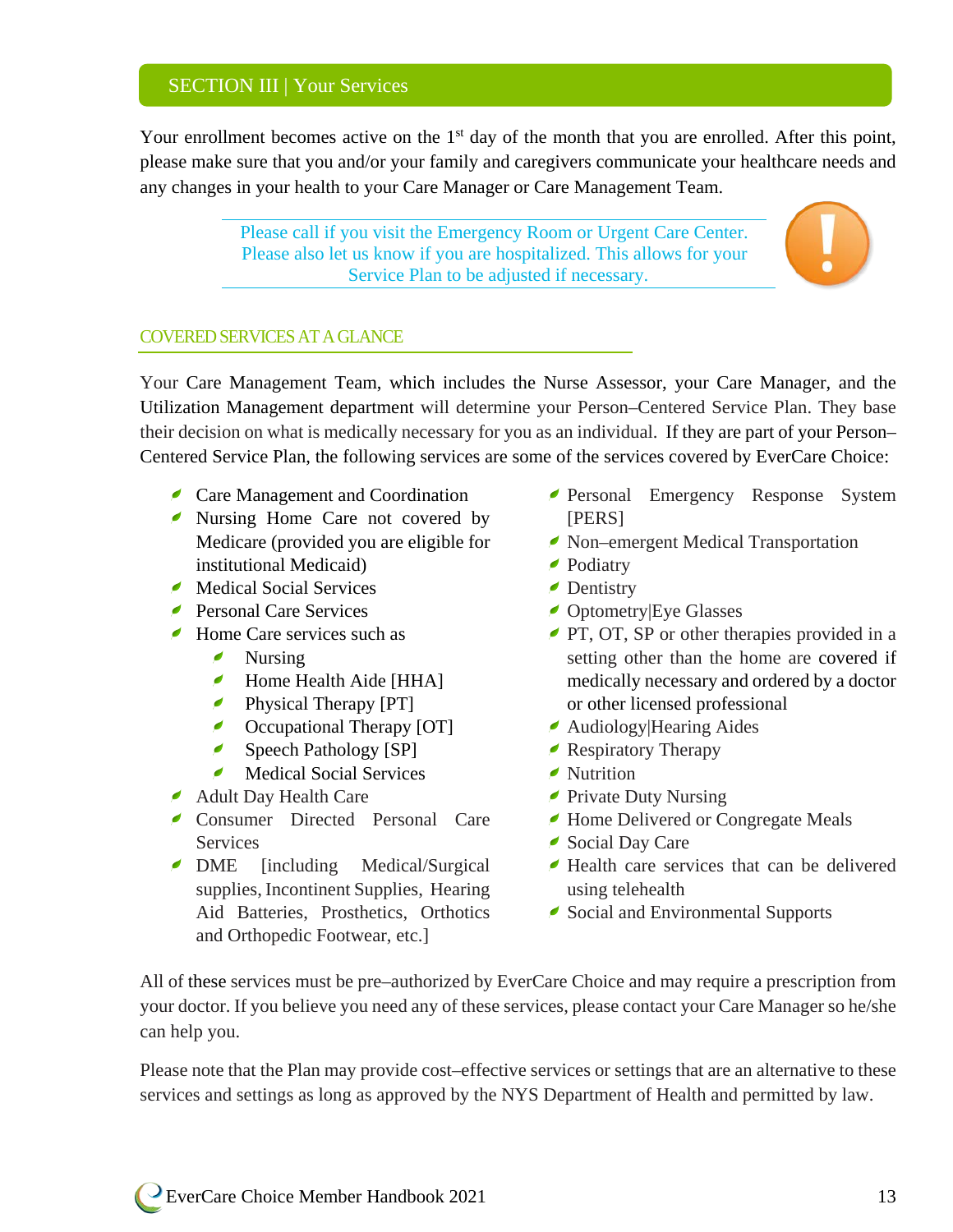# **Money Follows the Person [MFP]/Open Doors**

In addition, Money Follows the Person [MFP] means a demonstration that is part of Federal and State initiatives designed to rebalance long term care services, and promote consumer choice. As New York State continues to shift the focus of its long term care systems away from institutional care and towards integrated home and community–based care, support from the MFP program becomes valuable to all Managed Care Organizations [MCO's]. MFP is designed to streamline the process of deinstitutionalization for vulnerable populations. Under the name Open Doors, the MFP program funds Transition Specialists and Peer Support to assist these individuals to transition out of institutions such as nursing homes and intermediate care facilities, and into qualifying community settings. A qualified setting may be a house, an apartment, or a group home [with a maximum of four unrelated people].

This program can help enrollees move from a nursing home back into their home or residence in the community. Enrollees may qualify for MFP if they:

- Have lived in a nursing home for three months or longer
- Have health needs that can be met through services in their community

*MFP/Open Doors* has people, called Transition Specialists and Peers, who can meet with enrollees in the nursing home and talk with them about moving back to the community. Transition Specialists and Peers are different from Care Managers and Discharge Planners. They can help enrollees by:

- Giving them information about services and supports in the community
- Finding services offered in the community to help enrollees be independent
- Visiting or calling enrollees after they move to make sure that they have what they need at home

For more information about *MFP/Open Doors,* or to set up a visit from a Transition Specialist or Peer, please call the New York Association on Independent Living at 1–844–545–7108, or email [mfp@health.ny.gov.](mailto:mfp@health.ny.gov) You can also visit *MFP/Open Doors* on the web at [www.health.ny.gov/mfp o](http://www.health.ny.gov/mfp)r [www.ilny.org.](http://www.ilny.org/)

# PROVIDER DIRECTORY

In order to access covered services, you must use a provider from the Provider Directory. The Provider Directory is made up of people and organizations who have agreed to work with EverCare Choice. If you are dissatisfied with a provider, please report it immediately and we will help you find another provider.

A complete listing of our Provider Directory will be given to you. You can also access our Provider Directory at [www.EverCare.org.](http://www.evercare.org/) Updates will be made to the website on a regular basis. We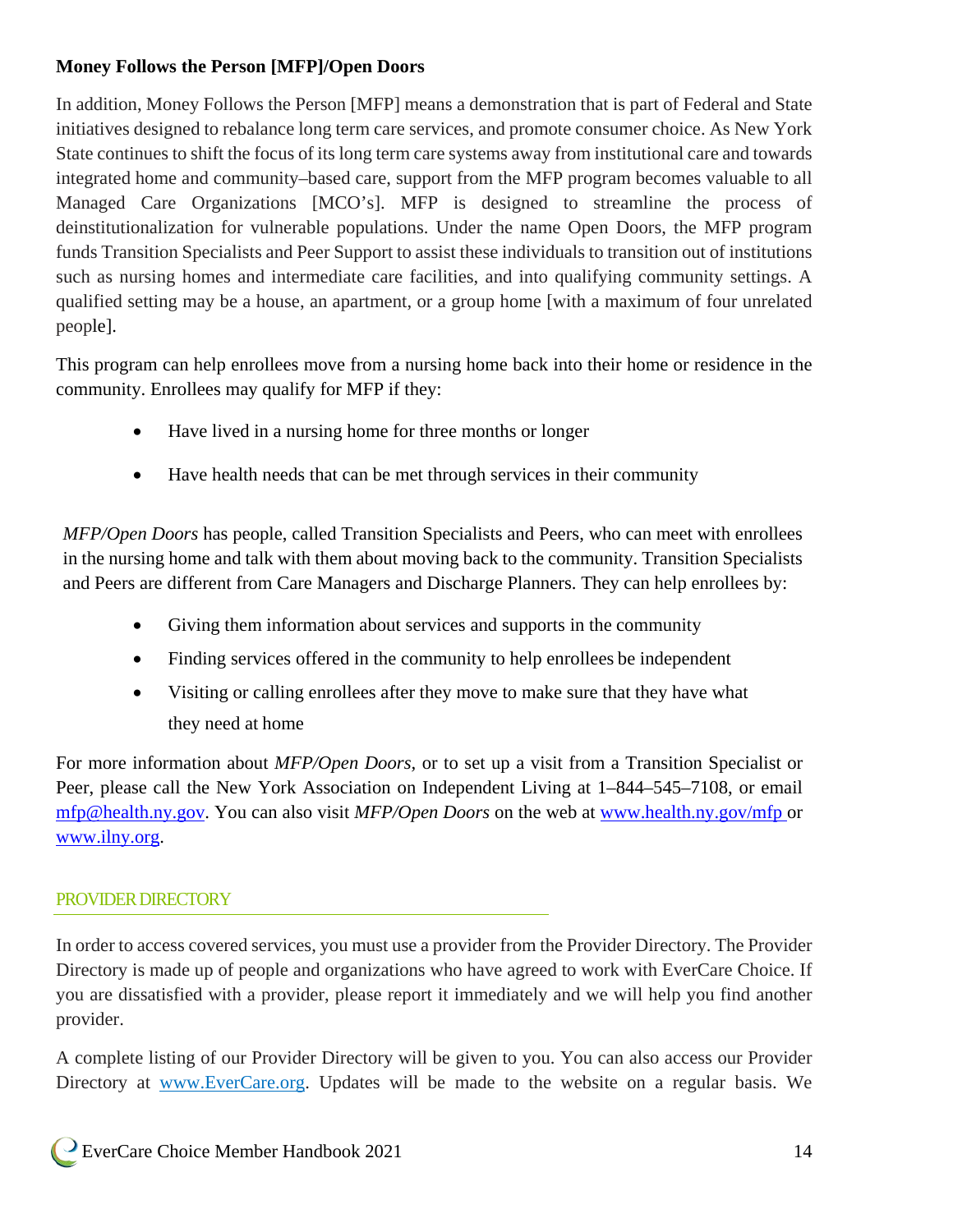recommend checking the Provider Directory on the website when choosing providers because it will be the most up–to–date. You will be notified in writing if any providers you currently use are removed from the directory. If you need a paper copy of the Provider Directory, please contact Member Services at 877.255.3678 [toll–free] | 845.569.0500 [tel].

DO NOT ATTEMPT TO GET COVERED SERVICES FROM SOMEONE NOT LISTED IN THE PROVIDER NETWORK without prior approval. They will not be covered by the Plan. However, if you are a new member transferring from another plan, you can continue to use your existing providers if they are not in the Provider Directory for up to 90 days. In order for this to happen, your provider must accept Medicaid rates and must be willing to adhere to EverCare Choices quality standards. At the end of the 90 days, you must switch to a provider in the Provider Directory.



#### NON–COVERED SERVICES

Non–covered services are those services that will continue to be covered by Medicare or other health insurance. If you do not have Medicare, they may be covered by fee–for–service Medicaid.

You do not need pre–authorization from EverCare Choice to receive these services. However, we do encourage you and your physician to contact us to discuss your care needs. This allows for the best coordination of your care. You do not need to use providers in our Provider Directory for non–covered services.

Examples of non–covered services are as follows:

- Alcohol and substance abuse services
- **OPWDD** Services
- Chronic renal dialysis
- **Emergency transportation**
- Family planning services
- Inpatient hospital services
- Laboratory services
- $\blacktriangle$  Mental health services
- Outpatient hospital services
- **Physician services**
- **Prescription and Non–Prescription** Drugs, Compounded Prescriptions, Over–the–counter drugs
- Radiology
- **Emergency Room visits**

There are also services that are not covered by EverCare Choice or fee–for–service Medicaid. If you were to choose to get these services, you would have to pay for them yourself. Examples of these services are:

- Personal care and comfort items
- Surgery that is not medically necessary, such as cosmetic surgery
- Infertility treatments
- Services of a Provider that is not part of the plan (unless Evercare sends you to that provider)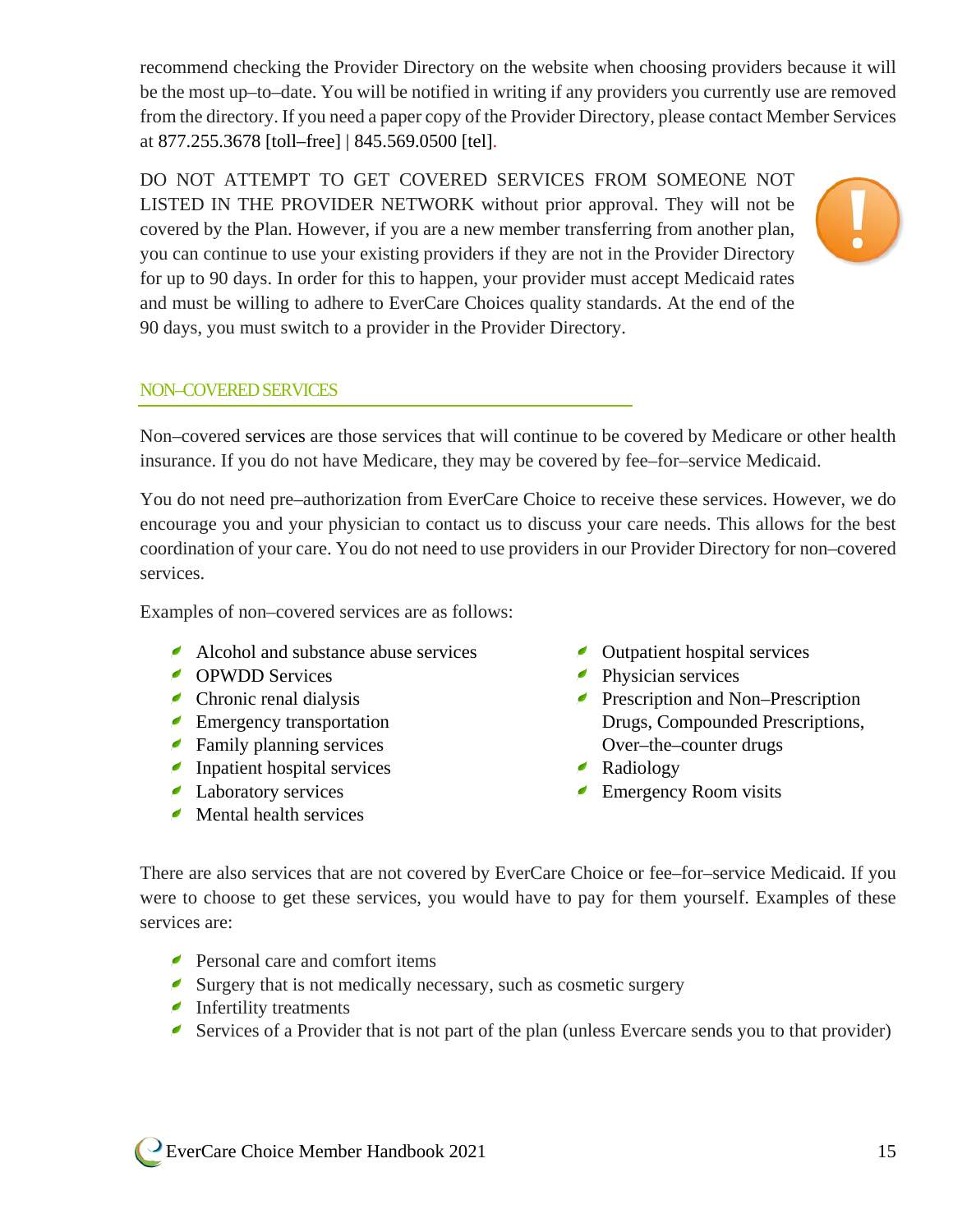#### IF YOUR PROVIDER LEAVES EVERCARE CHOICE…

If your provider no longer participates in our Provider Network, we will make sure your care is not interrupted. We will explain your choices to you and help you select a new provider if you choose.

#### SERVICES RECEIVED OUTSIDE OF THE SERVICEAREA

Under normal circumstances, you will receive services within the service area [Dutchess, Orange, and Rockland counties]. There may be times that you are outside of the service area and urgently needed services are required, these services will be covered. If you plan to be out of the service area temporarily for a short visit [up to 30 days] and are not moving out of the area, please contact the Plan before you leave so we can assist with coordinating your care while you are away. .

If you have moved out of the service area, or exceeded the 30-day visit described above, we need to be notified immediately as you are no longer eligible for the Plan. The State of New York requires that you are disenrolled from our Plan and, where appropriate, you are transferred into another Plan in the service area where you have moved to.

#### EMERGENCY SERVICES

Emergency services are not covered by the Plan and do not require prior approval. Medicare or fee– for–service Medicaid will pay for emergency services. Please update your Care Manager regarding any trips to the ER or Urgent Care within 24 hours of the emergency so that we can make sure your Service Plan is updated. If you are hospitalized, a family member or other caregiver should contact EverCare within 24 hours of admission. Your Care Manager will suspend your home care services and cancel other appointments, as necessary. Please be sure to notify your primary care physician or hospital discharge planner to contact EverCare so that we may work with them to plan your care upon discharge from the hospital.

Emergency condition means you reasonably expect that without immediate medical attention you are placing your health, physical or behavioral, in serious jeopardy; or you may suffer serious impairment to a bodily function; or serious dysfunction to a bodily organ or part of you; or serious disfigurement and because of this danger to life or health, require use of the most accessible hospital available and equipped to furnish those services.

If you believe you have an emergency CALL 911 GO TO THE NEAREST EMERGENCY ROOM OR PRESS YOUR **PERSONAL EMERGENCY RESPONSE SYSTEM**

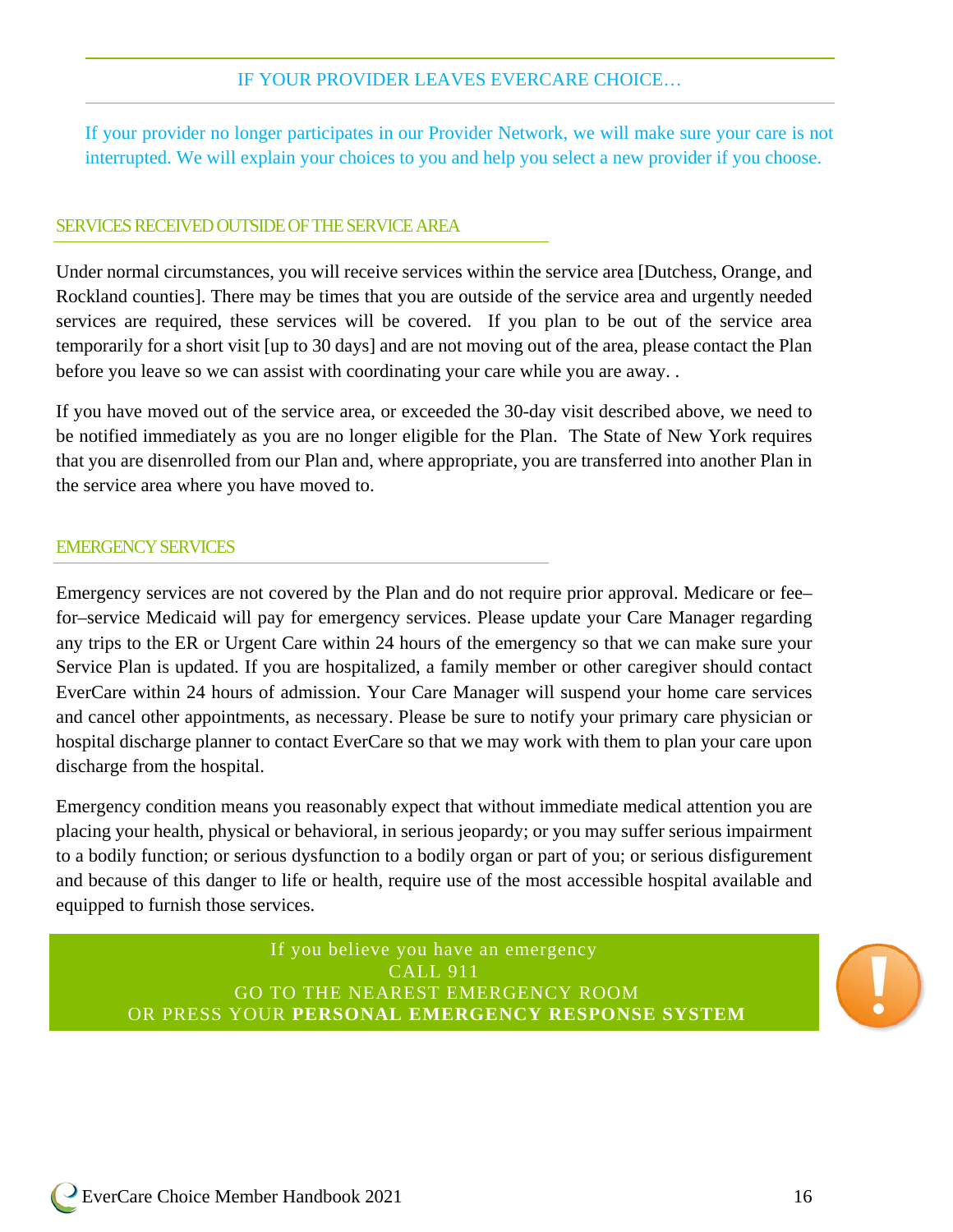You can still use your trusted PCP. We will work together closely to make sure you get the care you need.

If you do not have a PCP, your Care Manager can work with you to find one. If you have Medicare, you will need to make certain you are following your Medicare plan requirements in choosing a participating primary care provider as well as a specialty doctor. We can also help you connect with your Medicare plan.

# IF YOU HAVE MEDICAREOR OTHER INSURANCE

If you have Medicare and/or Medicare Supplementary coverage, it does not change when you are a member of EverCare Choice. You do not need to use the Provider Directory when obtaining Medicare services.

If your Medicare coverage ends and EverCare authorizes services for you and you are not using a contracted provider in the Provider Directory, you will need to change providers to one that is in the Provider Directory. Your Care Team can help you do this.

#### DEFINITIONS OF COVERED SERVICES & GUIDELINES

Please note: most of our services are authorized based on Medical Necessity. *Medical Necessity* means that you must meet certain pre–determined criteria to receive a service. Sometimes you may have a preference, or maybe even find it helpful, but it may not be considered *medically necessary*. In those cases, the service or item will not be authorized.



All insurance companies, including fee–for–service Medicaid and Medicare, make coverage decisions based on *medical necessity*.

#### LONG TERM SERVICES AND SUPPORTS OR [LTSS]

Definition: Long Term Services and Supports or [LTSS] means health care and supportive services provided to individuals of all ages with functional limitations or chronic illnesses who require assistance with routine daily activities such as bathing, dressing, preparing meals, and administering medications. LTSS is comprised of community–based services such as Home Health Services, Private Duty Nursing, Consumer Directed Personal Assistance Services, Adult Day Health Care Program, Personal Care Services, and institutional services including Long Term Placement in Residential Health Care Facilities

#### Coverage: Determined based on medical necessity

#### ADULT DAY HEALTH CARE

Definition: Day care and certain services provided in a residential health care facility under the direction of a physician. In order to attend a medical model day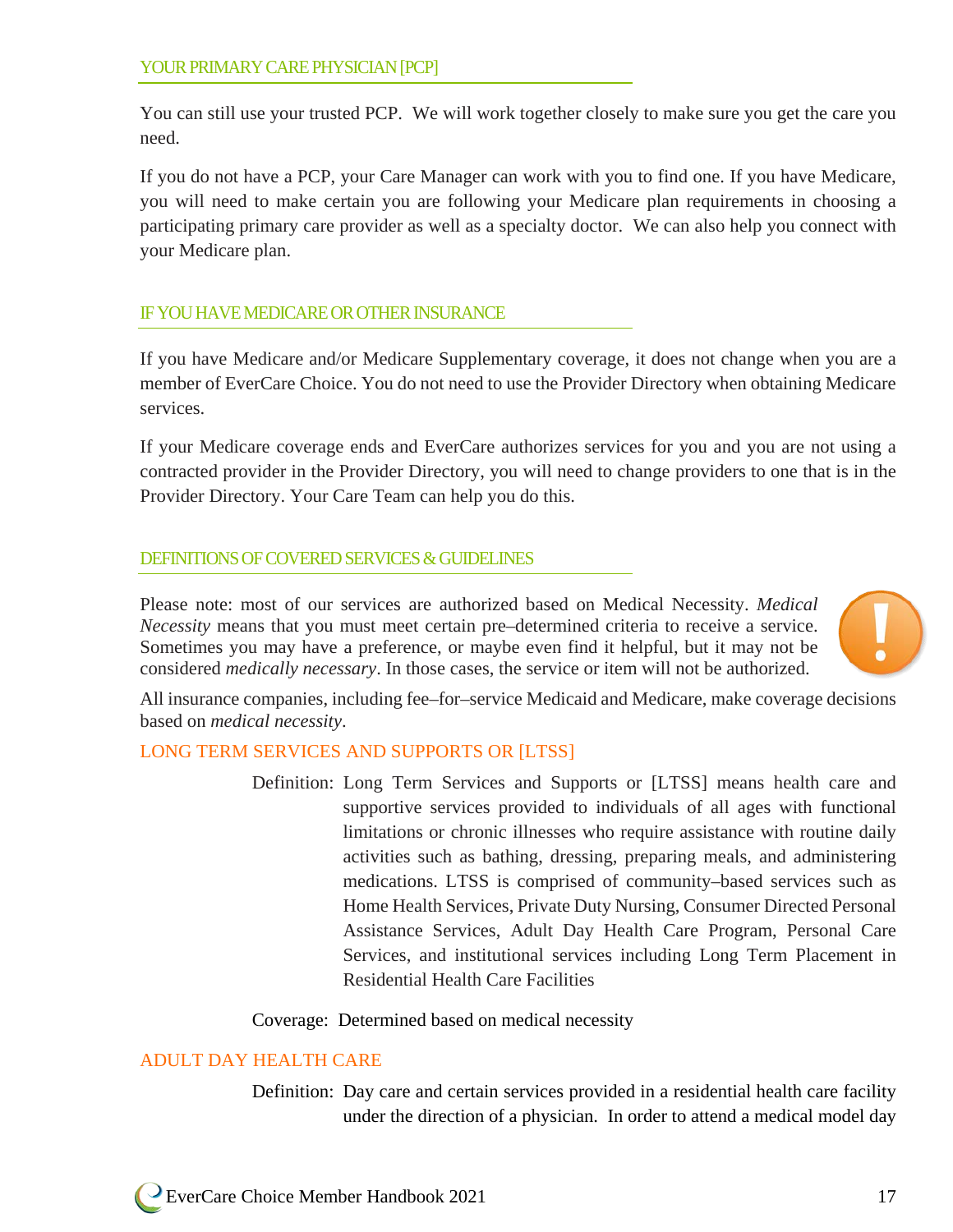care, you have to meet certain eligibility requirements regarding your need for care. Your Care Manager can let you know if you meet these criteria.

Coverage: Determined based on medical necessity, in cooperation with your Primary Care Physician, as needed.

> Unless the day care provides transportation, we will arrange transportation for you.

Limitations: You must have skilled or medical needs in order to attend a medical model day care. If you do not meet these criteria, you may be eligible for a social model program. *Prior authorization is required.*

> If you need to change your days of attendance, or wish to add days, either one time, or more, please contact your Care Manager for approval. Non– approved changes or additions will not be covered.

Exclusions: Members staying in Skilled Nursing Facilities are not eligible for Adult Day Health Care. Authorizations will be suspended during hospice, respite, hospital and short–term rehabilitation stays.

#### AUDIOLOGY | HEARING AIDS

- Definition: Audiology services include audiometric examinations and testing, hearing aid evaluation, conformity evaluation, and hearing aid prescription. Hearing aid services include selecting, fitting and dispensing hearing aids, earmolds, batteries, special fittings and replacement parts. Also included are hearing aid checks and repairs.
- Coverage: Determined based on medical necessity.
- Limitations: In general, Medicaid guidelines are used to determine coverage, including limitations on coverage. *Prior authorization is required.*

Hearing aids will be replaced upon the recommendation of an audiologist in the Provider Directory.

Hearing aids are limited to 1 pair every 5 years. We will cover the cost of repairing broken hearing aids. We will replace lost or destroyed hearing aids.

Exclusions: Items not generally provided under Medicaid guidelines are excluded from coverage.

#### CARE MANAGEMENT SERVICES

Definition: Assists Members in accessing necessary covered services in support of your Patient Centered Service Plan.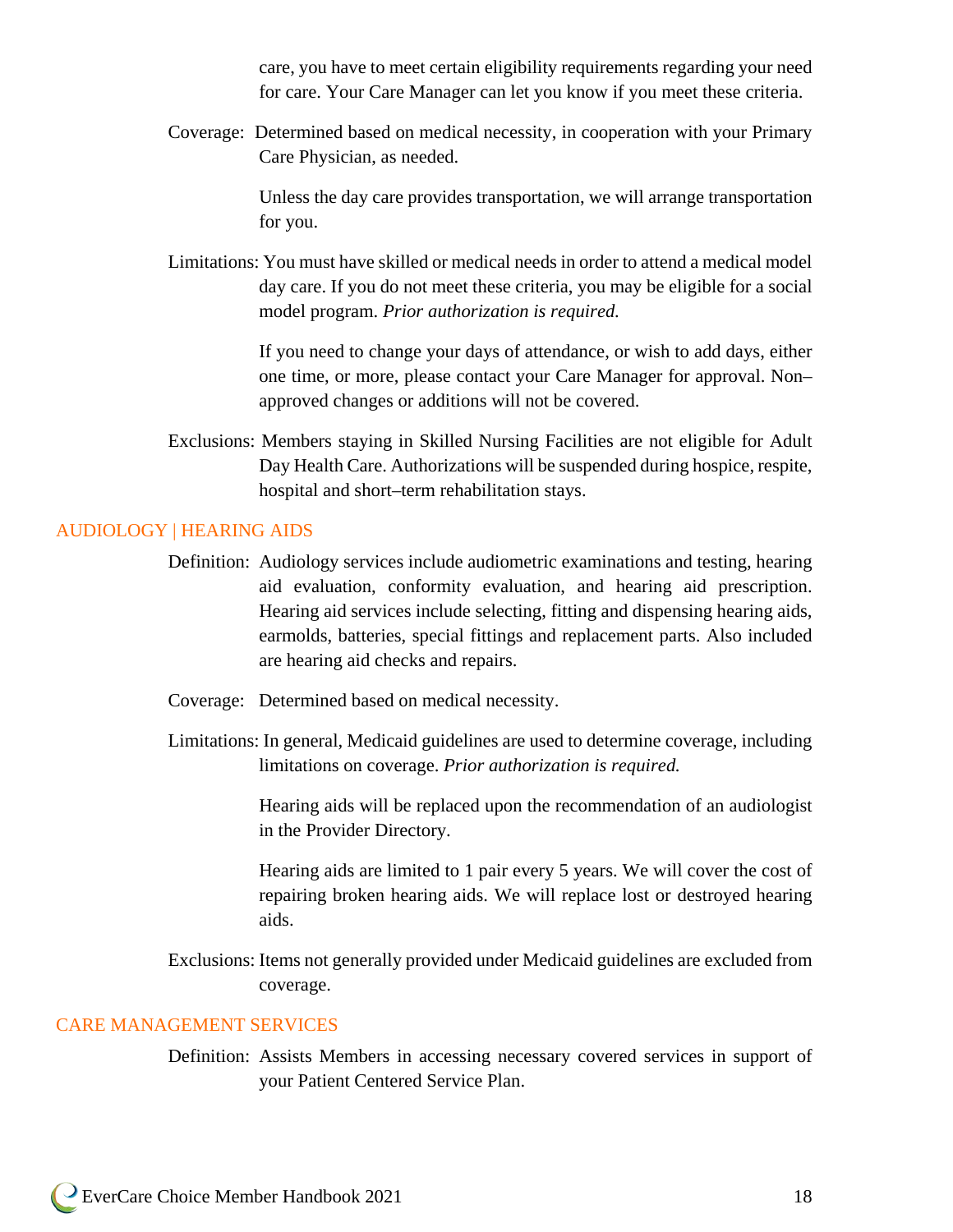Coverage: Available 24 hours a day, 7 days a week. This ensures that You have access 24 hours per day, seven days a week for information, emergency consultation and response in the community, if necessary.

Limitations: None. Care Management services are provided by EverCare Choice staff members. All you need to do is call the Plan. We are here to help. The services include referral, assistance in or coordination of services to obtain required medical, social, educational, psychosocial, financial and other services in support of the Person–Centered Service Plan even if the needed services are not included in the Benefit Package.

#### CONSUMER DIRECTED PERSONAL ASSISTANCE SERVICES (CDPAS)

- Definition: means the provisions of some or total assistance with personal care services, home health aide services and skilled nursing tasks by a consumer directed personal assistant. Under this program, you or your designated representative, hire, train, supervise, direct and, if necessary, fire a person of you or your designated representative's choosing to deliver care. Personal assistants are paid through a Fiscal Intermediary, which is an entity that has a subcontract with us to provide wage and benefit processing and other fiscal intermediary responsibilities.
- Coverage: Determined based on medical necessity and in accordance with our approved time–task tool. This tool is based on your UAS score and specific care needs.

If you choose to have CDPAS, you must find and train your own aide. It is important for you to arrange for back–up care in case your aide cannot make it for any reason.

- Limitations: Your Care Manager must determine you are eligible for CDPAS care. If you are not able to direct care yourself, you must have someone designated to do it for you. You are free to choose anyone to be your CDPAS aide, except for your spouse and the designated representative, if you have appointed one. A parent can be your aide if you are 21 years of age or older. Continued eligibility for the CDPAS program is based on your participation in the required UAS assessment. *Prior authorization is required.*
- Exclusions: Members staying in Skilled Nursing Facilities are not eligible for CDPAS. Authorizations will be suspended during hospice, respite, hospital and short–term rehabilitation stays.

#### **DENTISTRY**

Definition: Includes but shall not be limited to routine dentistry provided by a Dentist. Preventative services, routine exams, as well as oral surgery, dental implants and dentures are covered.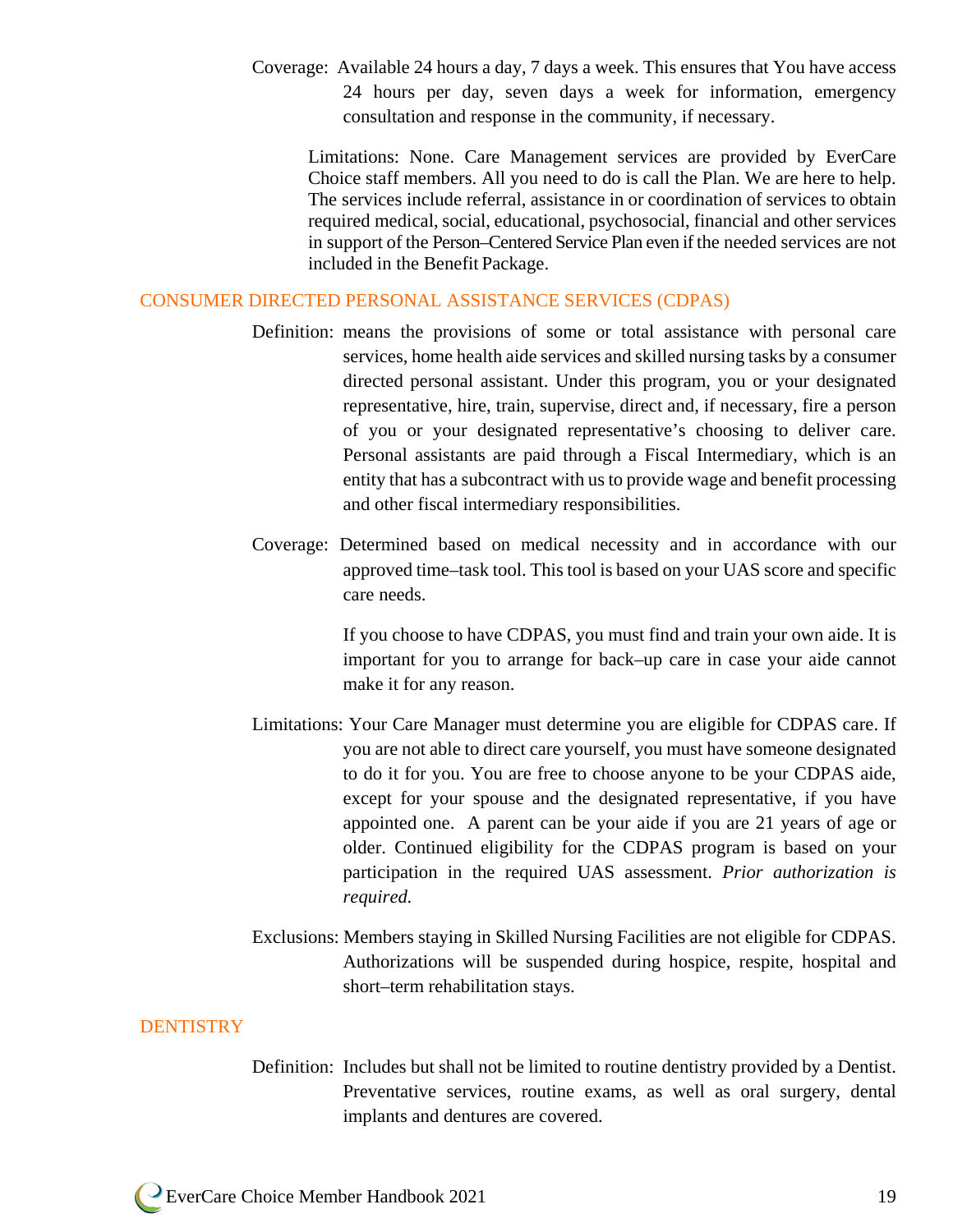- Coverage: Determined based on medical necessity by our dental provider Healthplex 1-888-468-5175 8AM to 6PM Eastern, Monday through Friday. TTY/TDD 1-800-662-1220.
- Limitations: In general, Medicaid guidelines are used to determine coverage, including limitations on coverage. *Prior authorization is required.*

Members are eligible for partial/full dentures 1 time every 8 years. If a member has broken their dentures [complete or partial], we will only pay for new ones when consistent with Medicaid guidelines your physician explains in writing the circumstances that necessitate replacement of the denture.

Exclusions: Items not generally provided under Medicaid guidelines are excluded from coverage.

#### DURABLE MEDICAL EQUIPMENT [DME] & SUPPLIES

- Definition: Durable Medical Equipment [DME], includes medical/surgical supplies, prosthetics and orthotics, and orthopedic footwear, enteral and parenteral formula limited to gastrogastric, jejunostomy, or gastrostomy tube feeding or treatment of an inborn error of metabolism, and hearing aid batteries. Durable medical equipment are devices and equipment, other than prosthetic or orthotic appliances and devices, which have been ordered by a practitioner in the treatment of a specific medical condition and which have the following characteristics:
	- $\triangle$  Can withstand repeated use over a period of time
	- Are primarily used for medical purposes
	- Are generally not useful if you do not have an injury or illness; and
	- Are not usually fitted, designed or fashioned for a particular individual's use. If the equipment is intended for use by only one patient, it may be either custom–made or customized.
- Coverage: Determined based on medical necessity, in cooperation with your Primary Care Physician as needed. In general, Medicare/Medicaid guidelines are used to determine coverage. If you have Medicare coverage, then your Medicare insurance may be the primary insurance to cover the DME. DME may be rented or purchased, based on your need and what is most appropriate.

We or your Medicare insurer may cover the cost to repair or replace your DME items if they are non–working. The decision to repair instead of replace will be made by the Care Manager.

Limitations: In general, Medicaid guidelines, unless you have Medicare coverage and it covers the item, are used to determine coverage, including limitations on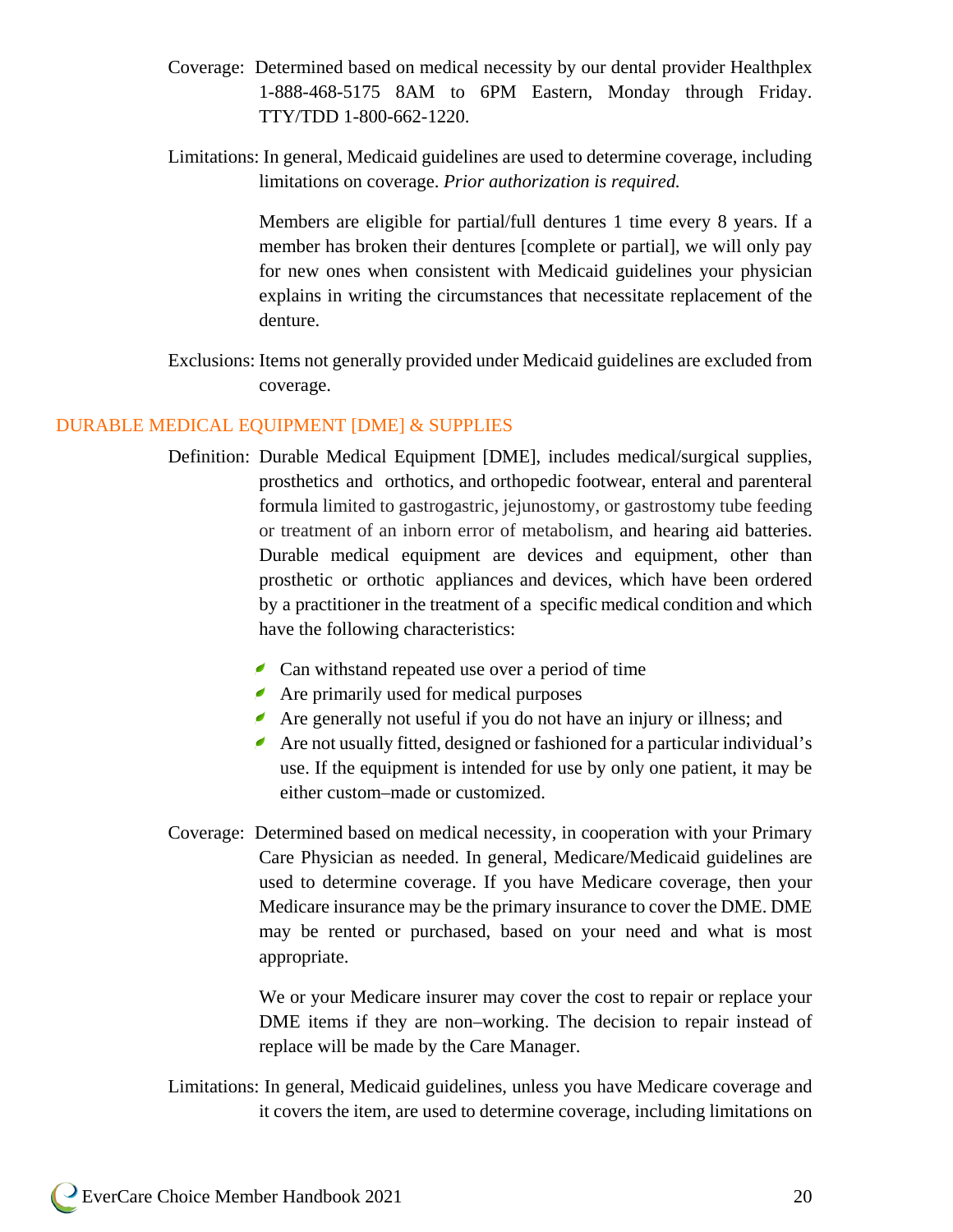coverage. Below are the maximum allowables for some common items. *Prior authorization is required.*

- $\blacktriangle$  Hospital bed = 1 [maximum] every 5 years
- ◢ Mattress  $= 1$  [maximum] every 2 years
- Gel mattress  $= 1$  [maximum] every year
- Air pressure mattress  $= 1$  [maximum] every year
- Nebulizer = 1 [maximum] per year
- $\triangle$  CPAP device = 1 [maximum] every 5 years
- Walker = Can be received 1 [maximum] every 3 years if no other mobile device [such as a wheelchair] is used
- Standard Wheelchair = 1 [maximum] every 5 years
- Motorized Wheelchair  $= 1$  [maximum] every 5 years  $\epsilon$
- Commode = 1 [maximum] every 5 years
- Raised toilet seat  $= 1$  [maximum] every 5 years
- Tub bench = 1 [maximum] every 5 years
- Hoyer lift  $= 2$  [maximum] in lifetime
- Prescription orthopedic footwear  $= 2$  per year
- Exclusions: Items not generally provided under Medicare/Medicaid guidelines are excluded from coverage.

#### MEDICAL/SURGICAL SUPPLIES

Definition: Items for medical use that have been ordered to treat a specific medical condition. They are usually:

- Non–reusable
- Disposable
- $\blacktriangleright$  For a specific purpose
- Coverage: Determined based on medical necessity. In general, Medicaid guidelines are used to determine coverage.
- Limitations: In general, Medicaid guidelines are used to determine limitations on coverage. Your Care Manager will order the amount he/she feels is appropriate for your needs. Below are the maximum allowable for some common items. *Prior authorization is required.*
	- Alcohol wipes  $= 5$  boxes per month
	- $\triangle$  Lancets = 2 boxes per month
	- Gloves  $= 1$  box per month
	- Briefs/pull–ups  $= 250$  per month
- Exclusions: Items not generally provided under Medicaid guidelines are excluded from coverage. If you are under the care of a CHHA, certain medical supplies may be provided by the CHHA.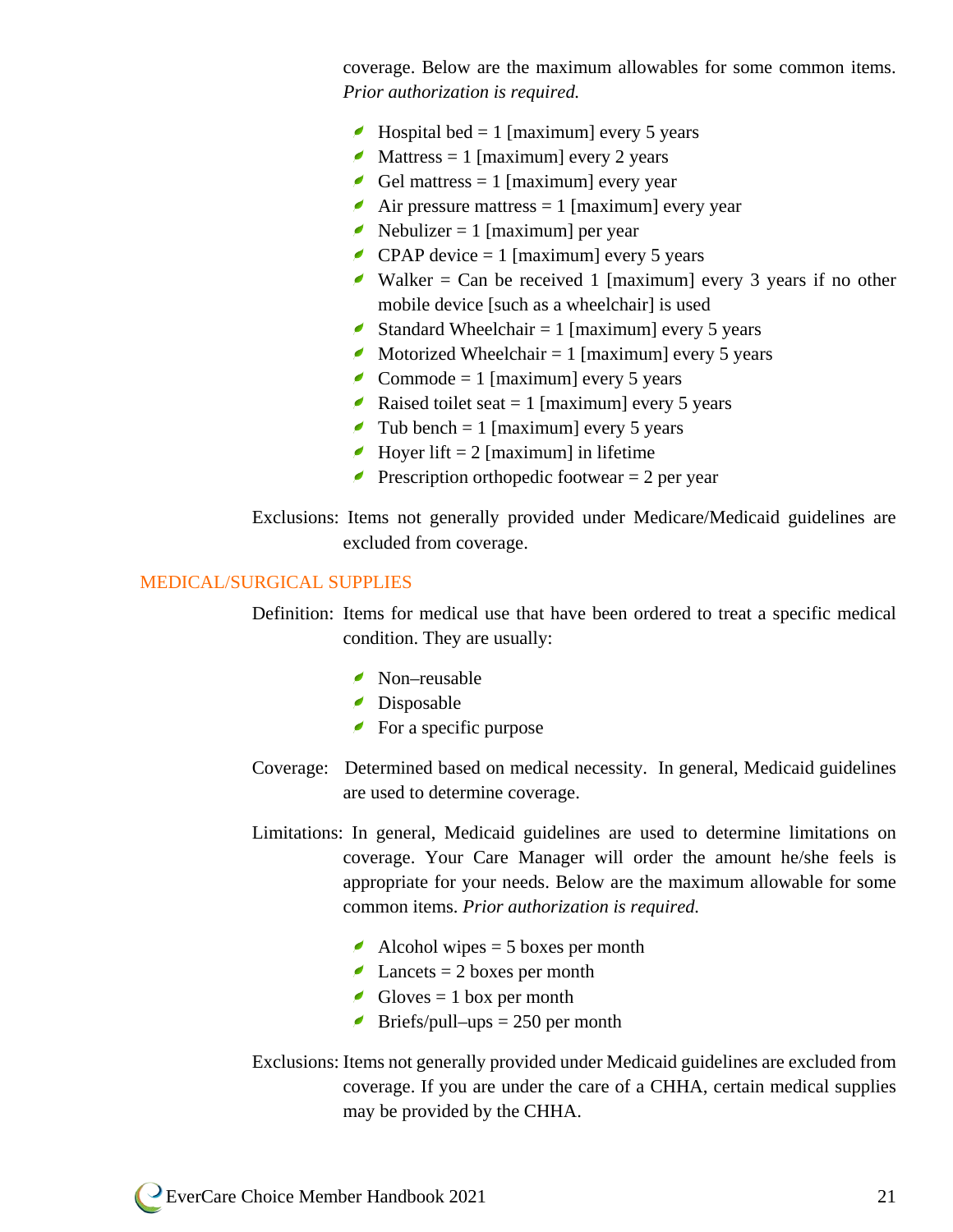#### PROSTHETICS AND ORTHOTICS

Definition: Prosthetic appliances and devices are items which replace any missing part of the body.

> Orthotic appliances and devices are used to support a weak or deformed body member or to restrict or eliminate motion in a diseased or injured part of the body.

> Orthopedic footwear are shoes, shoe modifications or shoe additions which are used to correct, accommodate or prevent a physical deformity or range of motion malfunction in a diseased or injured part of the ankle or foot; to support a weak or deformed structure of the ankle or foot or to form an integral part of a brace.

- Coverage: Determined based on medical necessity. In general, Medicaid guidelines are used to determine coverage.
- Limitations: In general, Medicaid guidelines are used to determine coverage, including limitations on coverage. *Prior authorization is required.*
- Exclusions: Items not generally provided under Medicaid guidelines are excluded from coverage.

#### HOME CARE SERVICES

#### PERSONAL CARE AIDE SERVICES

Definition: Personal Care Aide [PCA] means some or total assistance with such activities as personal hygiene, dressing and feeding, and nutritional and environmental support function tasks. Personal Care must be medically necessary, ordered by the Enrollee's physician and provided by a qualified person as defined in 10 NYCRR 700.2[b][14], in accordance with a plan of care.

*PCA Services may include assistance with the following [level I]:*

- Making and changing beds;
- Dusting and vacuuming the rooms which the patient uses;
- Light cleaning of the kitchen, bedroom and bathroom'
- Dishwashing;
- Listing needed supplies;
- ◢ Shopping for the patient if no other arrangements are possible;
- **Patient's laundering, including necessary ironing and mending;**
- ◢ Payment of bills and other essential errands; and
- **Preparing meals, including simple modified diets.**

*PCA Services must include assistance with any combination of the following [level II]:*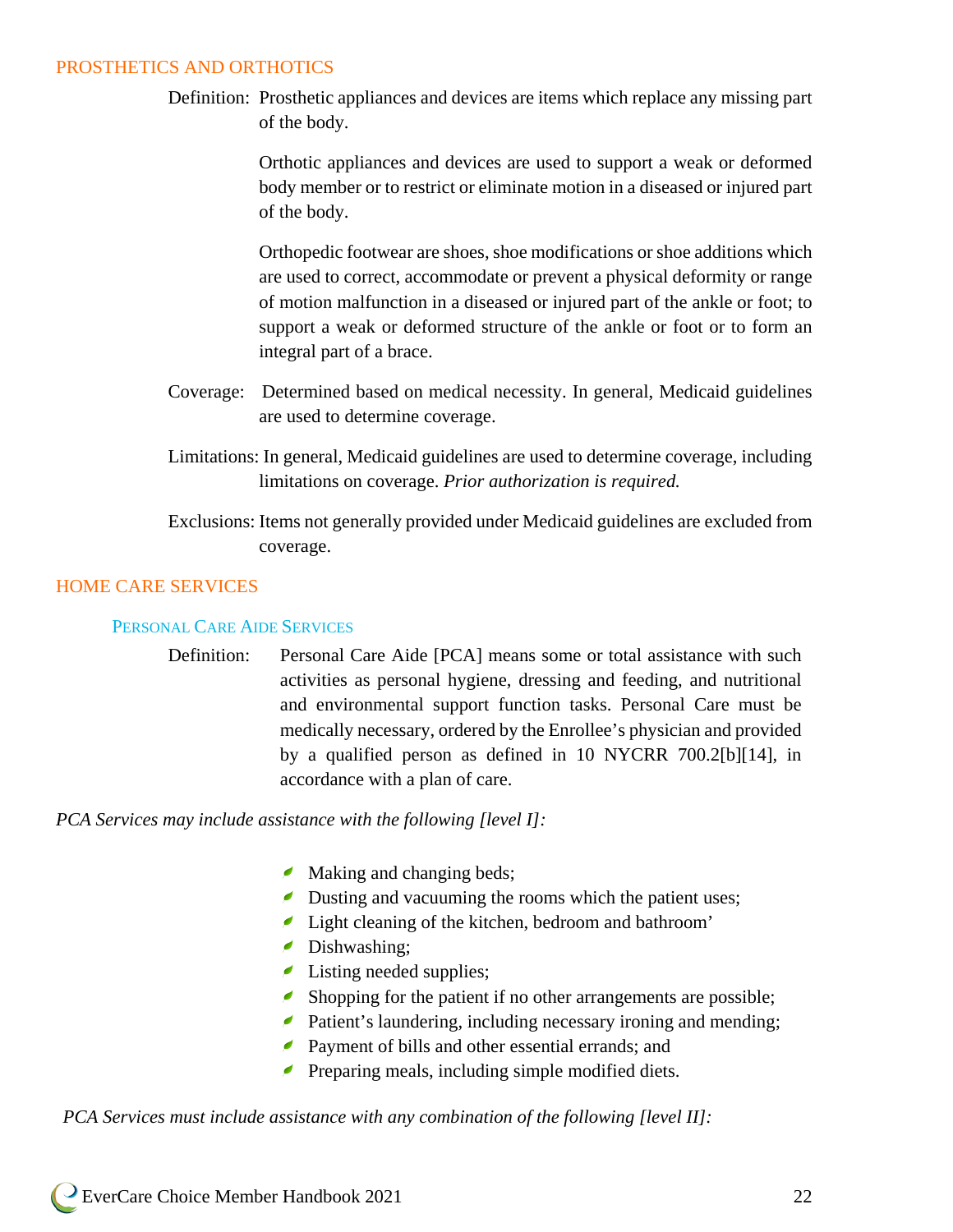- Bathing of the Member in the bed, the tub or in the shower;
- Dressing:
- Grooming, including care of hair, shaving and ordinary care of nails, teeth and mouth;
- Toileting; this may include assisting the patient on and off the bedpan, commode or toilet;
- Walking, beyond that provided by durable medical equipment, within the home and outside the home;
- Transferring from bed to chair or wheelchair;
- Turning and positioning;
- $\blacktriangleright$  Preparing of meals in accordance with modified diets, including low sugar, low fat, low salt and low residue diets;
- Feeding:
- Administration of medication by the Member, including prompting the Member as to time, identifying the medication for the Member, bringing the medication and any necessary supplies or equipment to the Member, opening the container for the Member, positioning the Member for medication and administration, disposing of used supplies or materials and storing the medication properly;
- **Providing routine skin care;**
- Using medical supplies and equipment such as walkers and wheelchairs; and
- Changing of simple dressings.

#### HOME HEALTH AIDE

Definition: Home health aide [HHA] means a person who carries out health care tasks under the supervision of a registered nurse or licensed therapist and who may also provide assistance with personal hygiene, housekeeping and other related supportive tasks to an Enrollee with health care needs in his home. Qualifications of home health aides are defined in 10 NYCRR 700.2 [b][9].

*In addition to any of the services provided by a PCA, an HHA can perform the following:* 

- Preparation of meals in accordance with modified diets or *complex* modified diets;
- Administration of medications;
- **Provision of special skin care;**
- Use of medical equipment, supplies and devices;
- Change of dressing to stable surface wounds;
- **Performance of simple measurements and tests to routinely monitor** the Member's medical condition;
- **Performance of a maintenance exercise program; and**
- $\triangle$  Care of an ostomy after the ostomy has achieved its normal function;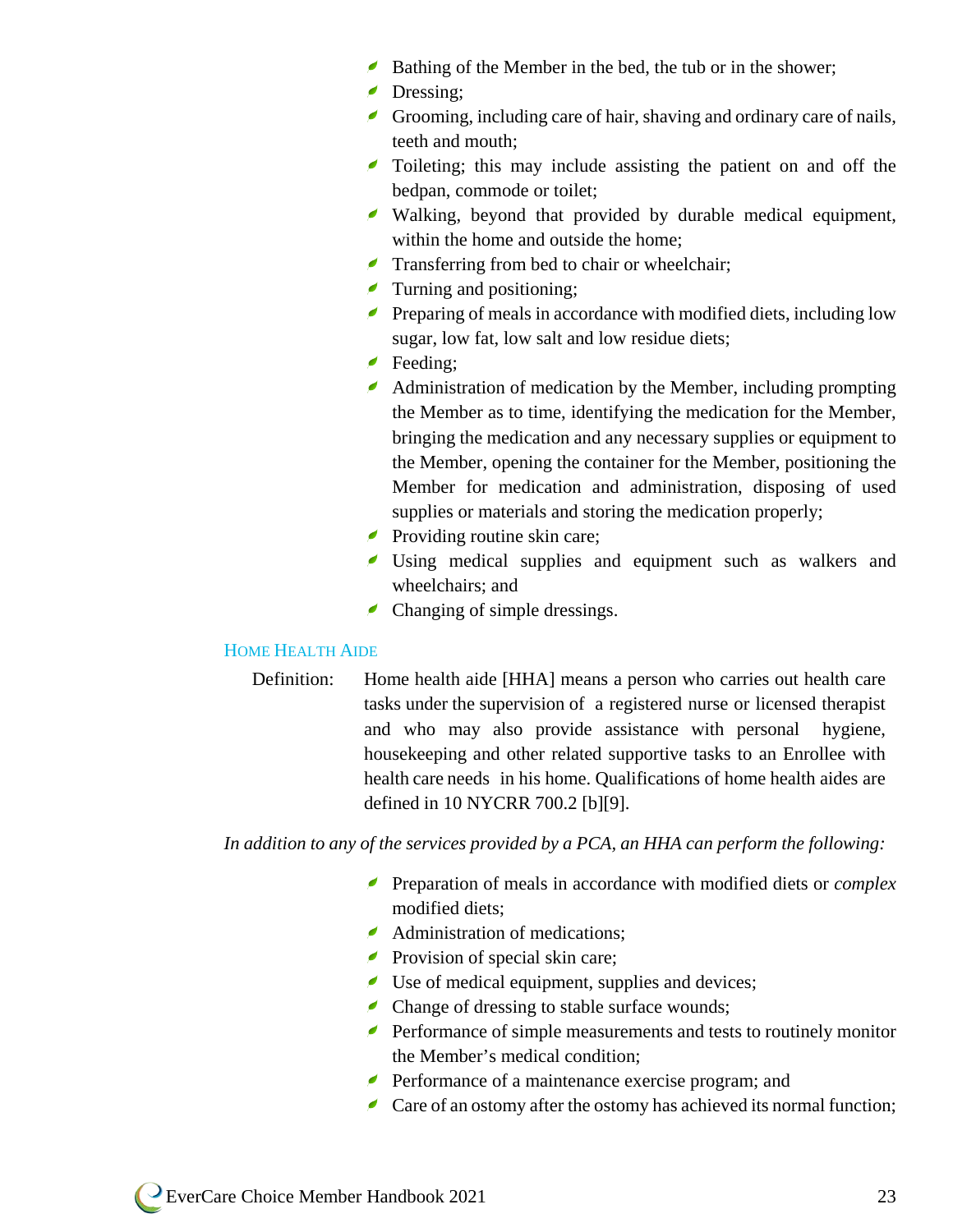- Coverage: Determined based on medical necessity and in accordance with our approved time–task tool. This tool is based on your UAS score and specific care needs. Once you have been identified as eligible for aide services, your Care Management Team will assist in identifying a vendor to provide your services.
- Limitations: HHAs and PCAs are only allowed to work on tasks as identified by your Care Manager in the Person–Centered Service Plan. They are not allowed to be in your home when you are not present. They are not allowed to work extra hours without prior approval from your Care Manager. They are not allowed to care for other members of your family or household who are not Members of the Plan. *Prior authorization is required.*
- Exclusions: Members staying in Skilled Nursing Facilities are not eligible for in– home HHA|PCA services. Authorizations will be suspended during hospice, respite, hospital and short–term rehabilitation stays.

#### MEDICAL SOCIAL SERVICES

- Definition: Social Work services are provided by Social Workers or Social Work Assistants. The purpose is to provide support and to help link you to community resources.
- Coverage: Determined based on medical necessity.
- Limitations: *Prior authorization is required.*
- Exclusions: Members staying in Skilled Nursing Facilities are not eligible for in–home Medical social services. Authorizations will be suspended during hospice, respite, hospital and short–term rehabilitation stays, unless such services are part of discharge planning.

#### NURSING SERVICES

- Definition: Nursing services are provided in the home by RNs and LPNs. Nursing services may include direct care such as pre–pouring medication or wound care or supervision of aides.
- Coverage: Determined based on medical necessity.
- Limitations:Skilled Nursing Services must be ordered by your physician.

#### *Prior authorization is required.*

Exclusions: Members staying in Skilled Nursing Facilities are not eligible for in–home Nursing Care. Authorizations will be suspended during hospice, respite, hospital and short–term rehabilitation stays.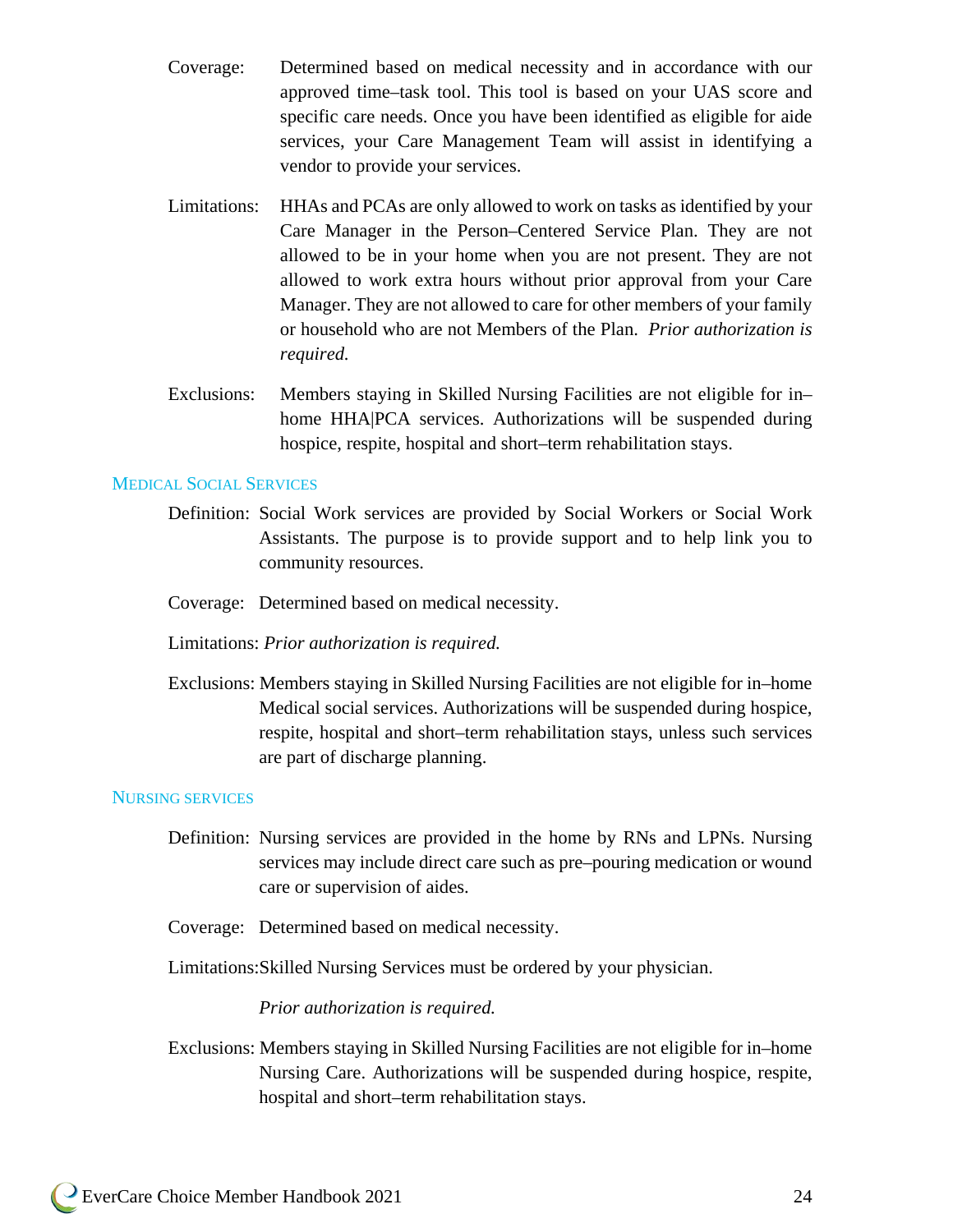#### OCCUPATIONAL THERAPY

- Definition: OT services provided in the home by a licensed and registered Occupational Therapist. The purpose of the services is to restore you to your best level of functioning. Evaluation of performance, skills assessment, and treatment to improve your Activities of Daily Living are covered.
- Coverage: Determined based on medical necessity.
- Limitations: *Prior authorization is required. Medically necessary PT, OT, and ST visits that are ordered by a doctor or other licensed professional.* Exclusions: Members staying in Skilled Nursing Facilities are not eligible for in–home Occupational Therapy services. Authorizations will be suspended during hospice, respite, hospital and short–term rehabilitation stays.

#### PHYSICAL THERAPY

- Definition: PT services provided in the home by a licensed Physical Therapist. The purpose of the services is to restore you to your best level of functioning or to maintain your current condition or prevent or slow your decline or deterioration. Examination, diagnosis, and treatment services are covered.
- Coverage: Determined based on medical necessity.
- Limitations: *Prior authorization is required.* Medically necessary PT, OT, and ST visits that are ordered by a doctor or other licensed professional. Exclusions: Members staying in Skilled Nursing Facilities are not eligible for in–home Physical Therapy services. Authorizations will be suspended during hospice, respite, hospital and short–term rehabilitation stays.

#### SPEECH LANGUAGE PATHOLOGY

- Definition: SLP services provided in the home by a licensed and registered Speech Language Pathologist. The purpose of the services is to restore you to your best level of functioning. Evaluation and treatment of speech and language disorders are covered. Difficulties with feeding/swallowing are covered.
- Coverage: Determined based on medical necessity.
- Limitations: *Prior authorization is required. Medically necessary PT, OT, and ST visits that are ordered by a doctor or other licensed professional.* Exclusions: Members staying in Skilled Nursing Facilities are not eligible for in–home Speech Language Pathology services. Authorizations will be suspended during hospice, respite, hospital and short–term rehabilitation stays.

#### HOME DELIVERED AND CONGREGATE MEALS

Definition: Home delivered meals are meals for members who need help with meal preparation. They are used when a member can no longer prepare meals or use an oven or stove safely and does not have assistance from an aide to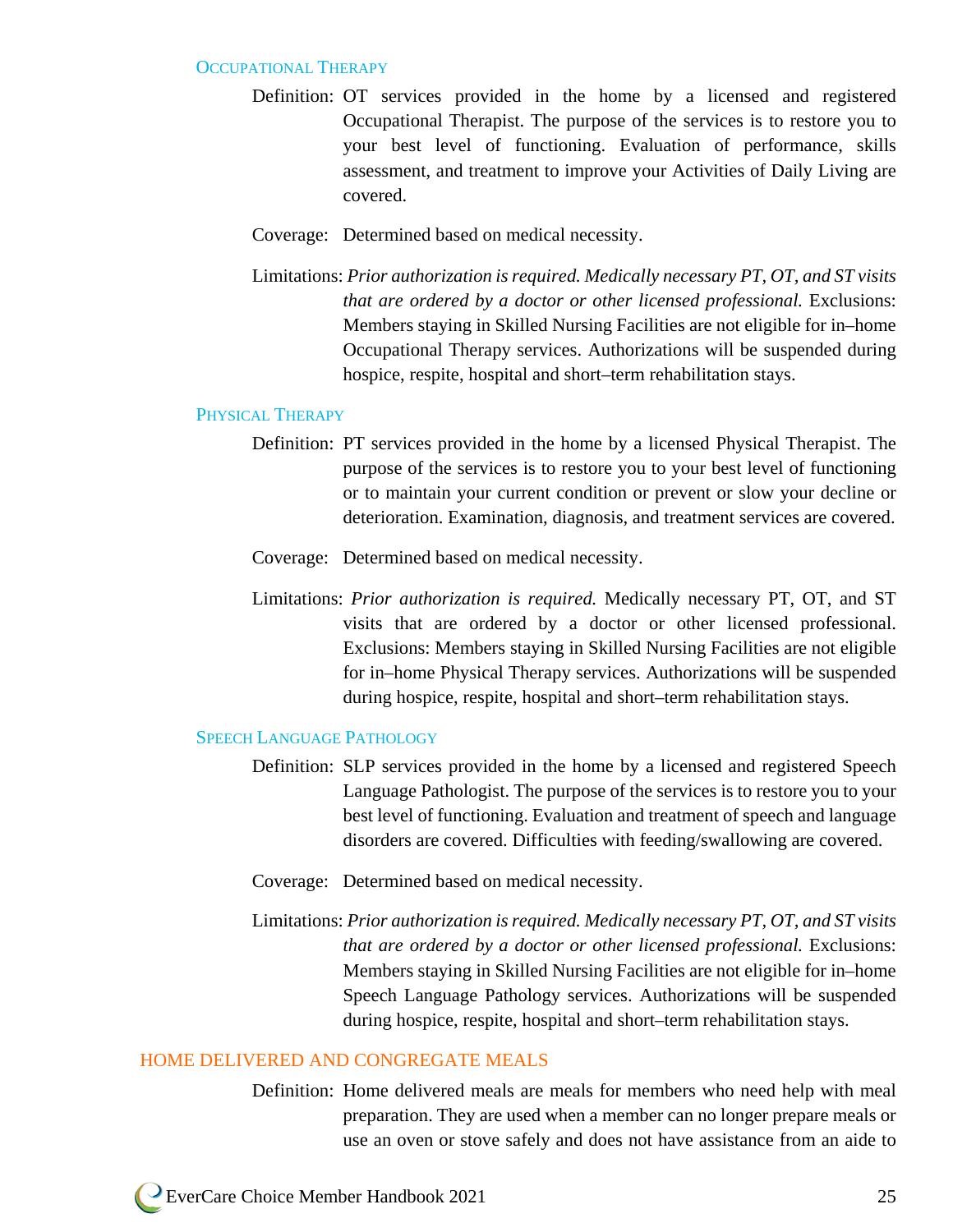prepare meals. They can also be used when a member is not eating healthy meals.

- Definition: Congregate meals are meals provided to Members who participate in a Social Day Care program. [See Social Day Care on page 27]
- Coverage: Determined based on need when assigned PCA/CDPAS or available family/informal supports are unable to complete meal preparation.
- Limitations: Home delivered meals are for the member only. Family members/ aides/caregivers are not covered. Home delivered meal of lunch is not covered during periods in which the member is in a social or medical model day care, as lunch is served in these settings. *Prior authorization is required.*
- Exclusions: Members staying in Skilled Nursing Facilities are not eligible for Home Delivered meals through the Plan. Authorizations will be suspended during hospice, respite, hospital and short–term rehabilitation stays.

#### NON–EMERGENT MEDICAL TRANSPORTATION

- Definition: transport by ambulance, ambulette, taxi or livery service or public transportation at the appropriate level for your condition to obtain necessary medical care and services reimbursed under the New York State Plan for Medical Assistance or the Medicare Program. We use only approved Medicaid ambulette vendors to provide ambulette transportation services to you. Non–emergent transportation is provided to all doctor's appointments, Day Centers, Dialysis, Mental Health appointments, urgent care, and other non-emergent medical trips.
- Coverage: Routine requests [doctors' appointments, day center attendance, dialysis, etc.], must be **booked 2 days in advance**. Non–routine requests [same day appointments] will be booked when possible, but there is no guarantee that a vendor will be available on such short notice.

Trips within the service area [Dutchess, Orange, and Rockland counties], do not need special approval from your Care Manager. However, **your vendor must still obtain prior approval from our transportation team.** 

Limitations: Trips outside of the service area [other counties, other states, New York City, etc.] require prior approval and your doctor must complete the out of county form (Department of Health a 2020-U form) Out–of–service–area requests must be **booked 1 week in advance** to allow the vendor plenty of notice, as trips out of the service area require extra preparation. Please note: not all vendors will make trips out–of–service area. You may be required to accept transportation from a different vendor than your usual vendor. We are required to provide only approved Medicaid ambulette vendors to provide ambulette transportation services. *Prior authorization is required.*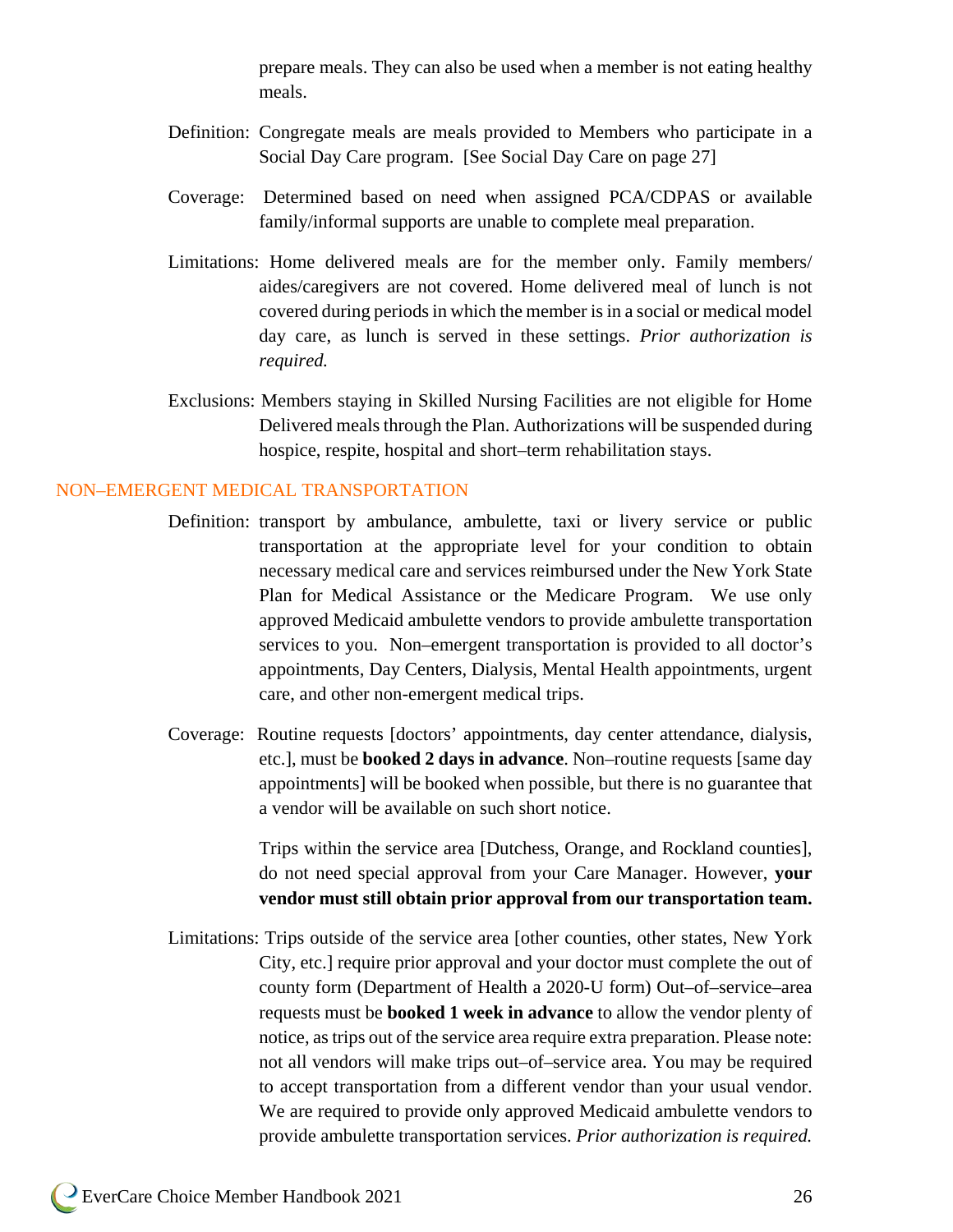Exclusions: Emergency transportation [via an ambulance as part of an emergency]

- Non–medical transportation [shopping, errands, etc.]
- $\blacktriangleright$  Trips without prior approval
- Drop–offs at any location other than your place of residence, appointment, or social/adult day center

#### NURSING HOME CARE

Definition: Our goal is to keep you safely in the community. When this is not possible, we authorize and pay for in a stay in nursing home in the Provider Directory. If there are no beds available in one of our contracted nursing homes, we must pay for you to go to another nursing home.

Coverage: Determined based on medical necessity.

Limitations: The Plan benefit is limited to three [3] months once you are designated as long term nursing home stay. After that, NYS regular Medicaid will cover you the service if you are eligible. *Prior authorization is required.*

#### **NUTRITION**

Definition: Includes the assessment of nutritional needs and food patterns, dietary planning, and nutrition counseling, provided by a qualified nutritionist.

Coverage: Determined based on medical necessity.

- Limitations: In general, Medicaid guidelines are used to determine coverage, including limitations on coverage. *Prior authorization is required.*
- Exclusions: Members staying in Skilled Nursing Facilities are not eligible for nutrition services through the Plan. Authorizations will be suspended during hospice, respite, hospital and short–term rehabilitation stays.

#### OPTOMETRY | EYE GLASSES

- Definition: Services provided by an optometrist to include exams, eye glasses, medically necessary contact lenses, artificial eyes [stock or custom made] and low vision aids. The optometrist may perform an eye exam to detect visual defects or eye disease.
- Coverage: Determined based on medical necessity.
- Limitations: In general, Medicaid guidelines are used to determine coverage, including limitations on coverage. *Prior authorization is required.*

Unless medically justified in very specific cases, eye exams including refraction are limited to 1 every 2 years.

Eye glasses do not require changing more frequently than every two years unless medically indicated, such as a change in correction greater than  $\frac{1}{2}$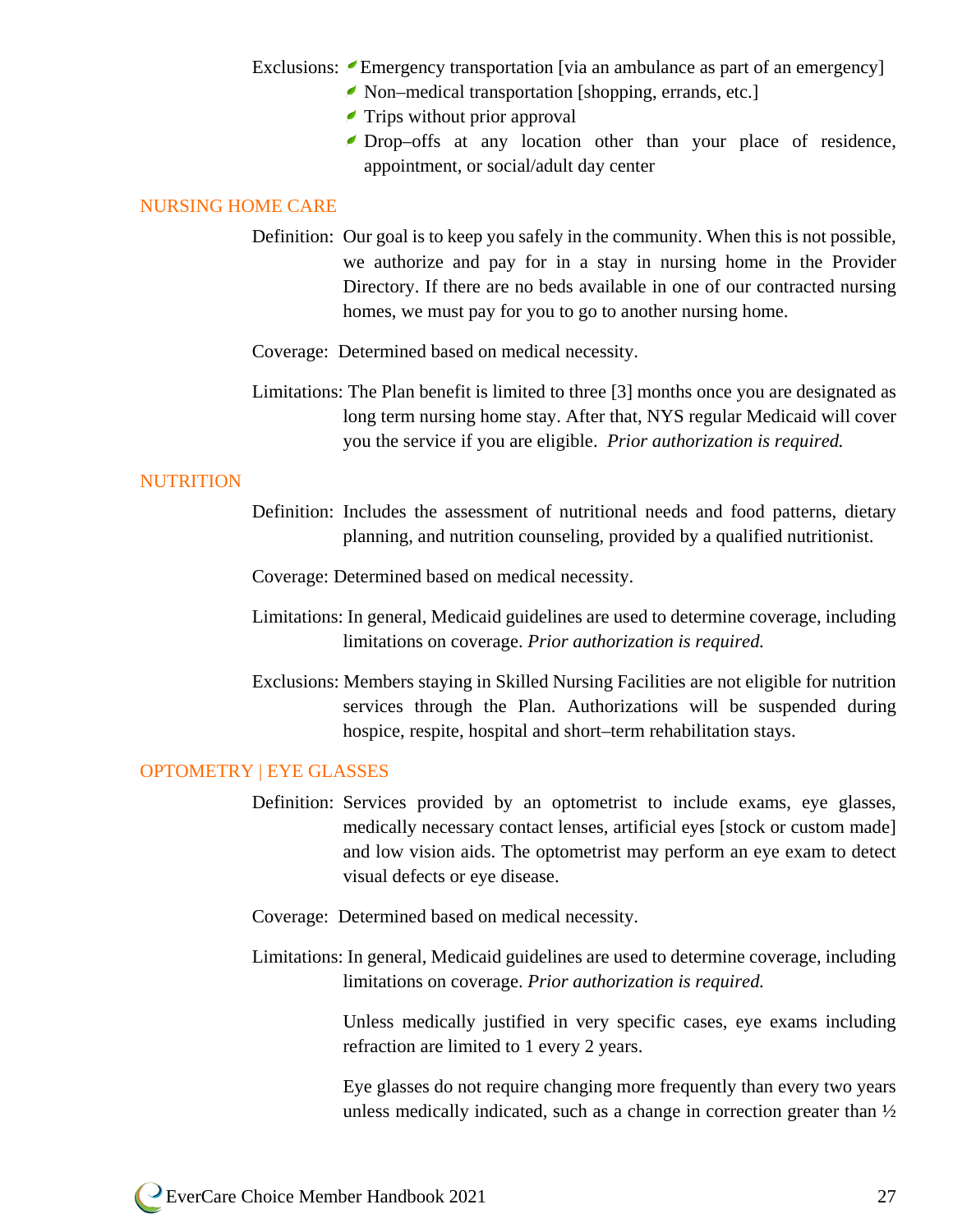diopter, or unless the glasses are lost, damaged, or destroyed and must be "Medicaid frames."

We will replace lost or destroyed eyeglasses. The replacement for a complete pair of eyeglasses should duplicate the original prescription and frames.

Exclusions: Items not generally provided under Medicaid guidelines are excluded from coverage.

#### PERSONAL EMERGENCY RESPONSE SYSTEM [PERS]

- Definition: A PERS is a device that allows you to get help in the event of an emergency. In general, you press a button that alerts the response center of your need for help.
- Coverage: Determined based on medical necessity. Members benefit from PERS when:
	- They live alone and/or can be alone for significant parts of the day
	- They have no regular caregiver for extended periods of time
	- $\blacktriangleright$  They require extensive supervision or are at increased risk for falls
	- They are able to understand when they need assistance and can follow directions to activate their PERS

Limitations: PERS may not be appropriate when:

- A Member is unable to recognize their need for assistance
- Cognitive/physical impairment would prohibit appropriate device use
- $\blacktriangleright$  Those with live–in or 24–hour care may not be appropriate recipients of this service

Exclusions: Members residing in a nursing home are not eligible for PERS.

#### PODIATRY

- Definition: Includes routine foot care provided by a Podiatrist. There must be an illness or injury involving the foot. Examples are diabetes, ulcers, or infections.
- Coverage: Determined based on medical necessity.
- Limitations: In general, Medicaid guidelines are used to determine coverage, including limitations on coverage. *Prior authorization is required.*
- Exclusions: Routine hygiene care of the feet, the treatment of corns and calluses, the trimming of nails, and other hygienic care such as cleaning or soaking feet, is not covered in the absence of pathological condition. Members staying in Skilled Nursing Facilities are not eligible for Podiatry services through the Plan. Authorizations will be suspended during hospice, respite, hospital and short–term rehabilitation stays.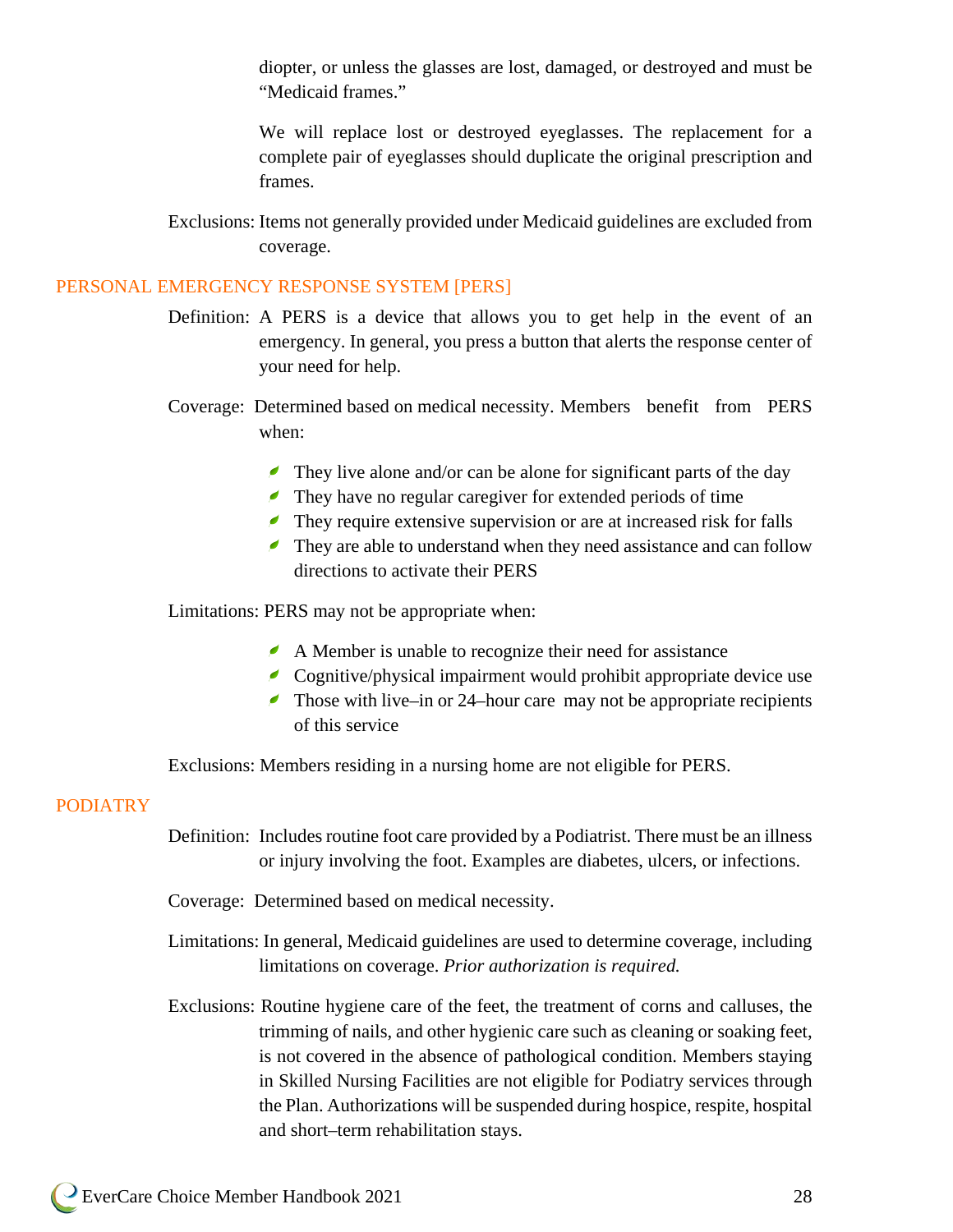#### PRIVATE DUTY NURSING

- Definition: medically necessary services provided to you by a properly licensed registered professional or licensed practical nurse. Private duty nursing services may be continuous and may go beyond the scope of care available from a certified home health agency [CHHA] and therefore can be provided by a Licensed Home Care Services Agency [LHCSA].
- Coverage: Determined based on medical necessity, and consistent with Medicaid guidelines, when a Certified Home Health Agency [CHHA] is not available to provide the services due the Enrollee's need for either continuous care or intermittent nursing services.
- Limitations: *Prior authorization is required.*
- Exclusions: Members staying in Skilled Nursing Facilities are not eligible for Private Duty Nursing services through the Plan. Authorizations will be suspended during hospice, respite, hospital and short–term rehabilitation stays.

#### RESPIRATORY THERAPY

- Definition: Services provided by a qualified Respiratory Therapist. Includes preventative, maintenance, and rehabilitative care. Includes the application of medical gases, humidity, and aerosols, intermittent positive pressure, continuous ventilation and the administration of drugs through the airway.
- Coverage: Determined based on medical necessity.
- Limitations: In general, Medicaid guidelines are used to determine coverage, including limitations on coverage. *Prior authorization is required.*
- Exclusions: Members staying in Skilled Nursing Facilities are not eligible for respiratory therapy through the Plan. Authorizations will be suspended during hospice, respite, hospital and short–term rehabilitation stays.

#### SOCIAL DAY CARE

Definition: A structured day program which provides members with socialization, supervision and monitoring, personal care and congregate meals in a protective setting during part of the day. Unless the day care provides transportation, we will arrange transportation for you.

Coverage: Determined based on medical necessity.

Limitations: Social day care is not appropriate for individuals with certain skilled or medical needs during the day. *Prior authorization is required.*

> If you need to change your days of attendance, or wish to add days, either one time, or more, please contact your Care Manager for approval. Non– approved changes or additions will not be covered.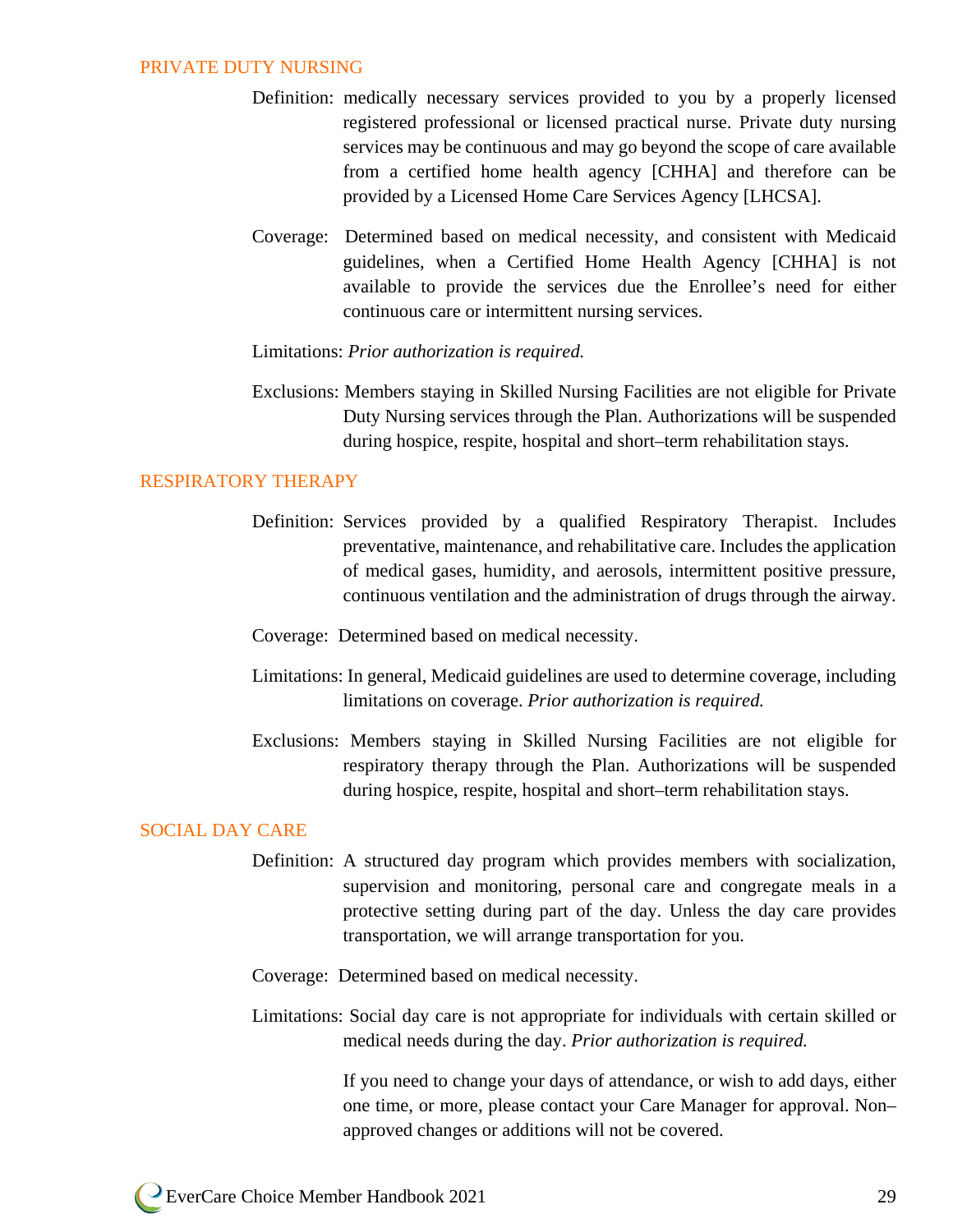Exclusions: Members residing in Skilled Nursing Facilities are not eligible for Social Day Care through the Plan. Authorizations will be suspended during hospice, respite, hospital and short–term rehabilitation stays.

#### SOCIAL & ENVIRONMENTAL SUPPORTS

- Definition: Services and items that support the medical needs of a member and are included in your Person–Centered Service Plan. May include things such as home maintenance tasks, accessibility modifications, or respite care.
- Coverage: Determined based on need and in support of the implementation of your Person–Centered Service Plan.
- Limitations: Supports must primarily benefit the member. All requests for social and environmental supports must be reviewed by the Utilization Review Committee prior to approval. *Prior authorization is required.*

Exclusions: Modifications to rental units without landlord's approval.

#### TELEHEALTH

- Definition: Telehealth means the use of electronic information and communication technologies by telehealth providers to deliver health care services delivered using electronic information and communication technologies, which include the assessment, diagnosis, consultation, treatment, education, care management and/or self– management of an Enrollee.
- Limitation: Telehealth shall not include delivery of health care services by means of audio–only telephone communication, facsimile machines, or electronic messaging alone, though use of these technologies is not precluded if used in conjunction with telemedicine, store and forward technology, or remote patient monitoring.
- Coverage: Health care services that would be covered by the plan as part of the benefit package are now covered if delivered by telehealth. The following providers can provider telehealth services: physician, physician assistant, dentist, nurse practitioner, registered professional nurse [only when such nurse is receiving patient–specific health information or medical data at a distant site by means of remote patient monitoring], podiatrist, optometrist, psychologist, social worker, speech language pathologist, audiologist, midwife, certified diabetes educator, certified asthma educator, certified genetic counselor, hospital, home care agency, hospice, or any other provider determined by the Commissioner of Health pursuant to regulation.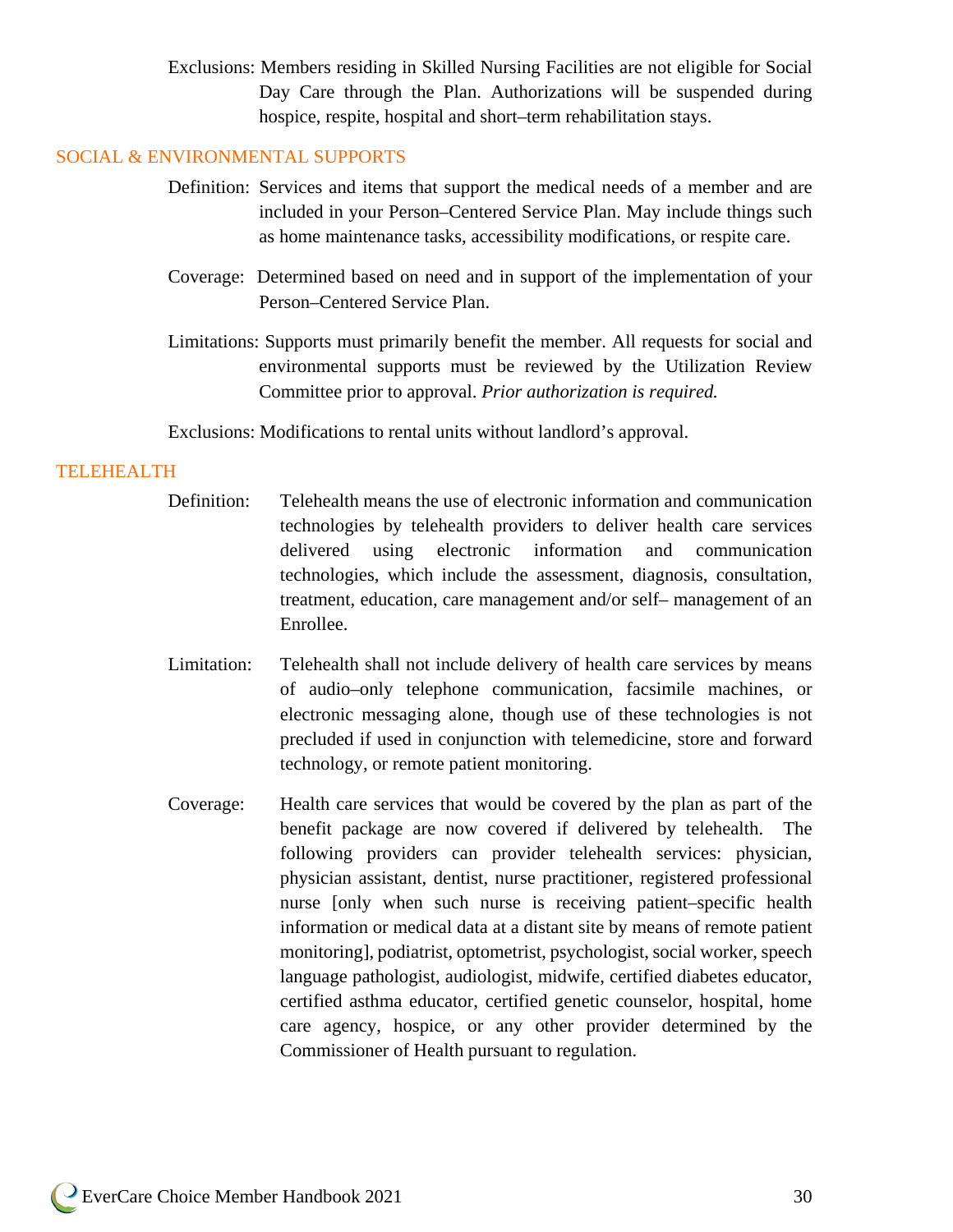You, your family/caregiver, Physician, and EverCare Choice, are all partners in the success of your care. You, your family/caregiver, and Provider[s] may receive a satisfaction questionnaire. We strongly encourage you to participate and provide honest feedback related to the care and services you receive from EverCare Choice.

#### YOUR CARE TEAM

You will be assigned to a Care Team who will help you while you are enrolled in EverCare Choice. You will have a primary Care Manager, who is a nurse or social worker. Each Team includes other Care Managers and Care Coordinators, too. This makes it easy for you to connect with someone when you need help…you have a dedicated team! This team is responsible for coordination of your care and for providing you with exceptional customer service. They will help you stay as independent and as healthy as possible.

When you join EverCare, you will be on the New Member Team. After 90 days, your team is identified by the county you live in.



When you call the Plan, you can access your team by pressing the number to your team when directed by the phone prompts. Otherwise, you can just ask for your team by the county you live in and someone can direct your call. In addition, EverCare has Transportation Coordinators and DME|Supply Coordinators who will help you when you need to book transportation for a medical appointment or when you need supplies or medical equipment. We also have social workers, who may help you with things like food stamps, paying your bills, or your Medicaid recertification. And our friendly Member Service Representatives can answer general questions or point you in the right direction if you don't know who to ask.

Just keep in mind…the most important person on your Care Team is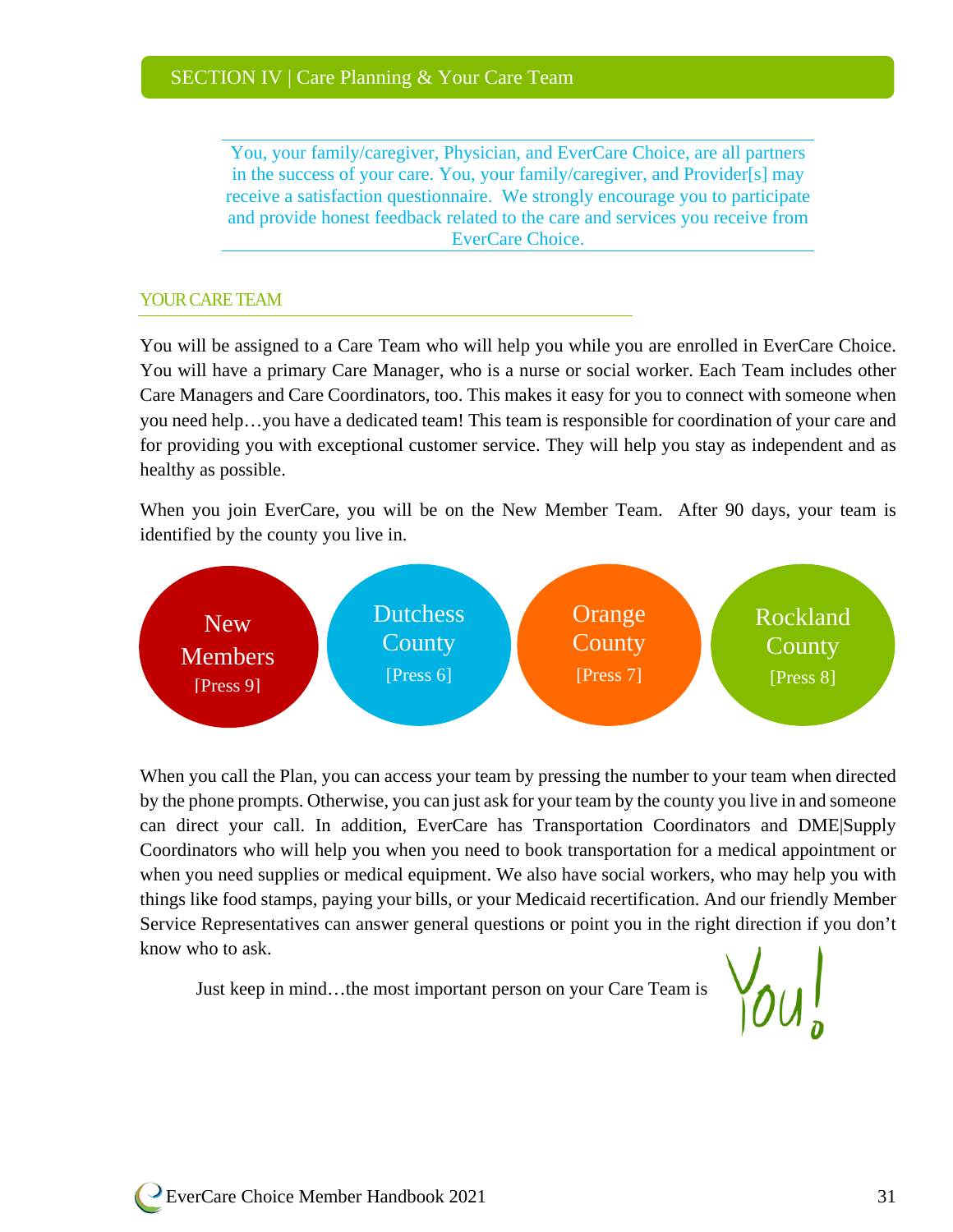Other things people from your Care Team may do include:

- Calling you or your family on a monthly basis to see how you are doing and to ask about your satisfaction with your care
- Authorizing services for you based on medical necessity and help getting doctor's orders when needed
- Talking with your Primary Care Physician and other community resources to make sure your Person–Centered Service Plan is up–to–date
- Assisting you with the social determinants of health such as food and housing resources
- Helping arrange covered services by working with providers in our Provider Directory
- Helping coordinate non–covered services ◢

#### DESIGNATING A REPRESENTATIVE

It is important that we know from the start who you want involved in your care. Perhaps you have a spouse, child, or family member who helps you make decisions. Maybe it is a neighbor or trusted friend. It can be someone you have "officially" designated, like a Power of Attorney or Health Care Proxy, or it can be someone you have "informally" designated, like your spouse or friend. You can designate as many—or as few—people to be involved in your care as you like. Let a member of your Care Team know your wishes and give us contact information for those you want involved in your care.

We take your confidentiality very seriously. If you do not give us permission to speak to a family member, friend, or loved one, we will not share your information with them. This is why it is important to let us know your wishes, including if there are specific people you do NOT want us to talk to.



#### ADVANCED DIRECTIVES

A more formal way of designating a representative or expressing your wishes regarding your care is to designate an Advanced Directive. An Advanced Directive is a legal document that makes sure your wishes regarding your care are known and followed. There are a number of different kinds of Advanced Directives. Your Assessment Nurse, Care Manager, or Social Worker can help explain the differences so that you can make an informed choice. If you already have an advanced directive, please share a copy with your care manager.

#### HEALTHCARE PROXY

| What it does:   | It allows you to choose who you want to make healthcare decisions for<br>you if you are unable to make them for yourself. You tell this person<br>what your wishes are and they act on your behalf. You are choosing a<br>PERSON to make decisions for you. |
|-----------------|-------------------------------------------------------------------------------------------------------------------------------------------------------------------------------------------------------------------------------------------------------------|
| How to get one: | New York State has a form that you can use. A member of your Care<br>Management Team can get it for you if you wish. Your Care Team, or<br>a trusted family or friend, can help you fill it out.                                                            |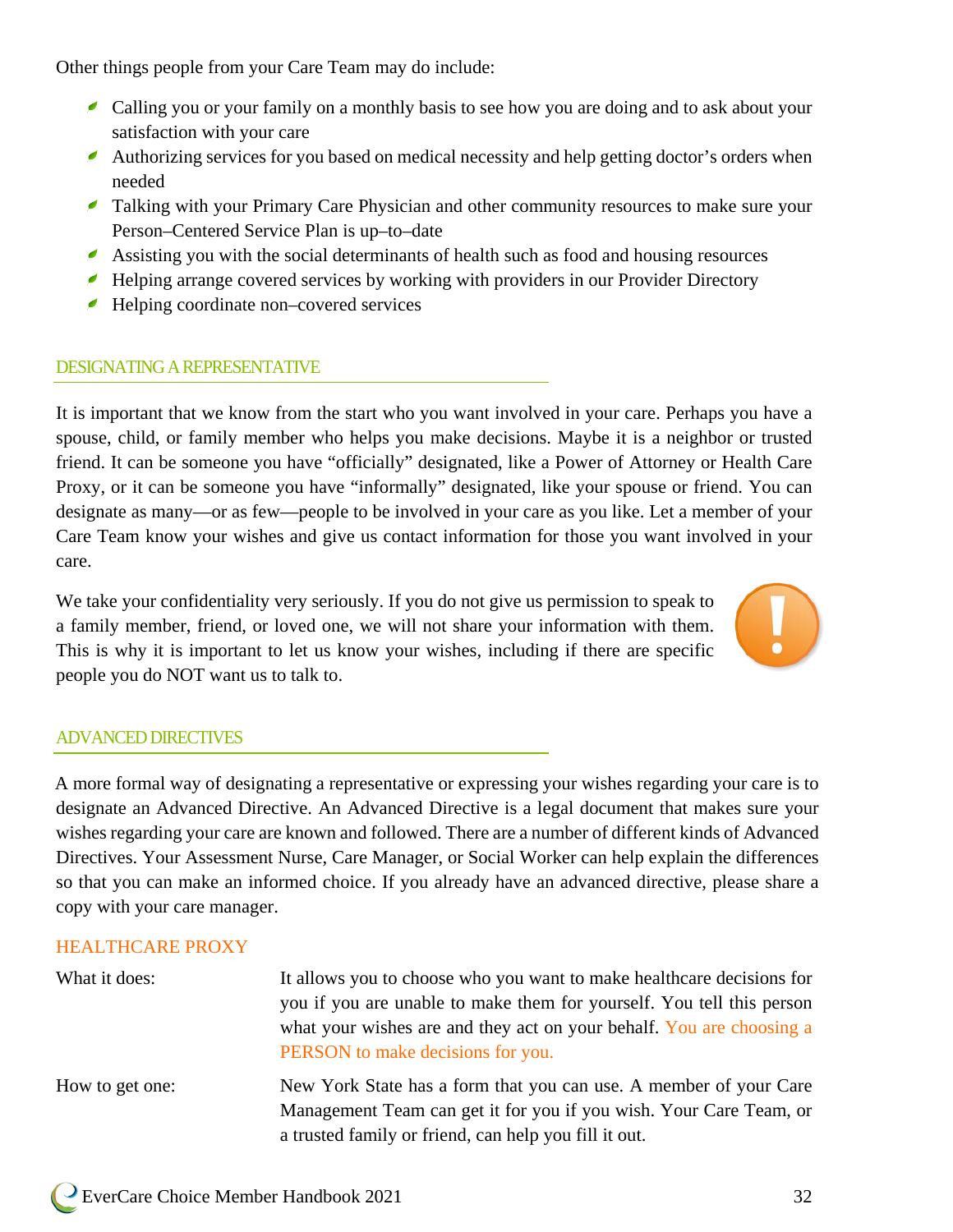| Legal Involvement:                   | You do not need a lawyer to designate a healthcare proxy. The document<br>does not need to go through the court system.                                                                               |
|--------------------------------------|-------------------------------------------------------------------------------------------------------------------------------------------------------------------------------------------------------|
| It takes effect:                     | When 2 doctors have decided you can no longer make your own<br>decisions.                                                                                                                             |
| <b>LIVING WILL</b>                   |                                                                                                                                                                                                       |
| What it does:                        | Lets you say ahead of time what you want—and what you do not want—<br>at the end of your life. You are NOT choosing a person to make<br>decisions for you. You are explaining your wishes in advance. |
| How to get one:                      | You can write special instructions on your Healthcare Proxy form or use<br>a form of your choosing. A member of your Care Management Team<br>can help you if you need a form.                         |
| Legal Involvement:                   | You do not need a lawyer to have a Living Will. The document does not<br>need to go through the court system.                                                                                         |
| It takes effect:                     | When you can no longer communicate your wishes and your doctor<br>decides that you have an incurable condition.                                                                                       |
| <b>DNR [DO NOT RESUSITATE] ORDER</b> |                                                                                                                                                                                                       |
| What it does:                        | Lets healthcare workers know that you do not wish to be revived if your<br>heart stops beating or you stop breathing. You are NOT choosing a                                                          |

advance. How to get one: You can write special instructions on your Healthcare Proxy form or use a Non–Hospital Order Not to Resuscitate Form. A Member of your Care Team can help you get this form

person to make decisions for you. You are explaining your wishes in

Legal Involvement: You do not need a lawyer to have a DNR Order. The document does not need to go through the court system. You DO need to get a doctor's order to have a DNR.

It takes effect: When your doctor signs the order.

#### POWER OF ATTORNEY

What it does: A Power of Attorney is not really an Advanced Directive, but it does help determine how your care will be provided. A Power of Attorney identifies another person to make decisions for you if a court has determined you are unable to make decisions for yourself. A PERSON is chosen to make decisions for you. How to get one: Usually, someone else starts this process for you. If you have questions

or need help, let a member of your Care Management team know. Legal Involvement: There is lawyer and court involvement in getting a Power of Attorney. It takes effect: When the Court indicates.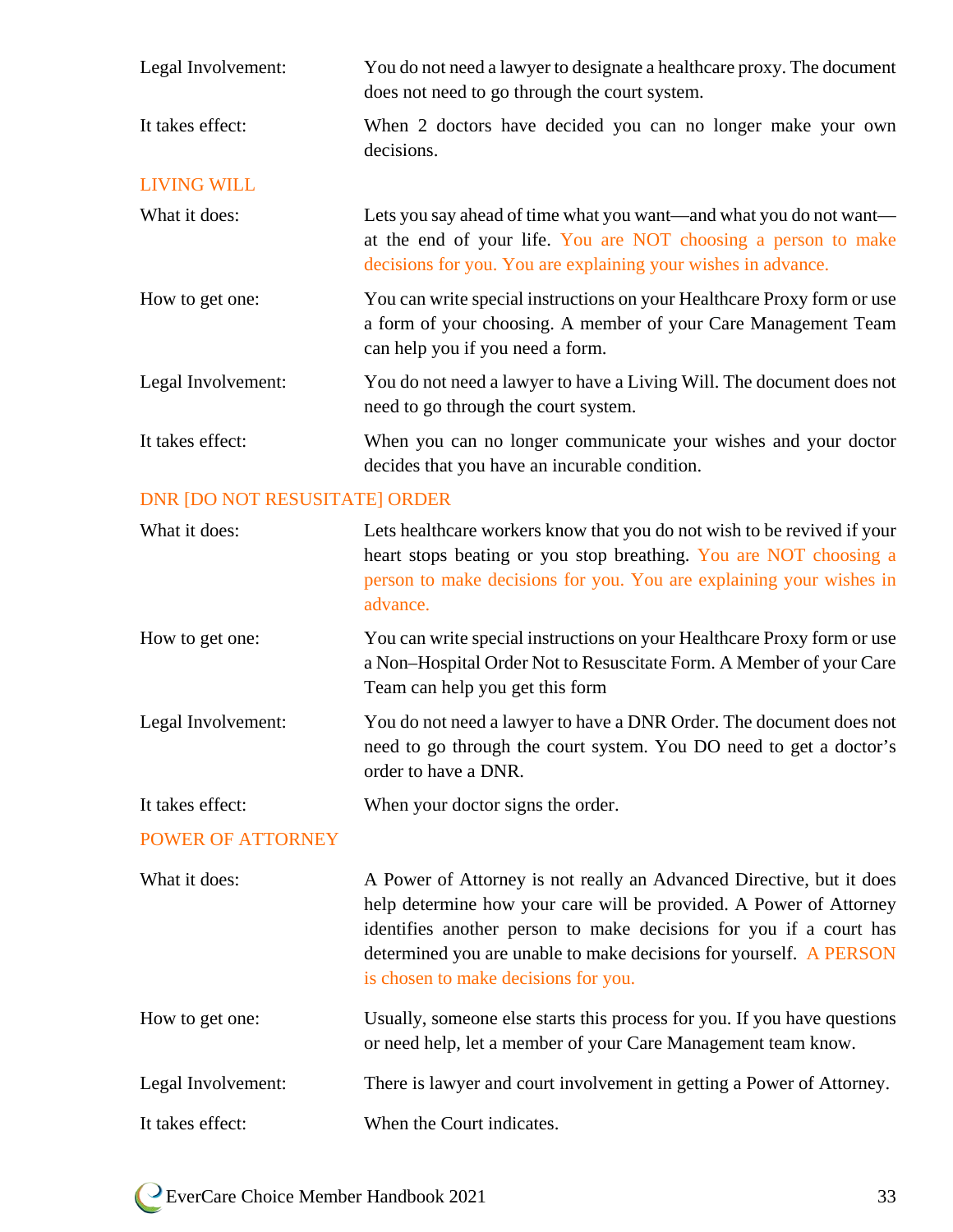#### YOUR PERSON–CENTERED SERVICE PLAN

Once you decide to become a Member of EverCare Choice, an EverCare Assessment Nurse will perform an initial assessment in your home. They will leave a proposed service plan that outlines the covered services you would benefit from based on the initial home visit and UAS–NY Community Assessment. This proposed service plan is reviewed with your primary Care Manager and the Assessment Nurse who did the initial assessment in your home. They will talk about your home visit and the services your Assessment Nurse identified as medically necessary.

The Care Manager will also work with you, your physician, and others involved in your care to develop a Person–Centered Service Plan that meets your needs. It is important that you take an active role in developing your plan. Your personal preferences are important. Your Person–Centered Service Plan is based on your healthcare needs and includes both the services we will pay for and other things we may be coordinating for you, even if we will not be paying for it. Your Person–Centered Service Plan will also include information about your care goals and your health and safety risk factors.

Once your Person–Centered Service Plan is finalized, you will receive 2 copies in the mail. After you review the PCSP, you will keep one copy, the other copy must signed and returned to your Care Manager. The Person–Centered Service Plan that is mailed to you replaces the initial proposed service plan that the Assessment Nurse first left with you.

At least once every 6 months, an Assessment Nurse will come to your home for reassessment and to review your Person–Centered Service Plan to make sure that services you are receiving are clinically appropriate and are meeting your needs. You, or your designated representative, will be involved in this review. After you review the updated PCSP, you will keep one copy, the other copy must signed and returned to your Care Manager.

#### REQUESTINGCHANGES TO YOUR SERVICE PLAN

Sometimes your care needs change. For example, you may need to change the days you receive

Update your Care Manager regarding any hospitalizations, trips to the ER, or urgent care visits so that we can make sure your person–centered service plan is updated.

personal care or day center attendance. When you need this kind of change, call your Care Team and discuss your needs with them. We will be happy to accommodate your changes when possible.

Other times, you may feel you need more or less of a service you are getting, or wish to add a service you do not currently have. When this is the case, we will consider your request based on your individual needs and medical necessity. Please see the section below, as well as the Definitions of Covered Services & Guidelines section for more information.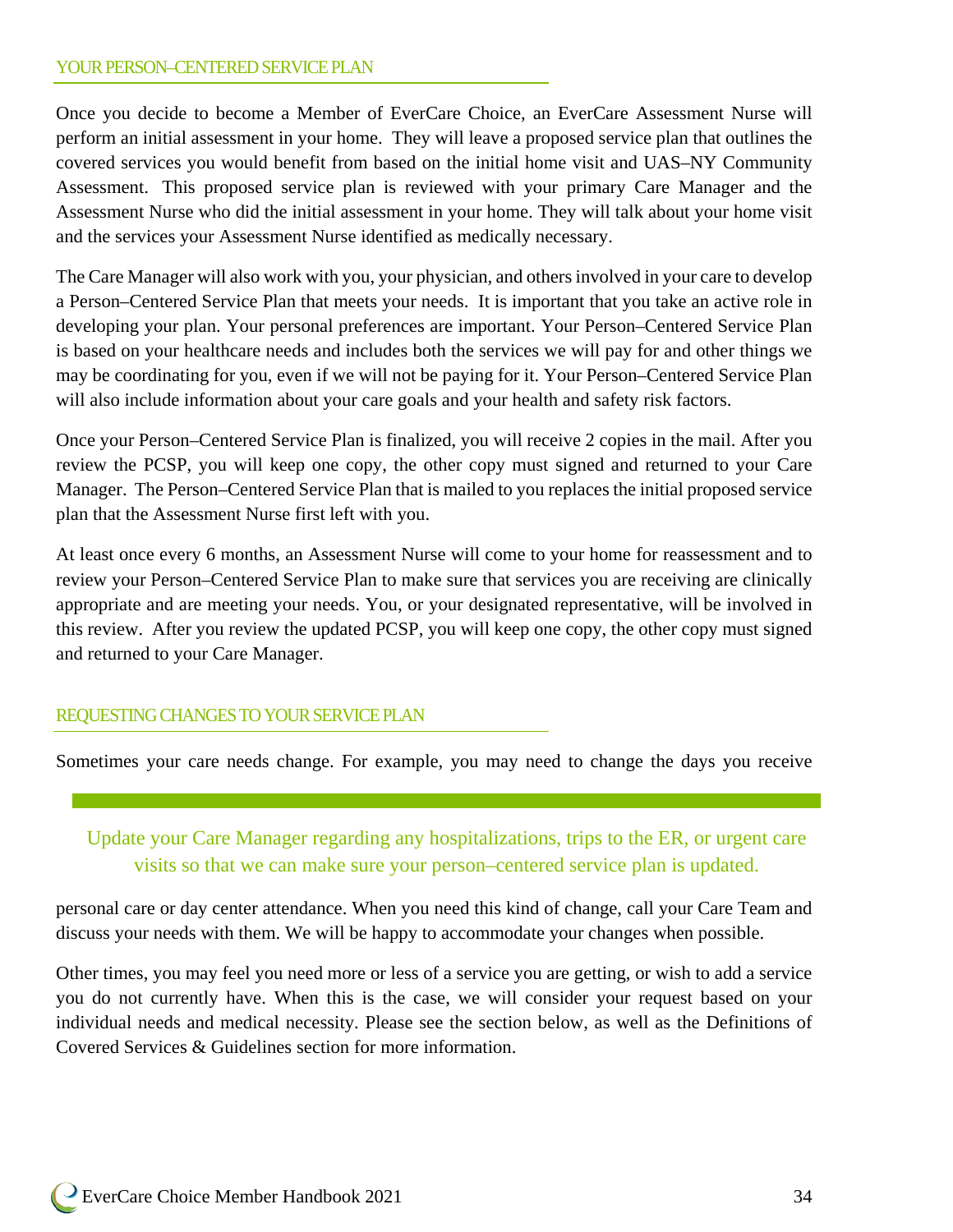#### SERVICE AUTHORIZATIONS, ACTIONS and ACTION APPEALS

When you ask for approval of a treatment or service, it is called a service authorization request. To submit a service authorization request, you or your provider must contact your Care Manager or you or your provider may call our toll-free Member Services number at 1-877-255-3678 or the request can be sent in writing to EverCare Choice, 31 Cerone Place, Newburgh New York 12550. We will authorize services in a certain amount and for a specific period of time. This is called authorization period.

#### *PRIOR AUTHORIZATION*

Some covered services require prior authorization (approval in advance) from Care Management before you receive them or in order to be able to continue receiving them. You or someone you trust can ask for this. The following treatments and  $\blacksquare$  1 preventative eye exam per year services must be approved before you get them:

- Long Term Services and Supports [LTSS]
- **Adult Day Health Care**
- Audiology | Hearing Aids
- **Personal Care Services**
- **Consumer Directed Personal Assistance Services**
- Dentistry | Oral Surgeon
- Durable Medical Equipment [DME]
- Medical Supplies
- **Prosthetics and Orthotics**
- Medical Social Services
- Nursing Services
- **Physical Therapy**
- Occupational Therapy
- Speech Therapy
- Home Delivered Meals
- Non-Emergent Medical Transportation
- Nursing Home Care
- Nutrition Services
- Optometry | Eyeglasses
- Personal Emergency Response System [PERS]
- Podiatry
- **Private Duty Nursing**
- Respiratory Therapy
- Social Day Care
- Social and Environmental Supports

For definitions of these services, please see page 18. To obtain prior authorization, you or your provider must contact your Care Manager or you or your provider may call our toll-free Member

# THE FOLLOWING SERVICES DO NOT REQUIRE PRE–AUTHORIZATION:

- $\sim$  1 preventative dental exam per year
- 
- 1 preventative audiology exam per year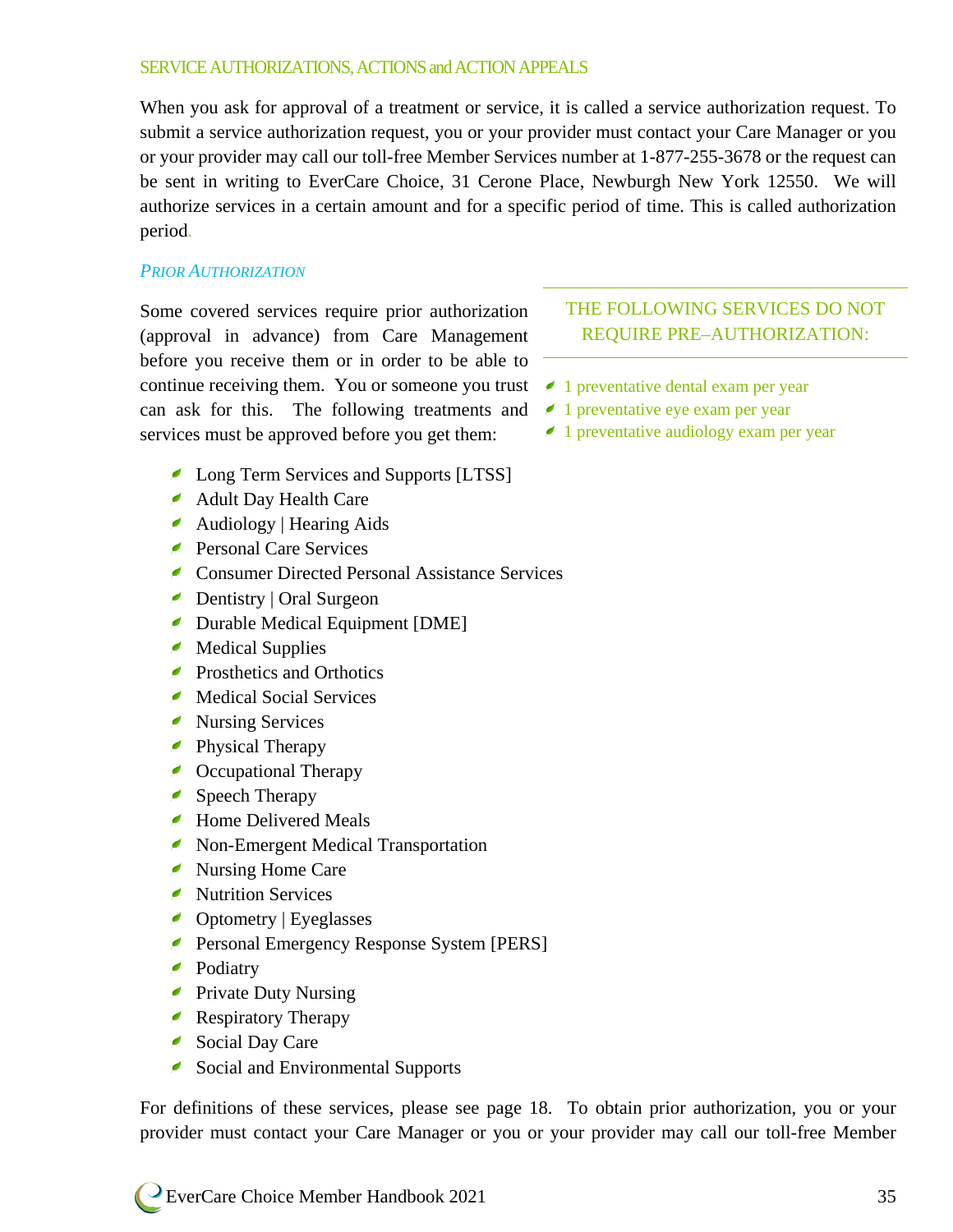Services number at 1-877-255-3678 or the request can be sent in writing to EverCare Choice, 31 Cerone Place, Newburgh New York 12550. We will authorize services in a certain amount and for a specific period of time. This is called an authorization period.

#### *CONCURRENT REVIEW*

You can also ask your Care Manager to get more of a service than you are getting now. This is called concurrent review.

#### *RETROSPECTIVE REVIEW*

Sometimes we will do a review on the care you are getting to see if you still need the care. We may also review other treatments and services you already got. This is called retrospective review. We will tell you if we do these reviews.

#### *WHAT HAPPENS AFTER WE GET YOUR SERVICE AUTHORIZATION REQUEST?*

The plan has a review team to be sure you get the services we promise. Doctors and nurses are on the review team. Their job is to be sure the treatment or service you asked for is medically needed and right for you. They do this by checking your treatment plan against acceptable medical standards.

We may decide to deny a service authorization request or to approve it for an amount that is less than requested. These decisions will be made by a qualified health care professional. If we decide that the requested service is not medically necessary, the decision will be made by a clinical peer reviewer, who may be a doctor, a nurse or a health care professional who typically provides the care you requested. You can request the specific medical standards, called clinical review criteria, used to make the decision for actions related to medical necessity.

After we get your request, we will review it under a standard or fast track process. You or your doctor can ask for a fast track review if it is believed that a delay will cause serious harm to your health. If your request for a fast track review is denied, we will tell you and your request will be handled under the standard review process. In all cases, we will review your request as fast as your medical condition requires us to do so, but no later than indicated below.

#### *TIMEFRAMES FOR PRIOR AUTHORIZATION REQUESTS*

Standard review: We will make a decision about your request within 3 work days of when we have all the information we need, but you will hear from us no later than 14 days after we receive your request. We will tell you by the 14th day if we need more information.

Fast track review: We will make a decision and you will hear from us within 72 hours. We will tell you within 72 hours if we need more information.

#### *TIMEFRAMES FOR CONCURRENT REVIEW REQUESTS*

Standard review: We will make a decision within 1 work day of when we have all the information we need, but you will hear from us no later than 14 days after we received your request.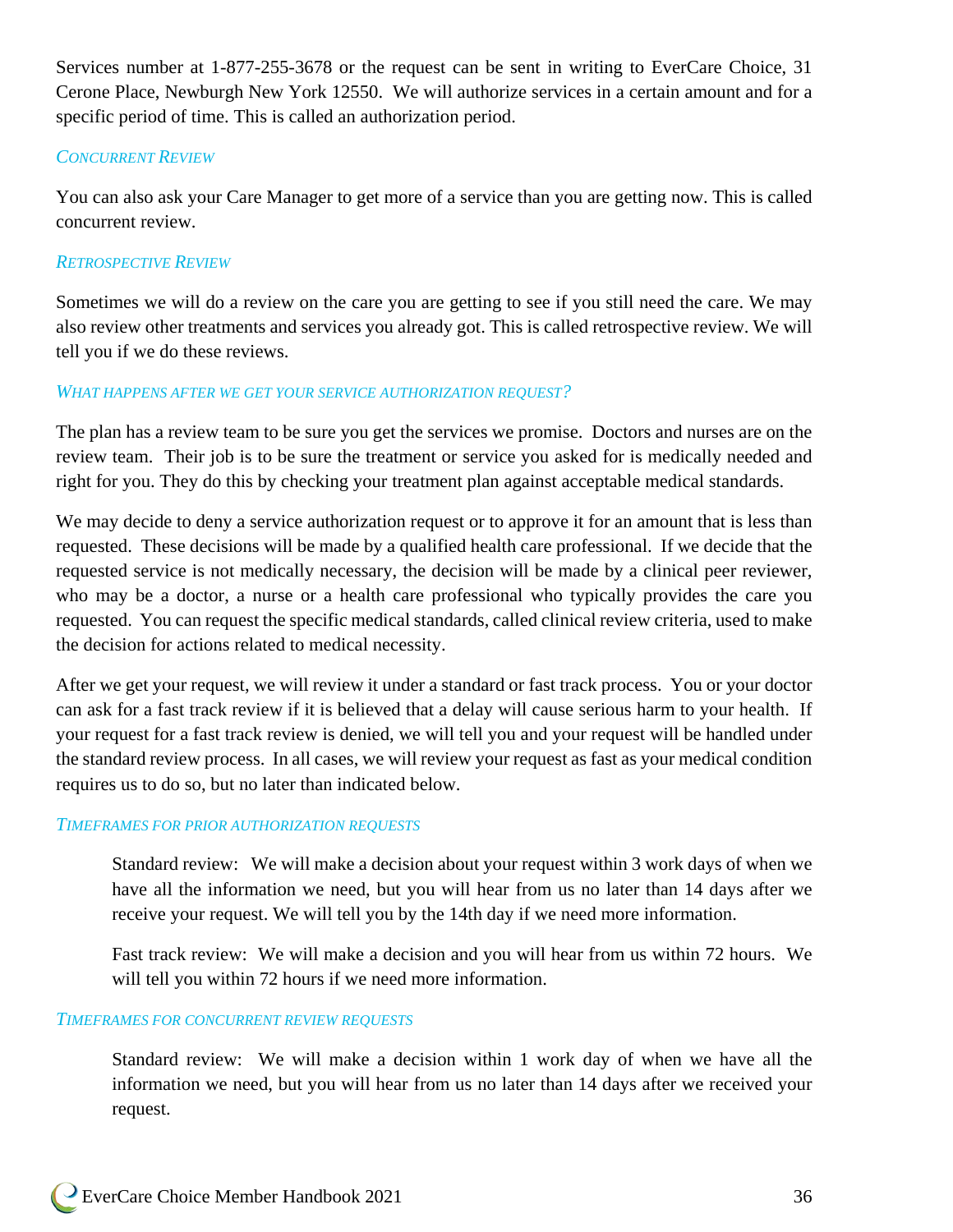Fast track review: We will make a decision within 1 work day of when we have all the information we need. You will hear from us within 72 hours after we receive your request. We will tell you within 1 work day if we need more information.

# **If we need more information to make either a standard or fast track decision about your service request, the timeframes above can be extended up to 14 days. We will:**

- Write and tell you what information is needed. If your request is in a fast track review, we will call you right away and send a written notice later.
- Tell you why the delay is in your best interest.
- $\blacktriangle$  Make a decision as quickly as we can when we receive the necessary information, but no later than 14 days from the day we asked for more information.

You, your provider, or someone you trust may also ask us to take more time to make a decision. This may be because you have more information to give the plan to help decide your case. This can be done by calling EverCare at 1-877-255-3678 or writing at EverCare Choice, 31 Cerone Place, Newburgh NY 12550.

You or someone you trust can file a complaint with the plan if you don't agree with our decision to take more time to review your request. You or someone you trust can also file a complaint about the review time with the New York State Department of Health by calling 1-866-712-7197.

**If our answer is yes to part or all of what you asked for**, we will authorize the service or give you the item that you asked for.

If our answer is no to part or all of what you asked for, we will send you a written notice that explains why we said no. See How do I File an Appeal of an Action? that explains how to make an appeal if you do not agree with our decision.

#### *WHAT IS AN ACTION?*

When EverCare Choice denies or limits services requested by you or your provider; denies a request for a referral; decides that a requested service is not a covered benefit; restricts, reduces, suspends or terminates services that we already authorized; denies payment for services; doesn't provide timely services; or doesn't make complaint or appeal determinations within the required timeframes, those are considered plan "actions. An action is subject to appeal. (See How do I File an Appeal of an Action? below for more information.)

#### *TIMING OF NOTICE OF ACTION*

If we decide to deny or limit services you requested or decide not to pay for all or part of a covered service, we will send you a notice when we make our decision. If we are proposing to restrict, reduce, suspend or terminate a service that is authorized, our letter will be sent at least 10 days before we intend to change the service.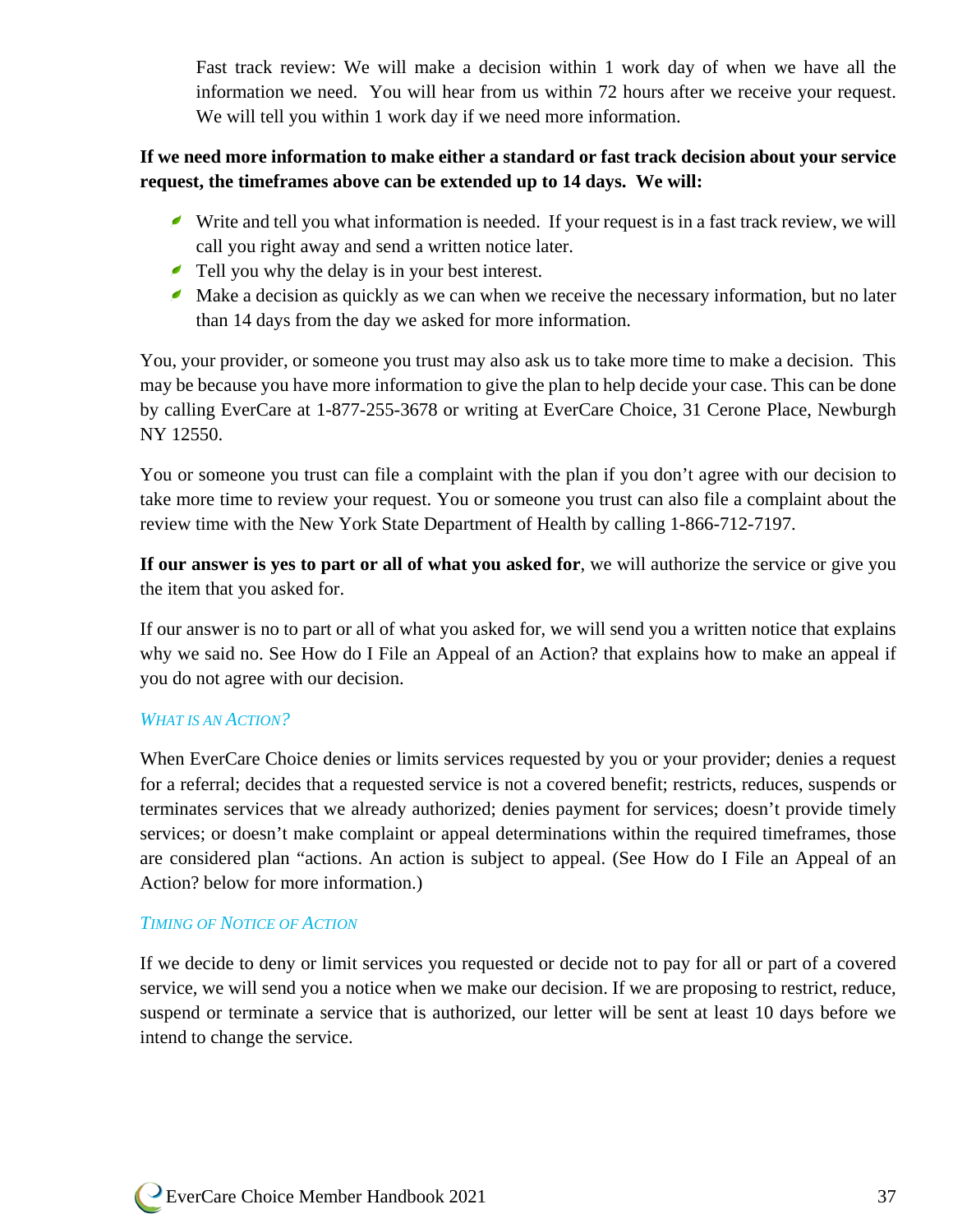# *CONTENTS OF THE NOTICE OF ACTION*

Any notice we send to you about an action will:

- Explain the action we have taken or intend to take;
- $\triangle$  Cite the reasons for the action including the clinical rationale, if any;
- Describe your right to file an appeal with us (including whether you may also have a right to the State's external appeal process);
- Describe how to file an internal appeal and the circumstances under which you can request that we speed up (expedite) our review of your internal appeal;
- Describe the availability of the clinical review criteria relied upon in making the decision, if the involved issues of medical necessity or whether the treatment or service in question was experimental or investigational;
- Describe the information, if any, that must be provided by you and/or your provider in order for us to render a decision on appeal.

The notice will also tell you about your right to an appeal and a State Fair Hearing:

- It will explain the difference between an appeal and a Fair Hearing;
- It will say that that you must file an appeal before asking for a Fair Hearing; and
- It will explain how to ask for an appeal.

If we are reducing, suspending, or terminating an authorized service the notice will also tell you about your rights to have your services continued while your appeal is decided. To have your services continued you must ask for an appeal within 10 days of the date on the notice or the intended effective date of the proposed action, whichever is later.

#### *HOW DO I FILE AN APPEAL OF AN ACTION?*

If you do not agree with an action that we have taken, you may appeal. When you file an appeal, it means that we must look again at the reason for our action to decide if we were correct. You can file an appeal of an action with the plan orally or in writing. When the plan sends you a letter about an action it is taking (like denying or limiting services, or not paying for services), you must file your appeal request within 60 days of the date on the notice. If we are reducing, suspending or terminating and authorized service and you want your services to continue while your appeal is decided, you must ask for an appeal within 10 day of the date on the notice or the intended effective date of the proposed action, whichever is later.

#### *HOW DO I CONTACT MY PLAN TO FILE AN APPEAL?*

We can be reached by calling 1-877-255-3678 or writing to EverCare Choice, 31 Cerone Place, Newburgh NY 12550. The person who receives your appeal will record it, and appropriate staff will oversee the review of the appeal. We will send a notice telling you that we received your appeal, and how we will handle it. Your appeal will be reviewed by knowledgeable clinical staff who were not involved in the plan's initial decision or action that you are appealing.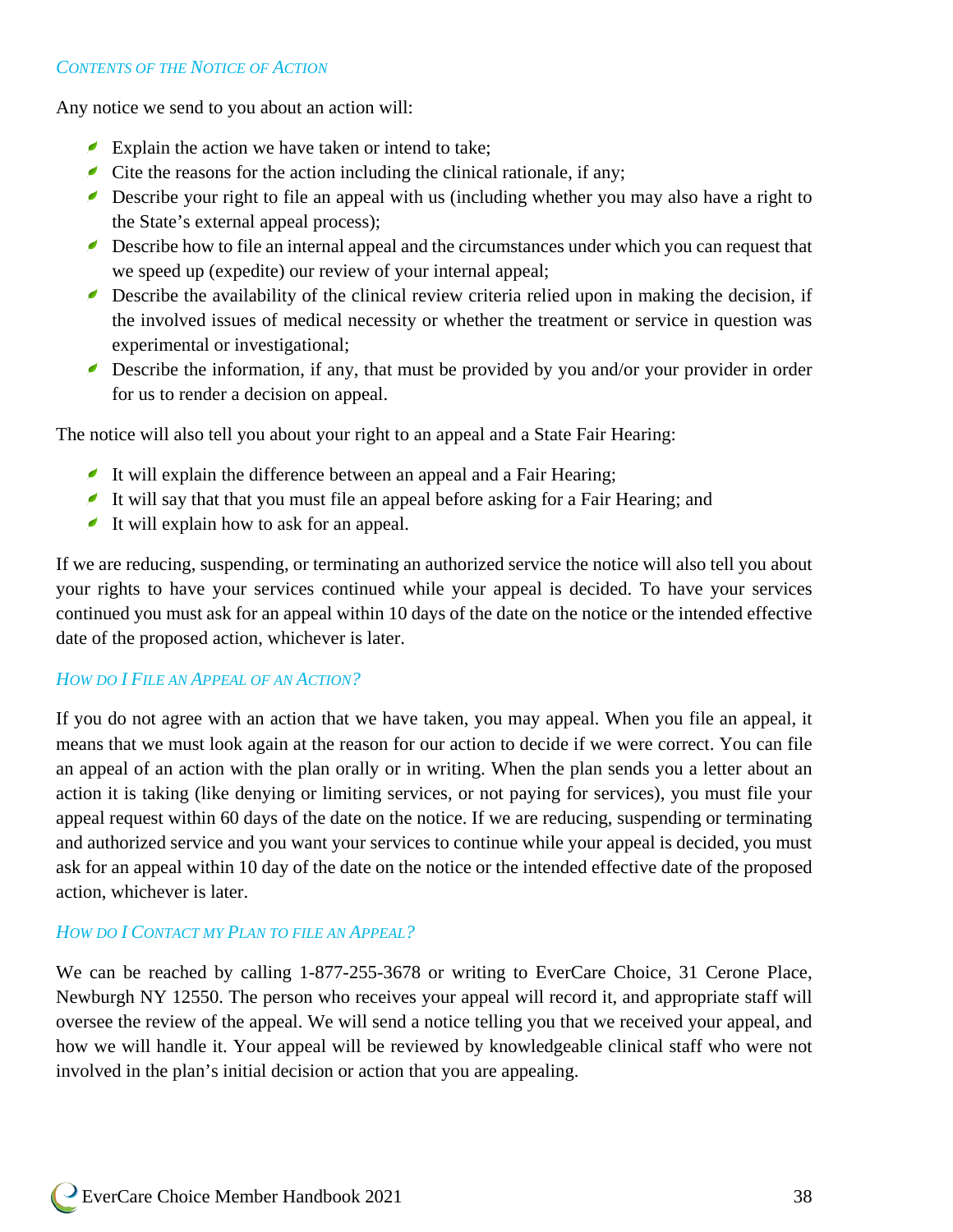#### *FOR SOME ACTIONS YOU MAY REQUEST TO CONTINUE SERVICE DURING THE APPEAL PROCESS*

If you are appealing a restriction, reduction, suspension or termination of services you are currently authorized to receive, you must request a plan appeal to continue to receive these services while your appeal is decided. We must continue your service if you ask for a plan appeal no later than 10 days from the date on the notice about the restriction, reduction, suspension or termination of services or the intended effective date of the proposed action, whichever is later. To find out how to ask for a plan appeal, and to ask for aid to continue, see How do I File an Appeal of an Action? above.

Although you may request a continuation of services, if the plan appeal is not decided in your favor, we may require you to pay for these services if they were provided only because you asked to continue to receive them while your case was being reviewed.

#### *HOW LONG WILL IT TAKE THE PLAN TO DECIDE MY APPEAL OF AN ACTION?*

Unless your appeal is expedited, we will review your appeal of the action taken by us as a standard appeal. We will send you a written decision as quickly as your health condition requires, but no later than 30 days from the day we receive an appeal. (The review period can be increased up to 14 days if you request an extension or we need more information and the delay is in your interest.) During our review you will have a chance to present your case in person and in writing. We will also send you your records that are part of the appeal review.

We will send you a notice about the decision we made about your appeal that will identify the decision we made and the date we reached that decision.

If we reverse our decision to deny or limit requested services, or restrict, reduce, suspend or terminate services, and services were not furnished while your appeal was pending, we will provide you with the disputed services as quickly as your health condition requires. In some cases, you may request an "expedited" appeal. (See Expedited Appeal Process Section below.)

#### *EXPEDITED APPEAL PROCESS*

We will always expedite our review if the appeal is about your request for more of a service you are already receiving. If you or your provider feels that taking the time for a standard appeal could result in a serious problem to your health or life, you may ask for an expedited review of your appeal of the action. We will respond to you with our decision within 2 business days after we receive all necessary information. In no event will the time for issuing our decision be more than 72 hours after we receive your appeal. (The review period can be increased up to 14 days if you request an extension or we need more information and the delay is in your interest.)

If we do not agree with your request to expedite your appeal, we will make our best efforts to contact you in person to let you know that we have denied your request for an expedited appeal and will handle it as a standard appeal. Also, we will send you a written notice of our decision to deny your request for an expedited appeal within 2 days of receiving your request.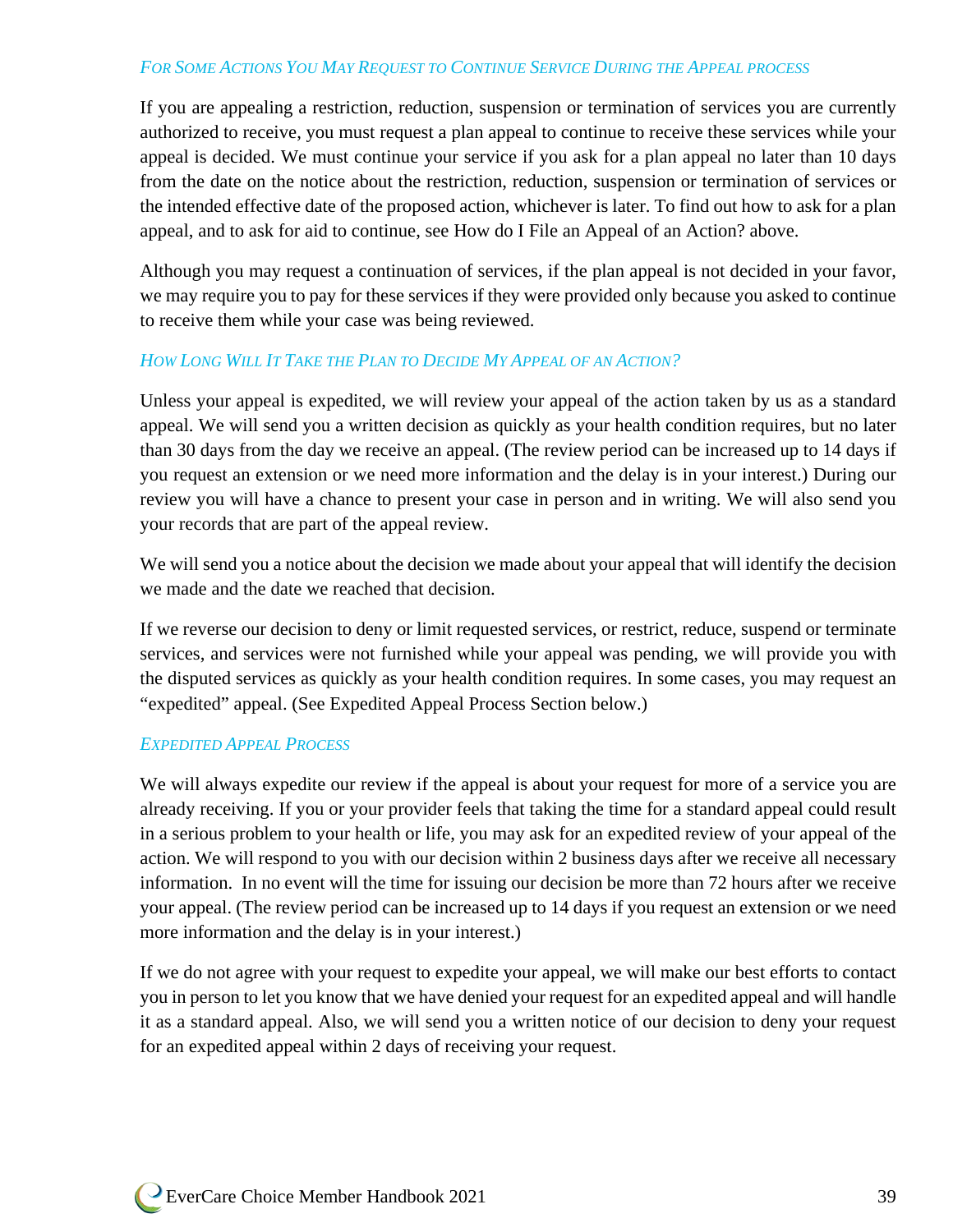# *IF THE PLAN DENIES MY APPEAL, WHAT CAN I DO?*

If our decision about your appeal is not totally in your favor, the notice you receive will explain your right to request a Medicaid Fair Hearing from New York State and how to obtain a Fair Hearing, who can appear at the Fair Hearing on your behalf, and for some appeals, your right to request to receive services while the Hearing is pending and how to make the request.

# **Note: You must request a Fair Hearing within 120 calendar days after the date on the Final Adverse Determination Notice.**

If we deny your appeal because of issues of medical necessity or because the service in question was experimental or investigational, the notice will also explain how to ask New York State for an "external appeal" of our decision.

# *STATE FAIR HEARINGS*

If we deny your plan appeal or fail to provide a Final Adverse Determination notice within the timeframes under How Long Will It Take the Plan to Decide My Appeal of an Action? above, you may request a Fair Hearing from New York State. The Fair Hearing decision can overrule our decision. You must request a Fair Hearing within 120 calendar days of the date we sent you the Final Adverse Determination notice.

If we are reducing, suspending or terminating an authorized service and you want to make sure that your services continue pending the Fair Hearing, you must make your Fair Hearing request within 10 days of the date on the Final Adverse Determination notice.

Your benefits will continue until you withdraw the Fair Hearing or the State Fair Hearing Officer issues a hearing decision that is not in your favor, whichever occurs first.

If the State Fair Hearing Officer reverses our decision, we must make sure that you receive the disputed services promptly, and as soon as your health condition requires. If you received the disputed services while your appeal was pending, we will be responsible for payment for the covered services ordered by the Fair Hearing Officer.

Although you may request to continue services while you are waiting for your Fair Hearing decision, if your Fair Hearing is not decided in your favor, you may be responsible for paying for the services that were the subject of the Fair Hearing.

You can file a State Fair Hearing by contacting the Office of Temporary and Disability Assistance:

- Online Request Form:<https://errswebnet.otda.ny.gov/errswebnet/erequestform.aspx>
- Mail a Printable Request Form:

NYS Office of Temporary and Disability Assistance Office of Administrative Hearings Managed Care Hearing Unit P.O. Box 22023 Albany, New York 12201-2023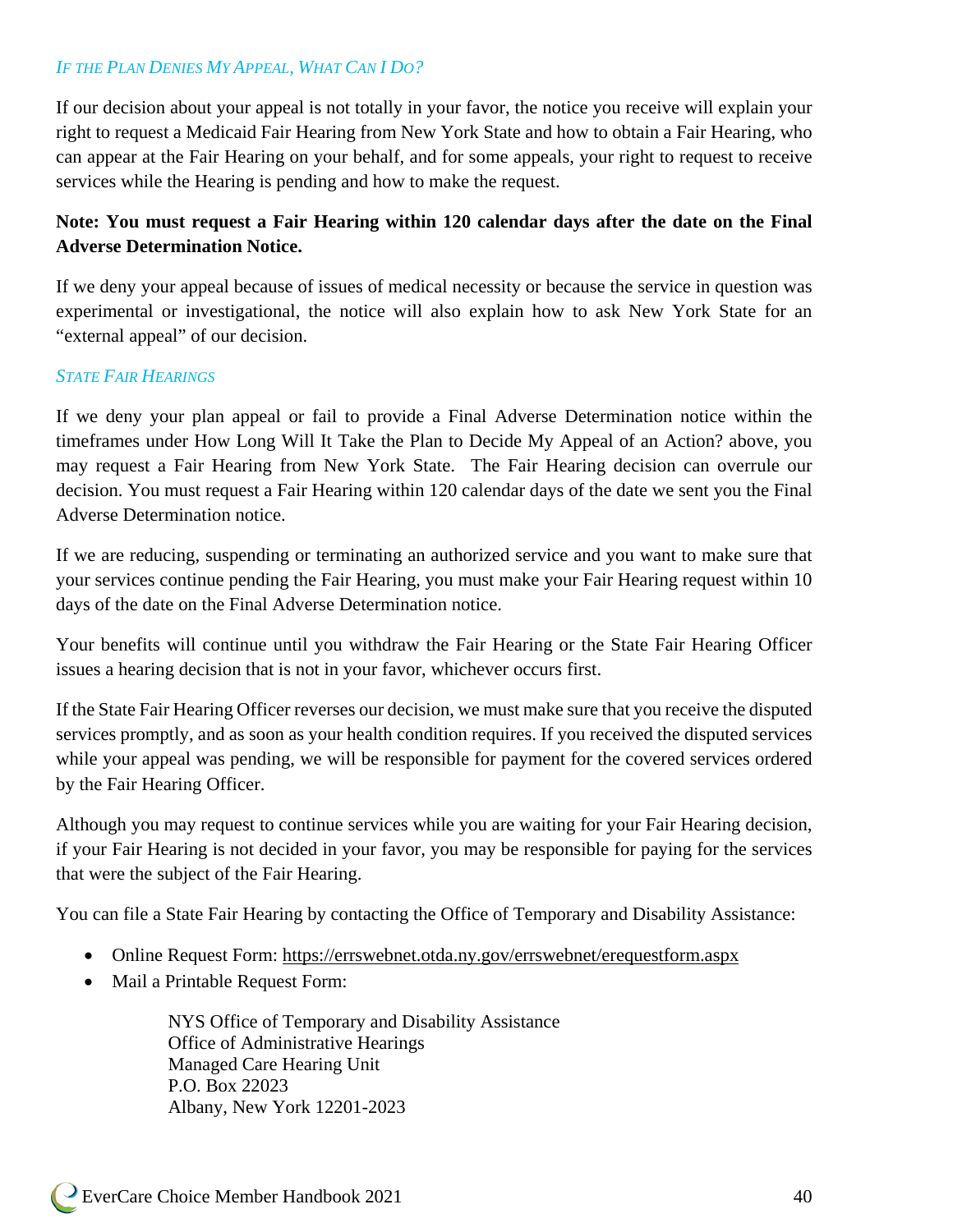- Fax a Printable Request Form: (518) 473-6735
- Request by Telephone:

Standard Fair Hearing line – 1 (800) 342-3334 Emergency Fair Hearing line  $-1$  (800) 205-0110 TTY line  $-711$  (request that the operator call 1 (877) 502-6155

• Request in Person:

| <b>New York City</b>       | <b>Albany</b>                     |
|----------------------------|-----------------------------------|
| 14 Boerum Place, 1st Floor | 40 North Pearl Street, 15th Floor |
| Brooklyn, New York 11201   | Albany, New York 12243            |

For more information on how to request a Fair Hearing, please visit: <http://otda.ny.gov/hearings/request/>

#### *STATE EXTERNAL APPEALS*

If we deny your appeal because we determine the service is not medically necessary or is experimental or investigational, you may ask for an external appeal from New York State. The external appeal is decided by reviewers who do not work for us or New York State. These reviewers are qualified people approved by New York State. You do not have to pay for an external appeal.

When we make a decision to deny an appeal for lack of medical necessity or on the basis that the service is experimental or investigational, we will provide you with information about how to file an external appeal, including a form on which to file the external appeal along with our decision to deny an appeal. If you want an external appeal, you must file the form with the New York State Department of Financial Services within four months from the date we denied your appeal.

Your external appeal will be decided within 30 days. More time (up to 5 business days) may be needed if the external appeal reviewer asks for more information. The reviewer will tell you and us of the final decision within two business days after the decision is made.

You can get a faster decision if your doctor can say that a delay will cause serious harm to your health. This is called an expedited external appeal. The external appeal reviewer will decide an expedited appeal in 72 hours or less. The reviewer will tell you and us the decision right away by phone or fax. Later, a letter will be sent that tells you the decision.

You may ask for both a Fair Hearing and an external appeal. If you ask for a Fair Hearing and an external appeal, the decision of the Fair Hearing officer will be the "one that counts."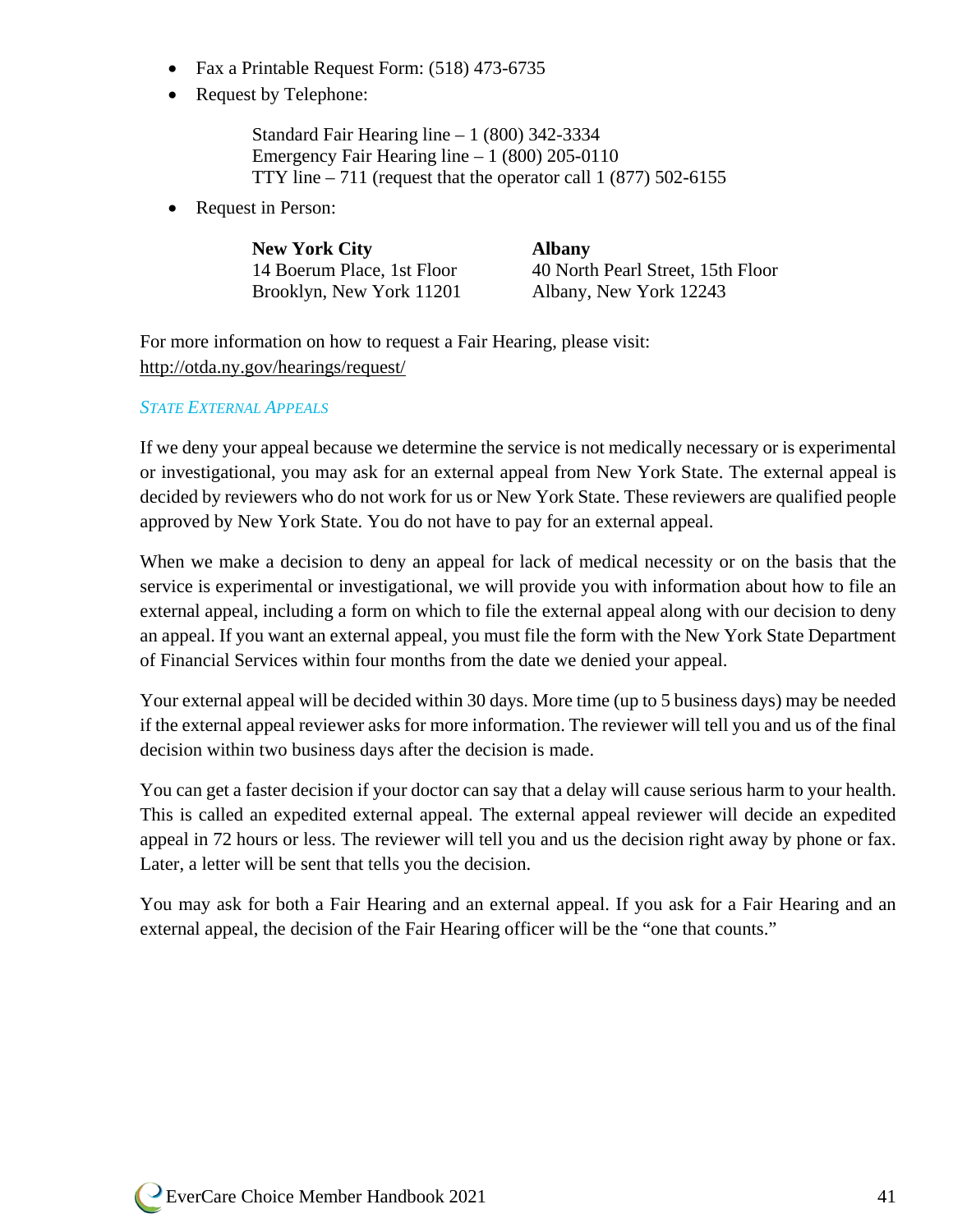Many Members prefer to make their own medical appointments or to have their family help them. We like to encourage all Members to be as independent as possible. However, if you need help in making and managing your appointments, we are here to help. Please call your Care Team to let them know when you need assistance making appointments.

# PREVENTATIVE CARE APPOINTMENTS

Preventative care is a covered service for the following areas:

- Vision [optometry]
- Hearing [audiology]
- **Teeth [dentistry]**
- Mammogram

All Members should have an annual preventative care exam in each of these areas. This allows for your doctor to notice problems early and recommend treatment right away. Your attendance at these important appointments is one of the questions you will be asked during your periodic evaluations from the Plan. If you need help setting up your preventative care appointments, please contact your Care Team and let them know. They will be happy to help.

#### SAME DAY APPOINTMENTS

*Same day appointments* are for situations in which you need to see your doctor the same day and cannot wait for the next available appointment. If you have unsuccessfully tried to get a same day appointment, call your Care Team for help. We will work with you, your provider, and other network providers to get your needs met.

#### TRANSPORTATION SERVICES

If you need a ride to your medical appointments within our service area, our friendly Transportation Coordinators can help. Routine requests must be made **at least 2 days before your appointment**. Same–day requests will be booked when possible, but there is no guarantee that a vendor will be available on such short notice.

Trips outside of the service area require approval from your Care Manager. Requests for out–of– service area transportation must be made **at least 1 week before your appointment**. Please understand that not all vendors are able to accommodate out–of–service area trips. In such cases, you may be required to use a new vendor. Your Care Team will be happy to help you find a provider in our service area to minimize transportation issues, including the amount of time you must spend getting to and from your appointments.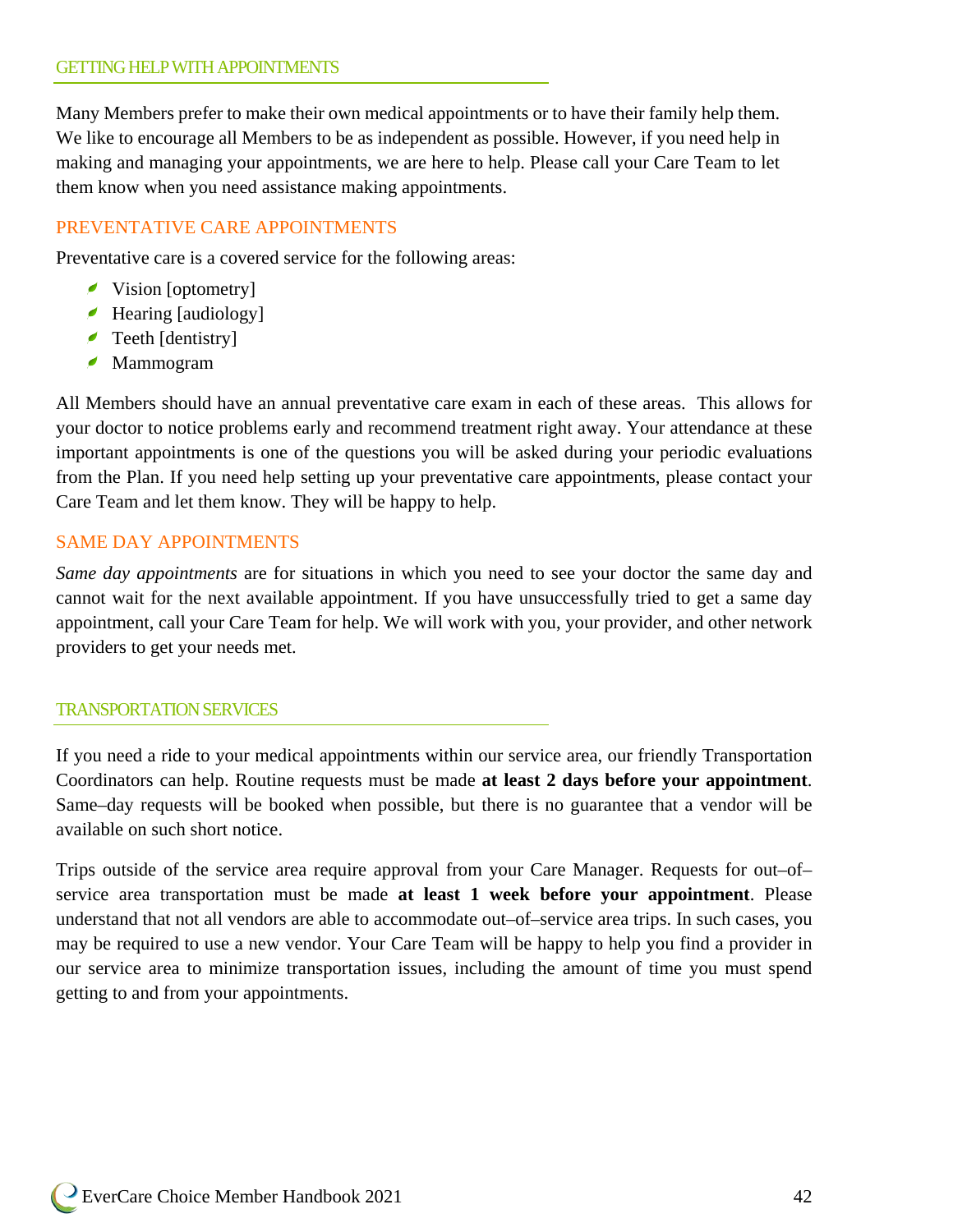#### MEMBER RIGHTS

The New York State Department of Health has granted you a number of rights as a Member of a Managed Long Term Care Plan. These are things that the Plan "owes" to you. It is EverCare Choice's responsibility to support you in exercising your rights.

You have a right to:

- You have the Right to receive medically necessary care.
- You have the Right to timely access to care and services.
- You have the Right to privacy about your medical record and when you get treatment.
- You have the Right to receive information on available treatment options and alternatives presented in a manner and language you understand.
- You have the Right to receive information in a language you understand; you can get oral translation services free of charge.
- You have the Right to receive information necessary to give informed consent before the start of treatment.
- You have the Right to be treated with respect and due consideration for your dignity.
- You have the Right to request and receive a copy of your medical records and ask that the records be amended or corrected.
- You have the Right to take part in decisions about your health care, including the right to refuse treatment.
- You have the Right to be free from any form of restraint or seclusion used as a means of coercion, discipline, convenience or retaliation.
- You have the Right to get care without regard to sex, [including gender identity and status of being transgender], race, health status, color, age, national origin, sexual orientation, marital status or religion.
- You have the Right to be told where, when and how to get the services you need from your managed long term care plan, including how you can get covered benefits from out–of– network providers if they are not available in the plan network.
- You have the Right to complain to the New York State Department of Health or your Local Department of Social Services; and, the Right to use the New York State Fair Hearing System and/or a New York State External Appeal, where appropriate. The New York State Department of Health complaint line is 1-866-712-7197.
- You have the Right to appoint someone to speak for you about your care and treatment.
- You have the Right to seek assistance from the Participant Ombudsman program.

You may exercise any and all of these rights without fear of retaliation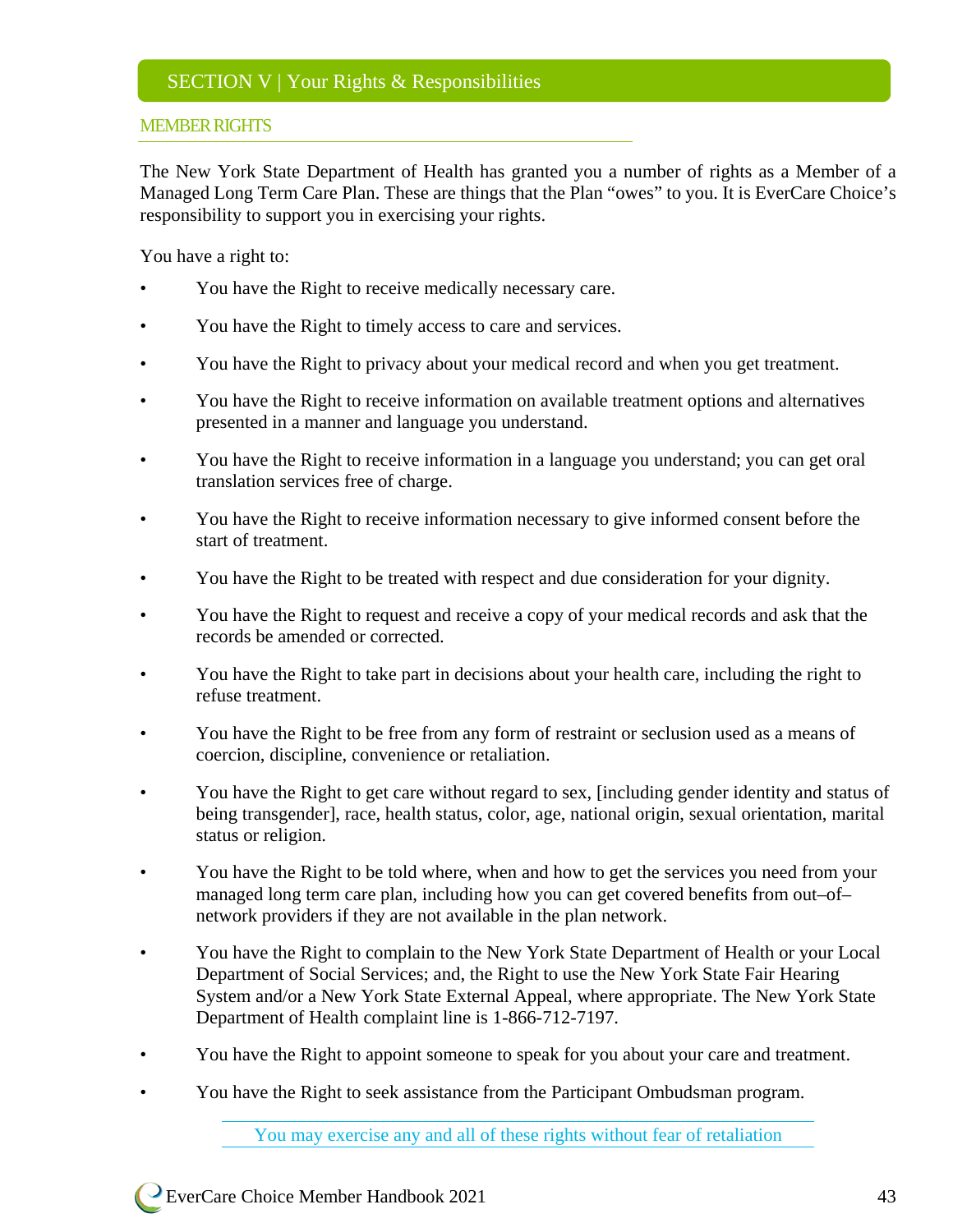In the last section, we learned about your rights. Along with your rights, as a Member of a MLTC Plan, you also have responsibilities. These responsibilities are things that you "owe" the Plan. It is your responsibility to agree to:

- Receive covered services through EverCare Choice
- Use providers who work with EverCare Choice for covered services to the extent network providers are available
- Get prior authorization from your Care Manager or Care Team before receiving a covered service, except for pre-approved covered services or in emergencies
- Being seen by your physician, if a change in your health status occurs
- Share complete and accurate health information with your health care providers
- Tell EverCare staff about your care needs and concerns, any changes in your health and let us know if you do not understand or are unable to follow instructions
- Follow the plan of care recommended by EverCare Choice staff (with your input
- Cooperate with and be respectful with your providers and the EverCare Choice staff and not discriminate against your providers and EverCare Choice staff because of race, color, national origin, religion, sex, age, mental or physical ability, sexual orientation or marital status
- Tell EverCare Choice when you are Hospitalized
- Tell EverCare Choice within two business days of receiving non-covered or non-preapproved services
- Tell the EverCare Choice health care team in advance whenever you will not be home to receive services or care that has been arrange for you
- Tell EverCare Choice before permanently moving out of the service area, or of any lengthy absence from the service area
- Your actions if you refuse treatment or do not follow the instructions of your caregiver
- $\blacktriangle$  Meet your financial obligations
- Assist the EverCare Choice staff in developing and maintaining a safe home environment for you, your family and your caregivers
- Comply with all policies of the program as noted in the Member Handbook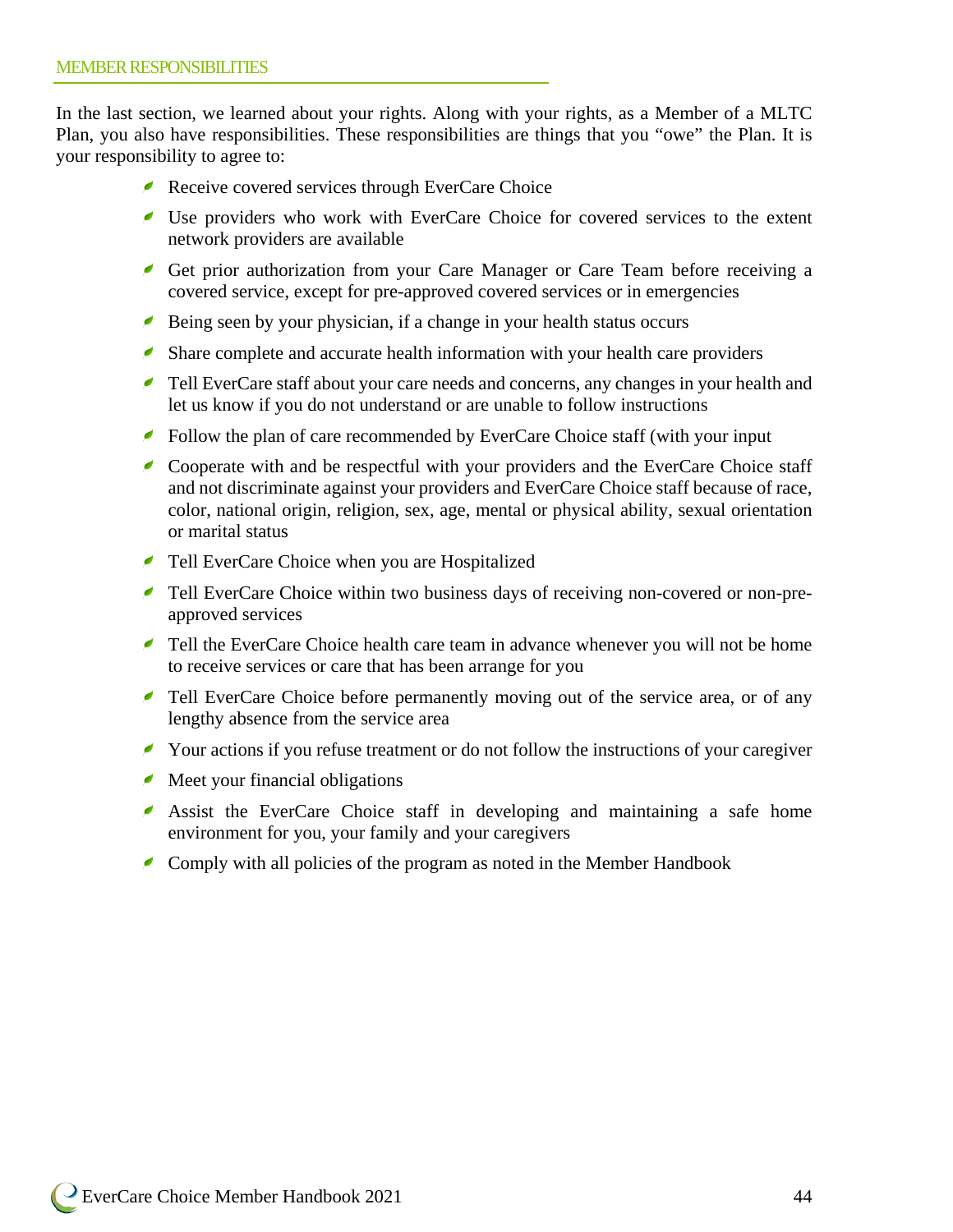Membership in EverCare Choice is voluntary. Once you are enrolled, you can choose to disenroll for any reason, as long as you are in your grace period. Your grace period is the first 90 days of your enrollment with us. You can disenroll at this time, if you choose. After the 90 day period ends, you will be "locked-in" to your enrollment with us for nine (9) months. This means that in the event that you choose to disenroll, you must wait nine (9) months before you can do so. There are exceptions to this:

- You move out of our service area
- You, the Plan, and your county Department of Social Services or the New York State Department of Health all agree that leaving EverCare Choice is best for you.
- Your current home care provider does not work with our plan
- We have not been able to provide services to you as you are entitled according to your Plan of Care

To request disenrollment, call EverCare Choice or you can write to us. The plan will provide you with written confirmation of your request. We will include a voluntary disenrollment form for you to sign and send back to us. It could take up to six weeks to process, depending on when your request is received.

Once we receive your request to disenroll, we will send you a letter letting you know we got your request. We will then send your request to New York Medicaid Choice [Maximus] for processing. EverCare Choice cannot make the determination to disenroll you; only Maximus can make this decision. Once Maximus tells us you are disenrolled, we will notify you with a second letter indicating your final date of disenrollment.

Your disenrollment will be effective the 1st day of the month after Maximus processes your request. This is not always the 1st day of the month after you request disenrollment. If your request came in after the submission deadline, you will not be disenrolled until the following month. You will continue to receive covered services until the date of your disenrollment.

You may disenroll to regular Medicaid or join another health plan as long as you qualify. If you continue to require Community Based Long Term Care (CBLTC) services, like personal care, you must join another MLTC plan, Medicaid Managed Care plan or Home and Community Based Waiver program, in order to receive CBLTC services.

#### INVOLUNTARY DISENROLLMENT

An involuntary disenrollment is a disenrollment initiated by EverCare Choice If you do not request voluntary disenrollment, we must initiate involuntary disenrollment within five (5) business days from the date we know you meet any of involuntary disenrollment reasons.

You were assessed and no longer demonstrate a functional or clinical need for the authorization and delivery of any community–based long term care services on a monthly basis or, for non–dual eligible, in addition, You no longer meet the nursing home level of care as determined using the assessment tool prescribed by the State of New York – currently the UAS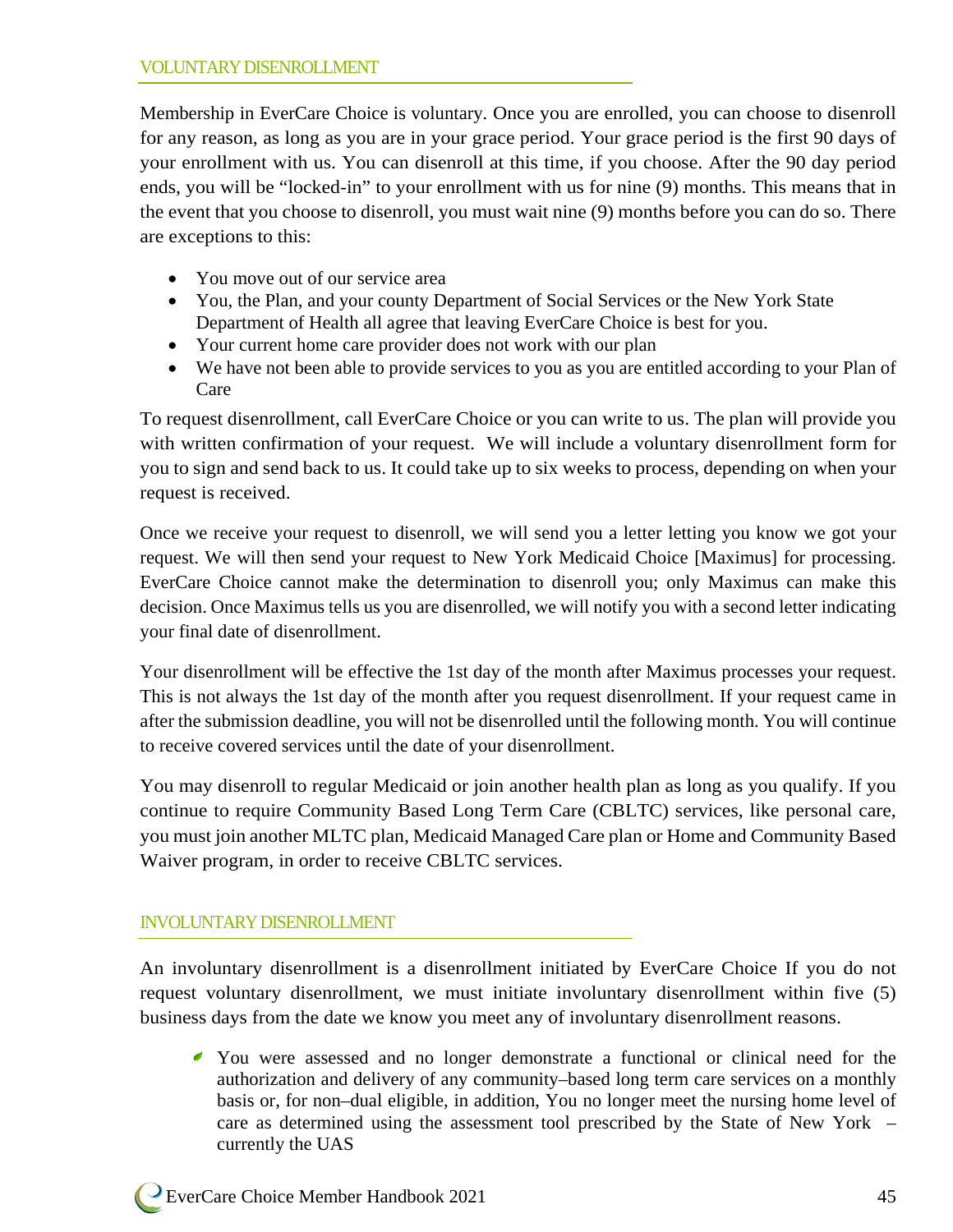You no longer require and receive at least one community based long term care service in each calendar month

EverCare Choice is required to initiate disenrollment of you within five [5] business days from when the Plan becomes aware that:

- You only receive Social Day Care services from the MLTC plan
- You no longer live in the Service Area [Dutchess, Orange, or Rockland County]
- You have been away from the coverage area on a visit for more than 30 days in a row
- You are hospitalized for more than 45 days in a row
- You enter an OMH, OPWDD, or OASAS residential program for more than 45 days in a row
- You require nursing home care, but you are not eligible for nursing home care under Medicaid rules
- You require nursing home care of more than three [3] months after being designated as long term nursing home stay
- You provide us with false information, otherwise deceive us, or engage in fraudulent conduct with respect to any substantive aspect of your plan membership. An example of fraudulent behavior would be if you sign off that your PCA or CDPAS aide was present in your home when they were not
- You are no longer eligible for Medicaid
- You are in jail

In addition, EverCare Choice may decide to disenroll you for the following reasons:

- You or your family member behaves in a way that impairs our ability to provide services to you or other Plan Members
- You do not pay your spenddown/surplus payment. Before disenrolling you, will we try to work out a satisfactory plan for you to pay your spenddown/surplus

To begin the disenrollment process, we will inform you by sending you a letter. You will continue to receive covered services until the date of your disenrollment. The effective date of disenrollment shall be the first day of the month following the month in which the event occurred that resulted in You becoming ineligible for continued enrollment.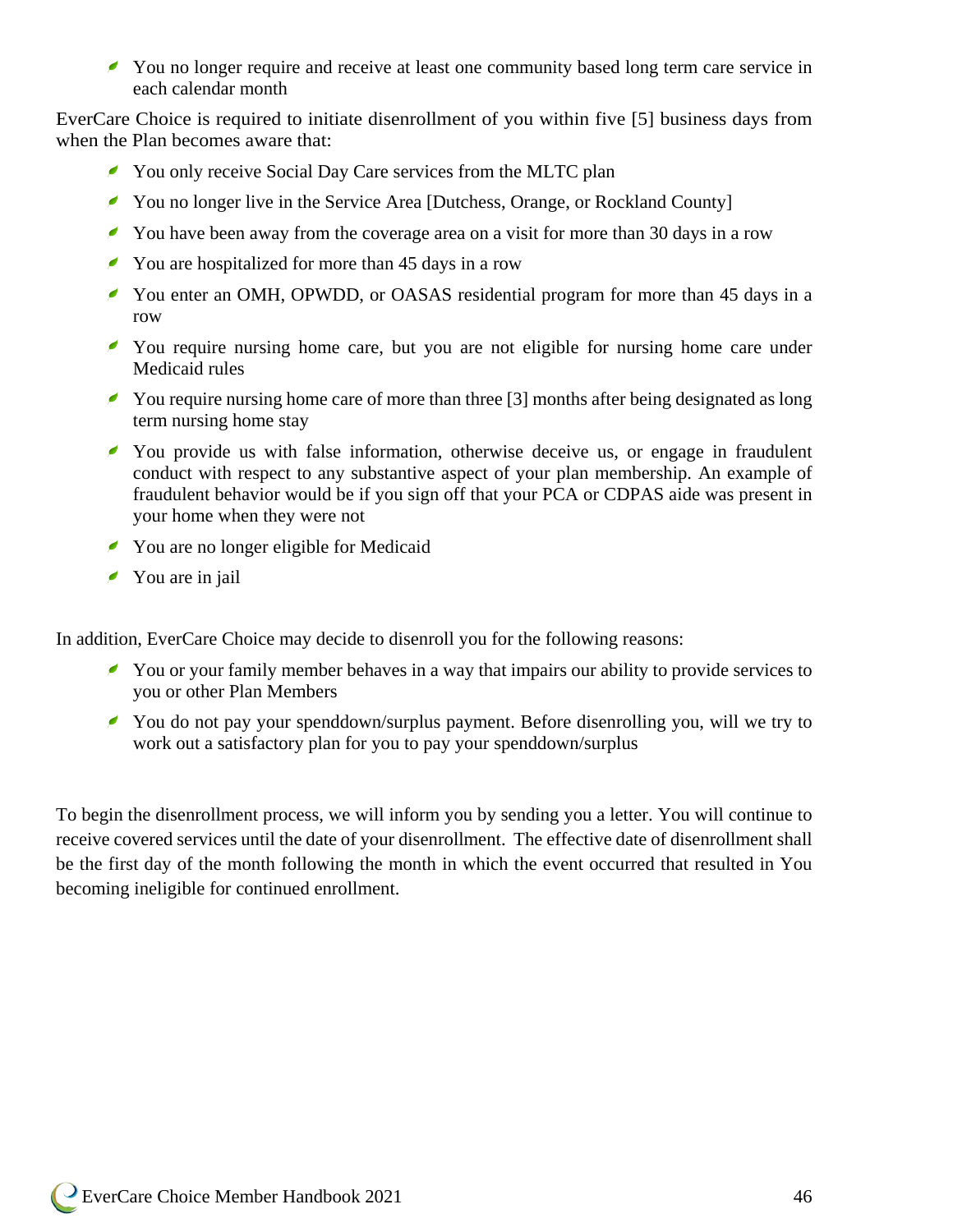# PAYMENTS TO THE PLAN

Your monthly payment responsibility will depend upon your eligibility for Medicaid and Medicaid's spend down requirements:

| If you are eligible for    | You Pay                                                                                                                       |
|----------------------------|-------------------------------------------------------------------------------------------------------------------------------|
| Medicaid [no spend down]   | <b>Nothing to EverCare Choice</b>                                                                                             |
| Medicaid [with spend down] | A monthly spend down payment to EverCare<br>Choice as determined by LDSS<br>A surplus payment if you are in a nursing<br>home |

If your Medicaid spend down payment changes while you are an EverCare Choice member, your payment will be adjusted.

#### PAYMENTS

If you are required to pay spend down, you will receive a bill from EverCare Choice every month. Payment of your Medicaid spend down can be made by check or money order to:

> EverCare Choice ATTN: Finance Office 31 Cerone Place Newburgh, NY 12550

#### DISENROLLMENT FOR NON–PAYMENT OF MEDICAID SPEND DOWN

Payment of your spend down is a requirement of continued enrollment in the Plan. If you fail to pay your required spend down, we will send you a letter advising you of late payments and that disenrollment may result for non–payment.

If you have been notified that you will be disenrolled because you failed to pay the monthly Medicaid spend down, you can avoid being disenrolled simply by paying the Medicaid spend down. The payment must be made before the  $14<sup>th</sup>$  of the month of your disenrollment. For example, if you have been notified you will be disenrolled July  $31<sup>st</sup>$ , you must pay your spend down by July  $14<sup>th</sup>$  to safely avoid disruption of coverage.

#### IF YOU GET A BILLFROM A PROVIDER

When you use a provider from the Provider Directory for approved services, you should not get a bill. These providers have agreed to bill EverCare Choice an agreed–upon amount for your care. These providers have also agreed not to bill you, even if EverCare Choice does not pay for the bill, or if we only pay for part of the bill.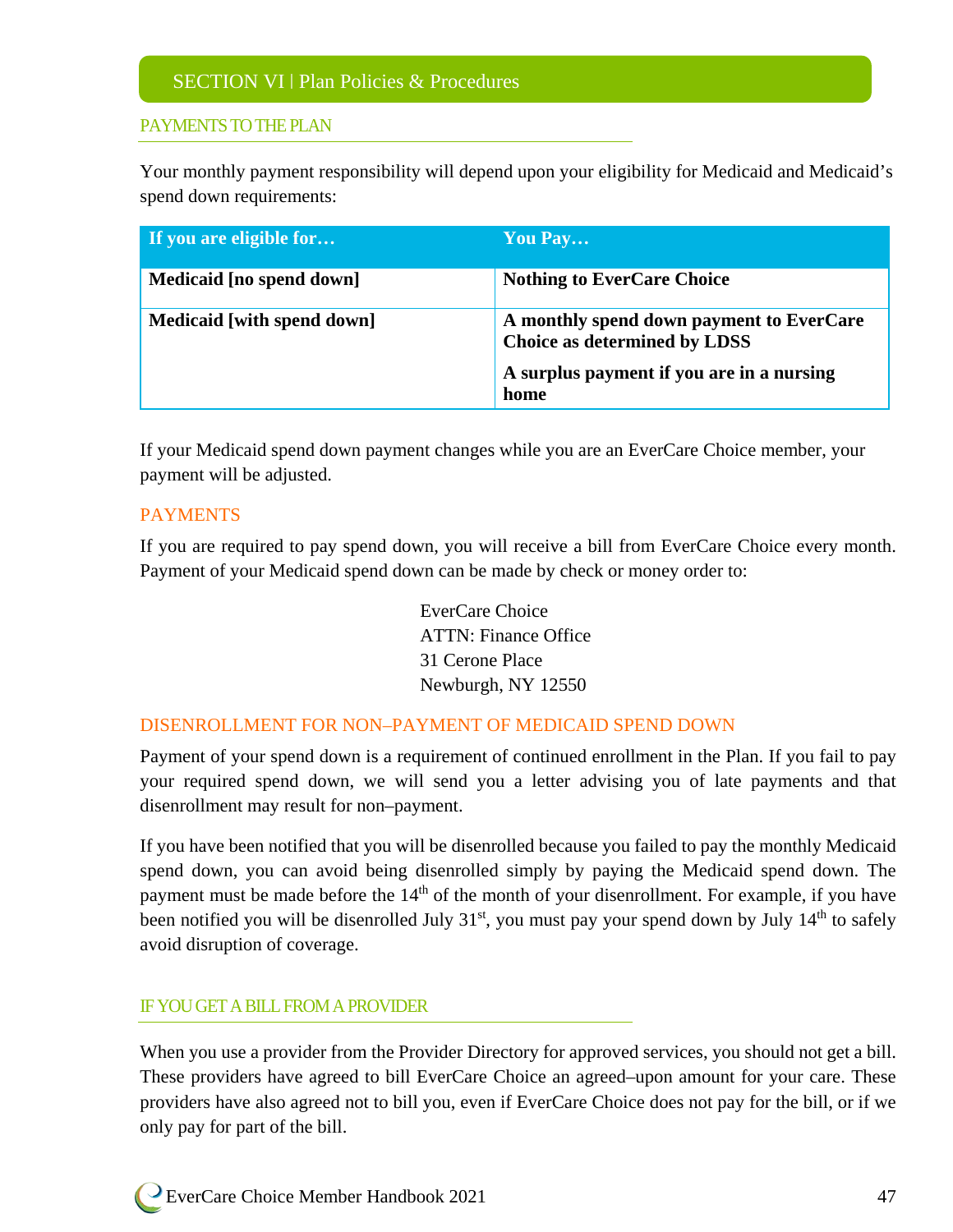There may be times when you might have to pay for a bill. For example:

- When you receive services from an out–of–network provider without getting permission first
- When you receive services that are not authorized by EverCare Choice

If you have received a bill you do not think you should have gotten, call your Care Team and we will assist you.

#### CORPORATE COMPLIANCE

EverCare Choice has a Corporate Compliance Program. This program outlines rules and expectations for staff and providers. We expect the Board of Trustees, staff, and all providers to behave in a trustworthy manner. We also expect people to follow laws, regulations, and policies.

We have a Corporate Compliance Committee that monitors EverCare Choice's consistent application of the rules of our compliance program.

If you have any compliance concerns, you can call our hotline at 1–844–371–4700. This hotline is confidential and you will be able to leave a message about your concern. If you want us to get back to you about your concern, please be sure to leave your name and a call back number.

#### GIFT POLICY

Part of providing you with exceptional services involves making sure we do things in an ethical manner. This includes making sure we follow laws and regulations. To help us do this, we have a Code of Ethics that helps our staff understand how to make decisions at work.

Our Code of Ethics tells our staff that they are not allowed to receive gifts from our Members. No one should ever feel that they have to give our staff gifts to get good care.

We do understand that you may feel very grateful for the care and services you receive. Instead of giving our employees, or employees of one of our providers, a gift, we ask that you send a note of thanks to our office. We will make sure that the staff sees this note, and that everyone is able to take part in having your satisfaction noted and celebrated.

Please understand that if you do give an employee a gift, they are required to decline it. It is not that they do not appreciate your gratitude. They are following our Code of Ethics.

Examples of gifts could be:

- Money
- Meals
- Transportation
- Entertainment [movie tickets, Broadway tickets, etc.]
- Personally bought gifts [jewelry, clothing, coffee machines, etc.]
- Hand–made gifts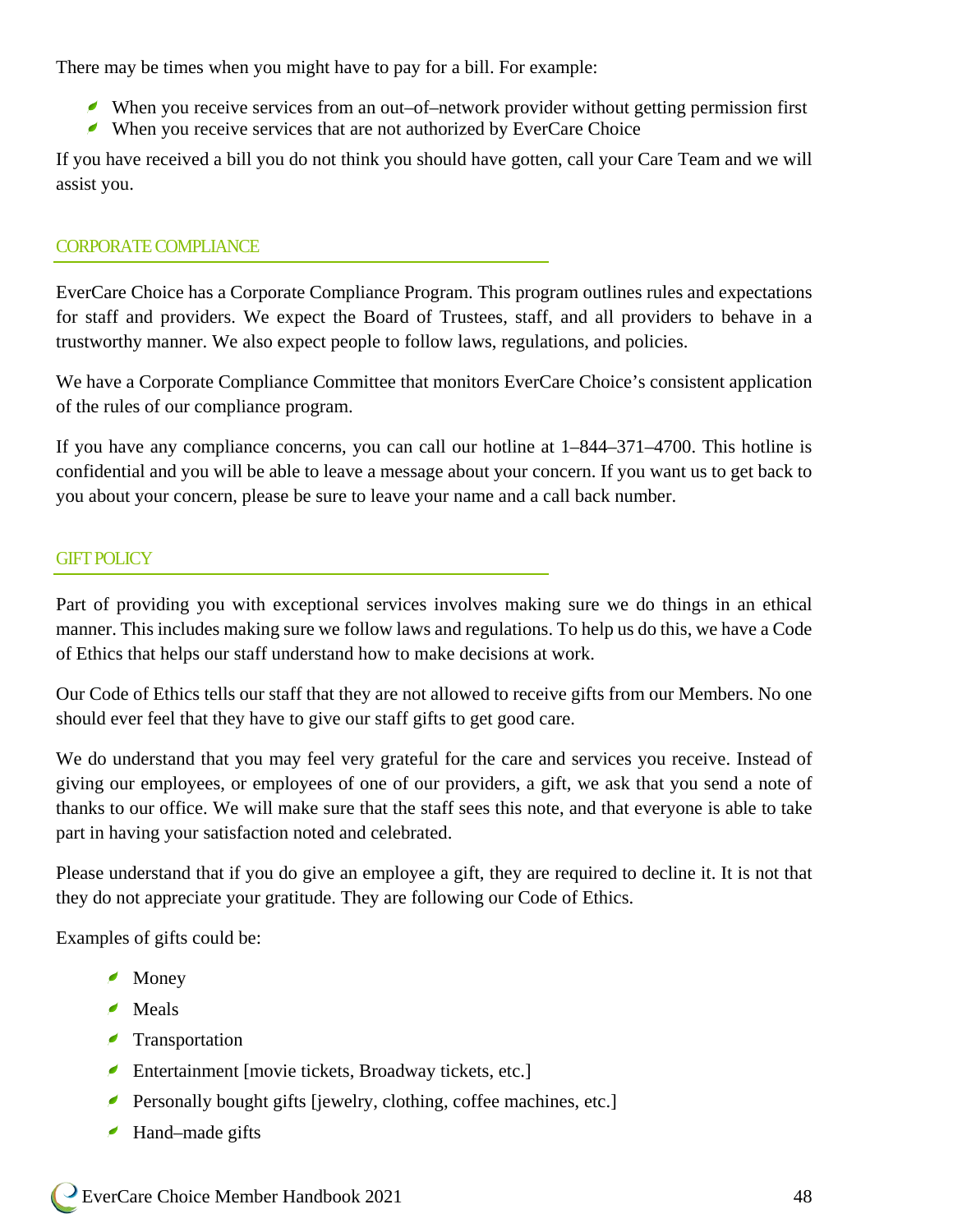If one of our employees, or an employee of one of our providers, asks you for a gift or if you believe their conduct is unethical, please call our Corporate Compliance Officer without delay. Call the Hotline at 1–844–371–4700. You may leave a confidential voicemail message with the employee's name and details of occurrence. The information will be kept in strictest confidence.

If you have any questions regarding this policy, please call the Corporate Compliance Officer directly at 845–725–1117.

# CONFIDENTIALITY

EverCare Choice takes your privacy very seriously. We make sure that only appropriate people have access to your information. In order to protect your confidentiality:

- We follow all State and Federal laws and regulations regarding confidentiality, including HIPPA, HITECH, and those related to HIV Confidentiality
- You will receive a written copy of our Privacy Practices upon enrollment
- We will ask you to sign a release so that we can share information with those involved in your care. This includes friends, family members, and others of your choosing
- The information in your record is confidential. We take special steps to make sure your information is safe. This includes both your physical records and your electronic records
- If someone requests information from your record, our Corporate Compliance Officer will review the request to make sure it is appropriate
- When we must share information with a vendor, provider, hospital, or someone else, we share the least amount possible to ensure you receive the care you need

#### NOTICE OF PRIVACY PRACTICES

You will get a complete copy of our Notice of Privacy Practices when you enroll with the Plan. The summary below includes key points.

During the course of providing service and care to you, EverCare gathers, creates, and keeps certain personal information about you that:

- Identifies who you are
- Relates to your past, present, or future physical or mental condition
- Relates to the provision of health care to you
- Relates to payment for your health care services

This personal information is characterized as your "protected health information." The Notice of Privacy Practices tells you about the possible uses and disclosures of such information. It also tells you about your rights with respect to your protected health information [PHI].

We will require a written authorization from you before we use or disclose your protected health information. An exception of this would be when we are required or permitted by law not to get written authorization first. We have a form for you to use to authorize us to share your information. If you change your mind about the authorization, you must let us know in writing.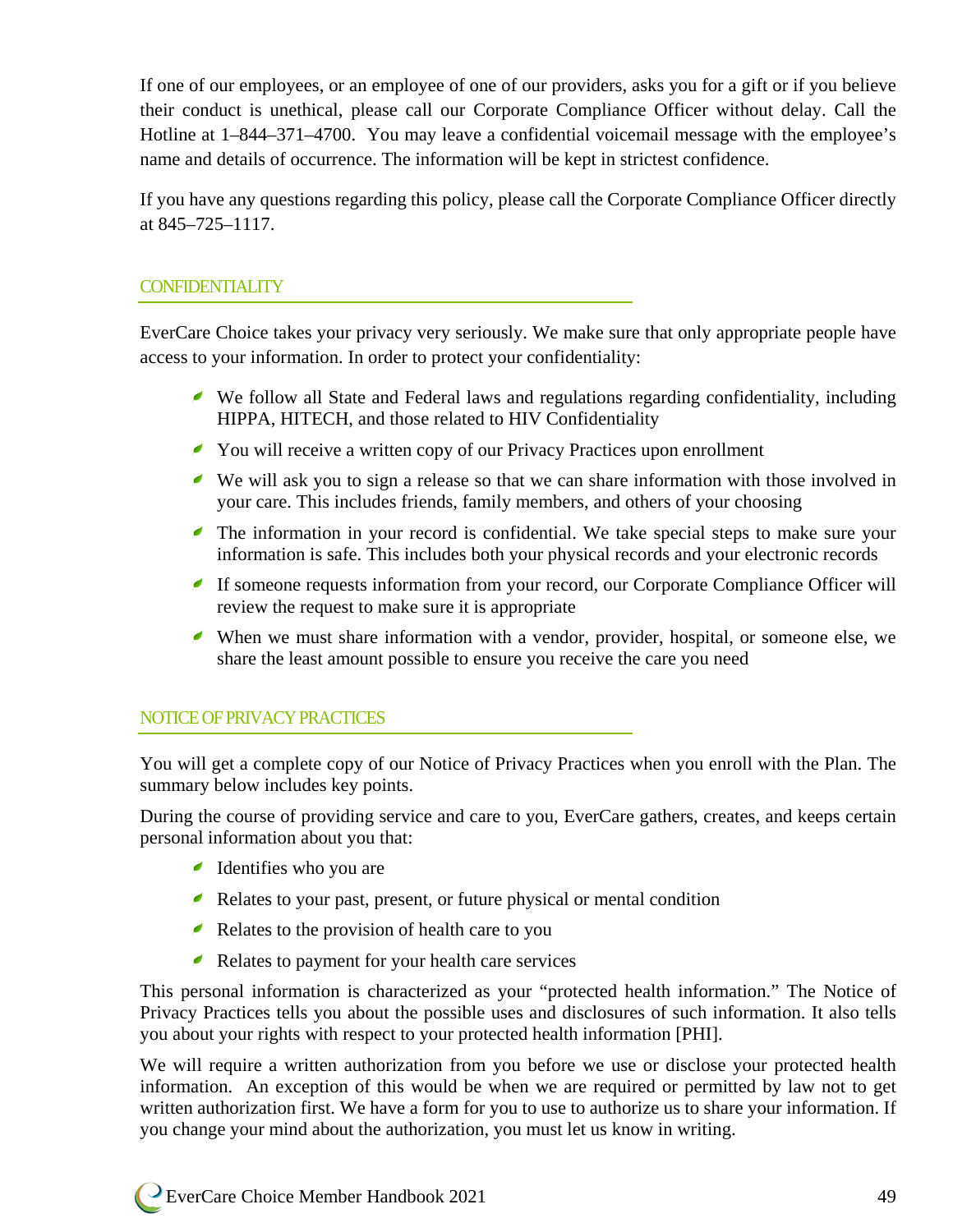You have the following rights regarding your PHI:

- To see and copy your PHI. In some cases, EverCare may deny your request as permitted by law. However, you may be given an opportunity to have such denial reviewed by an independent licensed health care professional
- To request that we update or change your PHI. If we deny your request, we will send you a letter that tells you why and tells you what to do if you disagree
- To request that we limit the use and disclosure of your PHI. EverCare is not required to honor your request, but if we do, it will comply with your request except in an emergency situation or until the restriction is ended by you or EverCare
- To request that EverCare communicate PHI to the you by alternative means or at alternative locations
- To receive an accounting of disclosure of your PHI created and maintained by EverCare. Please see the Notice of Privacy Practices for detailed information
- To request and receive a copy of EverCare's Notice of Privacy Practices for PHI in written or electronic form

#### FRAUD WASTE & ABUSE

When a Member or a Provider does something dishonest regarding dealings with EverCare Choice, it is called fraud, waste or abuse. Fraud and abuse are against the law.

Some examples of fraud, waste or abuse by a **Provider** include:

- Billing you for authorized services covered by EverCare Choice
- Billing EverCare Choice for services they did not provide
- Giving you services that you do not need

Some examples of fraud, waste or abuse by a **Member** includes:

- Signing your PCA or CDPAS aide's time sheet when they did not work the hours
- Selling medical supplies that you receive from the Plan, or giving them to someone else
- Letting someone else use your EverCare Choice ID to get services

EverCare Choice has zero tolerance for fraud, waste and abuse. If you suspect fraud, waste or abuse, you should call the Plan and report it. If you wish to make an anonymous report, you can call our Corporate Compliance hotline at [844] 371–4700.

Members found to be guilty of fraud, waste or abuse will be disenrolled from the Plan.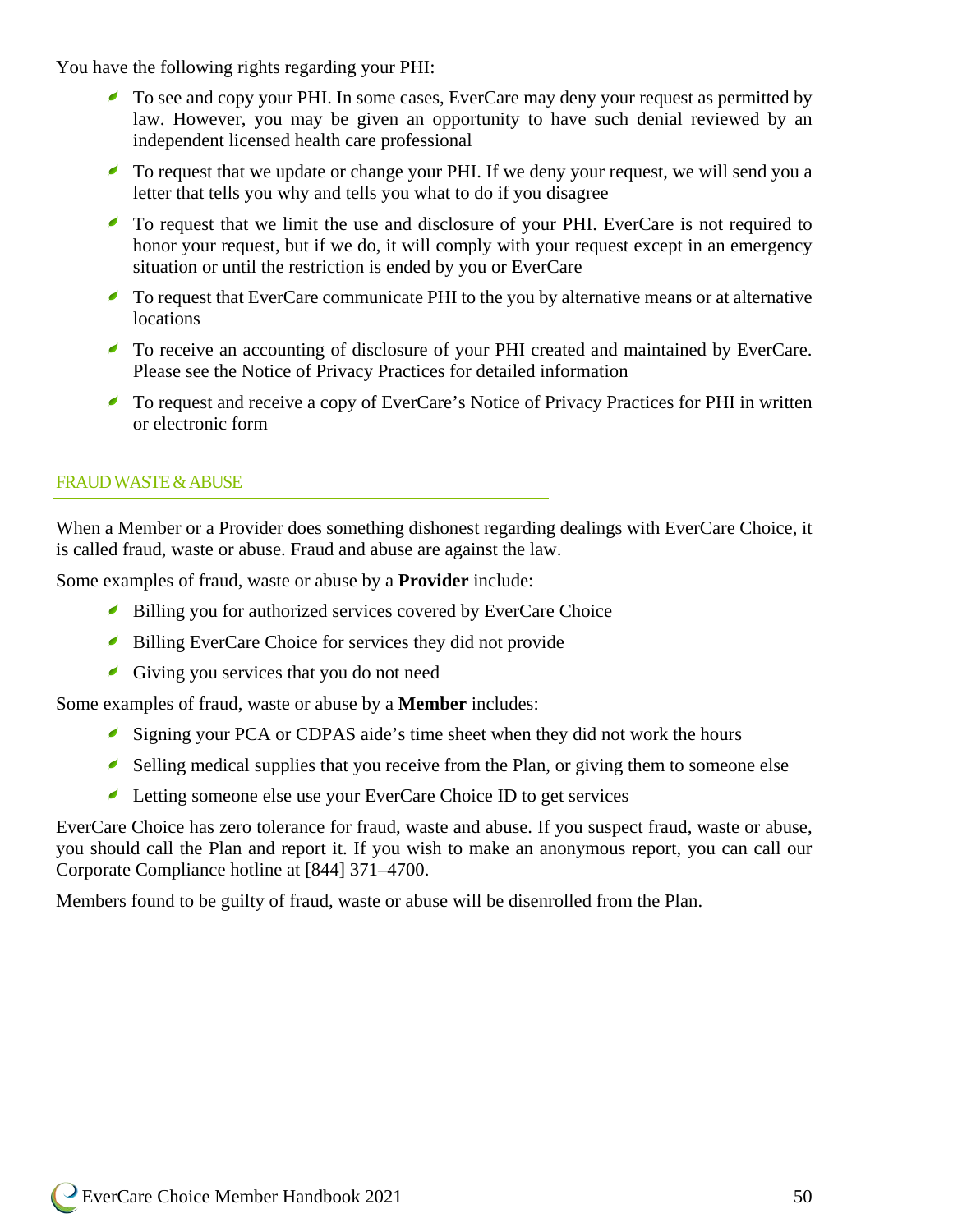#### COMPLAINT RESOLUTION

#### We want to know if you are not happy!

EverCare Choice will try our best to address your concerns or issues as quickly as possible and to your satisfaction. You may use either our complaint process or our appeal process, depending on what kind of problem you have.

There will be no change in your services or the way you are treated by EverCare Choice staff or a health care provider because you file a complaint or an appeal. We will maintain your privacy. We will give you any help you may need to file a complaint or appeal. This includes providing you with interpreter services or help if you have vision and/or hearing problems. You may choose someone [like a relative or friend or a provider] to act for you.

To file a complaint, please call: 1-877-255-3678 or writing to EverCare Choice, 31 Cerone Place Newburgh, NY 12550. When you contact us, you will need to give us your name, address, telephone number and the details of the problem.

#### WHAT IS A COMPLAINT?

A complaint is any communication by you to us of dissatisfaction about the care and treatment you receive from our staff or providers of covered services. For example, if someone was rude to you or you do not like the quality of care or services you have received from us, you can file a complaint with us.

#### THE COMPLAINT PROCESS

You may file a complaint orally or in writing with us. The person who receives your complaint will record it, and appropriate plan staff will oversee the review of the complaint. We will send you a letter telling you that we received your complaint and a description of our review process. We will review your complaint and give you a written answer within one of two timeframes.

- 1. If a delay would significantly increase the risk to your health, we will decide within 48 hours after receipt of necessary information but the process must be completed within 7 days of receipt of the complaint.
- 2. For all other types of complaints, we will notify you of our decision within 45 days of receipt of necessary information, but the process must be completed within 60 days of the receipt of the complaint. The review period can be increased up to 14 days if you request it or if we need more information and the delay is in your interest.

Our answer will describe what we found when we reviewed your complaint and our decision about your complaint.

#### HOW DO I APPEAL A COMPLAINT DECISION?

If you are not satisfied with the decision we make concerning your complaint, you may request a second review of your issue by filing a complaint appeal. You must file a complaint appeal in writing. It must be filed within 60 business days of receipt of our initial decision about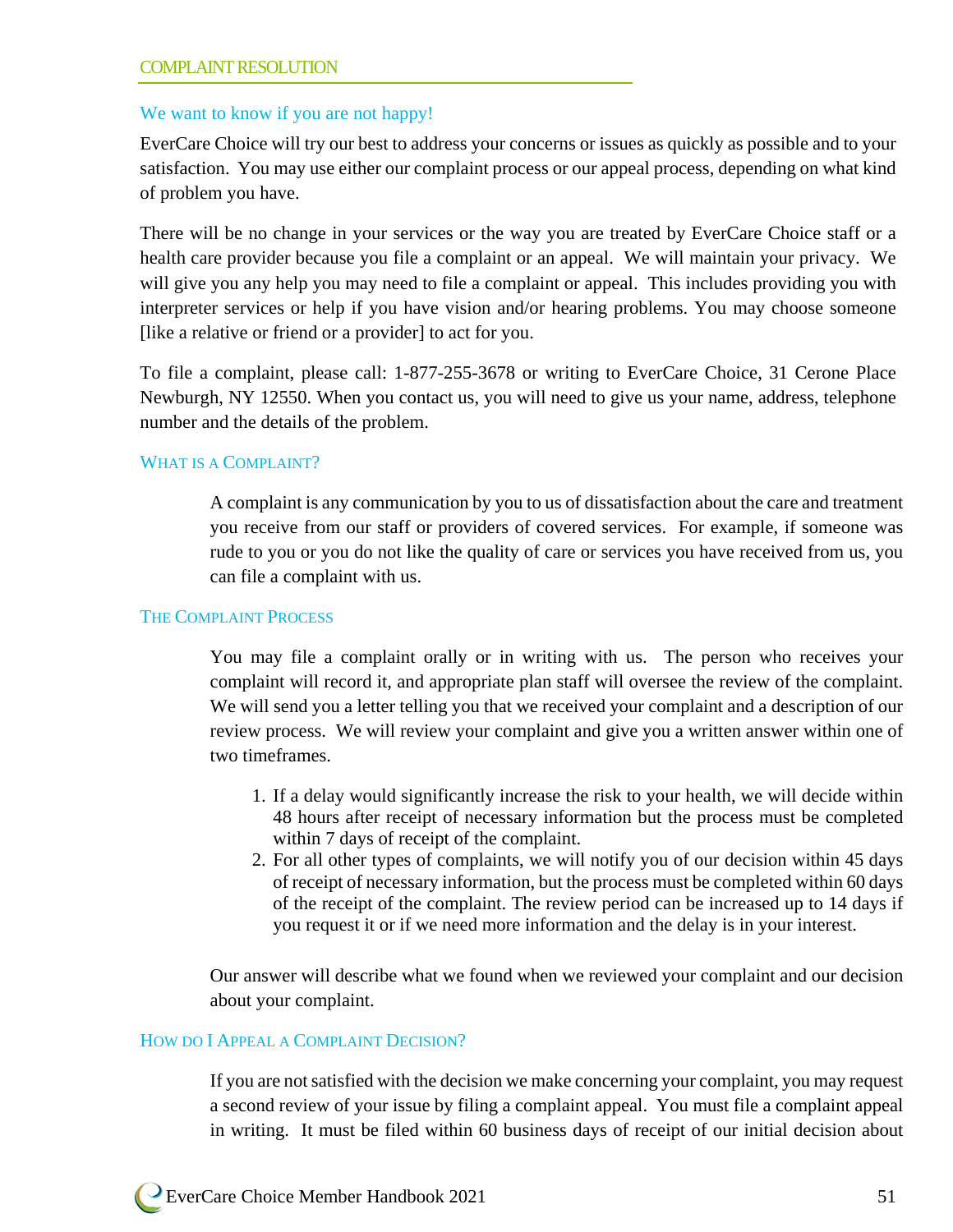your complaint. Once we receive your appeal, we will send you a written acknowledgement telling you the name, address and telephone number of the individual we have designated to respond to your appeal. All complaint appeals will be conducted by appropriate professionals, including health care professionals for complaints involving clinical matters, who were not involved in the initial decision.

For standard appeals, we will make the appeal decision within 30 business days after we receive all necessary information to make our decision. If a delay in making our decision would significantly increase the risk to your health, we will use the expedited complaint appeal process. For expedited complaint appeals, we will make our appeal decision within 2 business days of receipt of necessary information. For both standard and expedited complaint appeals, we will provide you with written notice of our decision. The notice will include the detailed reasons for our decision and, in cases involving clinical matters, the clinical rationale for our decision.

#### PARTICIPANT OMBUDSMAN

The Participant Ombudsman, called the Independent Consumer Advocacy Network (ICAN), is an independent organization that provides free ombudsman services to long term care recipients in the state of New York. You can get free independent advice about your coverage, complaints, and appeal options. They can help you manage the appeal process. They can also provide support before you enroll in a MLTC plan like EverCare Choice. This support includes unbiased health plan choice counseling and general plan related information. Contact ICAN to learn more about their services:

Phone: 1-844-614-8800 (TTY Relay Service: 711) Web: www.icannys.org | Email: [ican@cssny.org](mailto:ican@cssny.org)